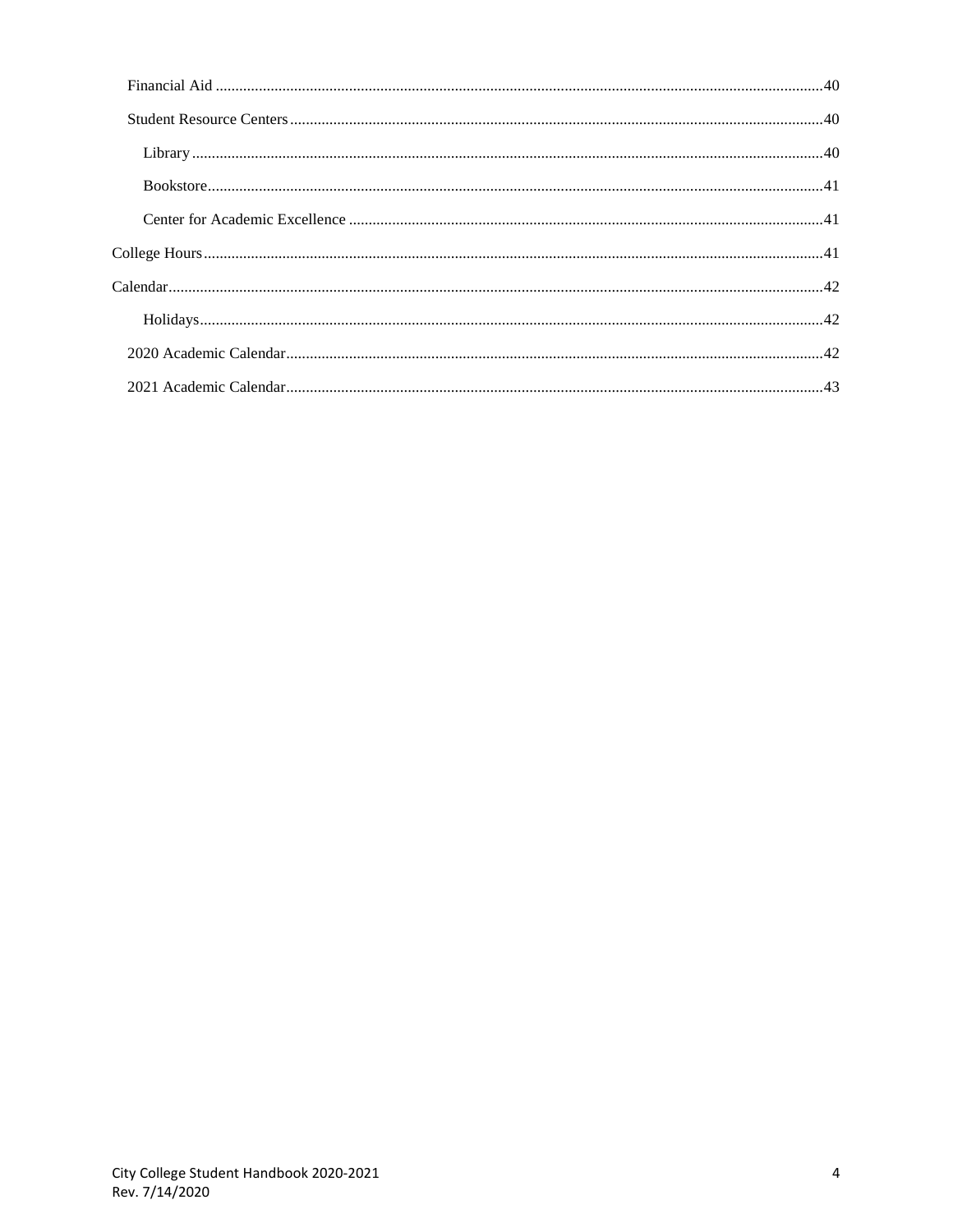# **WELCOME!**

The faculty, staff, and administration of City College are here to assist you in your educational process, maintain an environment which encourages the successful completion of your education programs, and to help you develop the skills needed to be successful in the profession you have chosen.

The College is in compliance with the following: Title IV (The Civil Rights Act), Title IX (Discrimination on the Basis of Sex), The Equal Credit Opportunity Act (Discrimination in Lending), and The Age Discrimination Act. City College, 2000 W. Commercial Blvd., Fort Lauderdale, FL; 7001 N.W. 4th Blvd., Gainesville, FL; 6565 Taft Street, Hollywood, FL, 177 Montgomery Rd., Altamonte Springs, FL and 9300 S. Dadeland Blvd., Miami, FL, admits students of any race, color, national and ethnic origin to all rights, privileges, programs, and activities generally accorded or made available to students at the institution. It does not discriminate on the basis of race, color, or national and ethnic origin in administration of its educational policies, admission policies, scholarship and loan programs, athletic and other institutionally administered programs.

Following are the rules and regulations that you, as a student, are expected to be aware of and adhere to.

# <span id="page-5-0"></span>**CITY COLLEGE MISSION, GOALS AND OBJECTIVES, AND PHILOSOPHY**

#### <span id="page-5-1"></span>MISSION

The mission of City College is to educate and train students in their chosen majors for employment in specific career fields. The college awards Diplomas, Associate of Science and Bachelor of Science degrees based on the student's completion of required coursework.

#### <span id="page-5-2"></span>GOALS AND OBJECTIVES

The following goals are integral to the mission of the College:

- $\triangleright$  To maintain employer satisfaction within the community by providing professionally trained and educated graduates for industry, business, health care, and government.
- $\triangleright$  To encourage students to realize the importance of reaching personal and professional goals through self-motivation, individual growth, and the pursuit of excellence.
- $\triangleright$  To prepare students for employment in specific career fields.
- $\triangleright$  To facilitate entry of graduates into their chosen careers.
- $\triangleright$  To offer sound educational programs at the Diploma, Associate and Bachelor degree levels.
- $\triangleright$  To continually evaluate and appraise every facet of the College's programs to ensure relevance to the needs of the employment community, effective preparation of students for success in career and compatibility with the College's standards.

#### <span id="page-5-3"></span>PHILOSOPHY

City College is dedicated to the training and educating of men and women for a full life and a successful career in a number of career fields. The College offers its students a quality education in an atmosphere of personalized attention.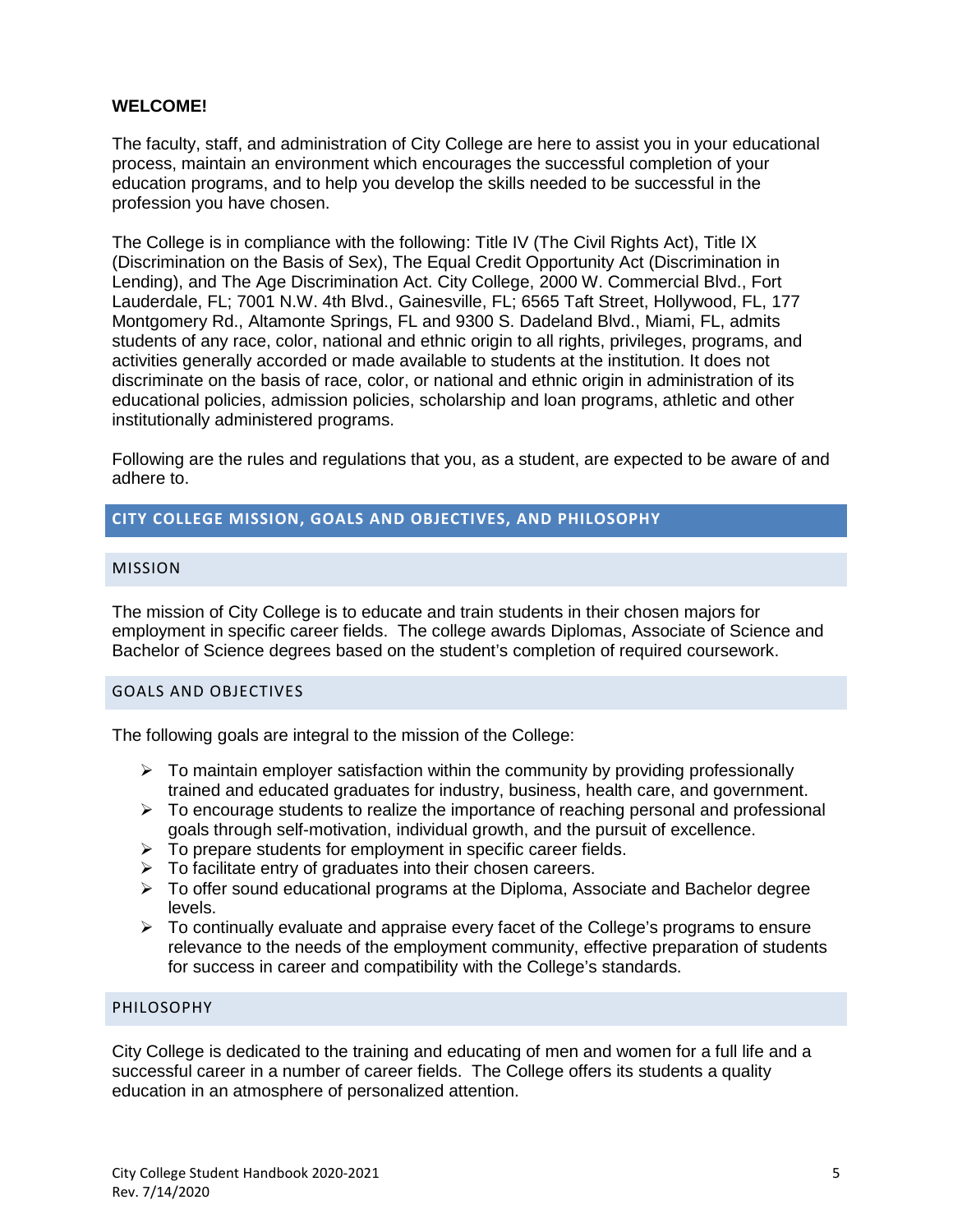City College considers the student as an individual and strives to be aware at all times of the needs of each member of its student body. The College seeks to give students an understanding of and respect for their own and others' ideas and thoughts. All graduates of City College are imbued with the belief that they should understand and practice their responsibilities to family, individuals, and community by becoming an effective and contributing citizen.

# <span id="page-6-0"></span>**ACADEMIC AFFAIRS MISSION, VISION AND VALUES**

# <span id="page-6-1"></span>MISSION STATEMENT

The mission of Academic Affairs is to provide our students with an Extraordinary Educational Experience (E3). We do this through:

- 1. A curriculum comprised of professionally meaningful and purposeful learning activities.
- 2. A curriculum facilitated by motivated, student-centered academically and experientially qualified faculty
- 3. Preparing students to become qualified, competent and industry-ready graduates in an ever-changing environment.

## <span id="page-6-2"></span>VISION STATEMENT

The vision of Academic Affairs is to develop and deliver programs in response to local community needs in a technologically advanced society.

# <span id="page-6-3"></span>VALUE STATEMENTS

- We believe in delivering our curriculum with the Academic Integrity that encompasses the E3 environment.
- We believe every individual should aspire to enrich their life through personal and professional growth
- We believe in a learning environment that fosters strong, caring relationships for students, faculty and staff.
- We are accountable to our students, to each other, and the local community which we serve.
- We believe in an educational community which fosters respects, and values diversity.
- We believe technology should be used to support student learning and to enhance student success and satisfaction.
- We believe that an innovative and collaborative student-centered environment increases student learning and faculty and staff development.

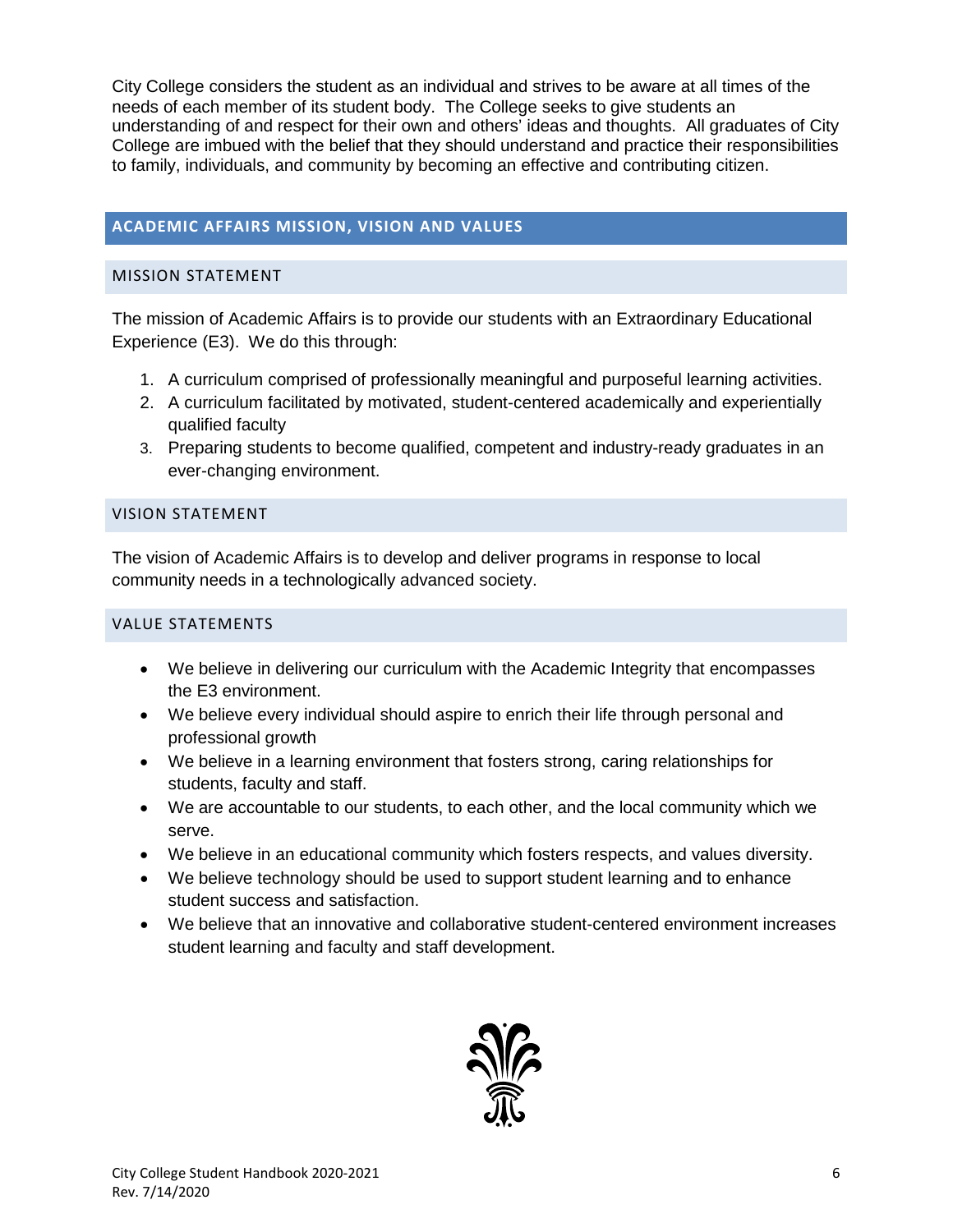#### <span id="page-7-1"></span><span id="page-7-0"></span>ADVANCED PLACEMENT THROUGH CREDIT BY EXAMINATION

Students who have successfully completed specialized and/or advanced courses in high school, have gained certain skill competencies or have gathered significant life experiences may request advanced placement in a subject area under certain conditions. General Education courses are not eligible for Advanced Placement Credit by examination. Students may take the CLEP test to meet this requirement.

These conditions include:

- 1. The course is required in the program (including elective requirements).
- 2. The student can document established competency and has the approval of the Director of Education.
- 3. The advanced placement examination is taken within the first six (6) months of enrollment and must be taken prior to the student's registration for his/her final term.
- 4. A grade of 86% or better is scored on the advanced placement examination.
- 5. The advanced placement fee has been paid. The fee for the examination is \$150 for EACH examination or advanced standing credit requested. This fee is charged regardless of the outcome of the examination.

# **Advanced Standing for Professional Life/Work Experience**

City College offers applicants the opportunity to obtain college credit for previous employment experience. Credit is given to students who can demonstrate that the learning and skills they acquired from work, non-classroom study, etc. are equivalent to the learning outcomes expected for particular courses within the College.

Students who intend to obtain credit for prior learning and life experience must be in good academic standing and the course must:

- be required for degree completion.
- not have an advanced standing/credit by examination option.
- has not been an externship.

Students must submit an experiential portfolio for each course they wish to receive credit for, along with an Advanced Standing for Professional Life/Work Experience Request Form, to the Director of Education. The portfolio must be approved within the first six (6) months of enrollment and a student may only submit a portfolio once for each course they wish to receive credit for. The fee for the experiential portfolio review is \$75.00. This fee is charged regardless of the outcome of the portfolio review.

#### <span id="page-7-2"></span>ESSENTIAL COURSES

The College has developed courses to help students improve their skills in English, Mathematics, and Reading in order to be college ready. The score on the standardized skills assessment (TABE) determines placement into these courses. This placement testing is mandatory for all new students. The Director of Education may waive the testing requirement if a student has satisfactorily completed the minimum or equivalent of an Associate's degree at the post-secondary level, or has specific SAT ACT, or AP scores.

Essential courses are in addition to and do not fulfill the course requirements for any program of study. These courses are graded on a Pass/No Pass basis and are not computed in a student's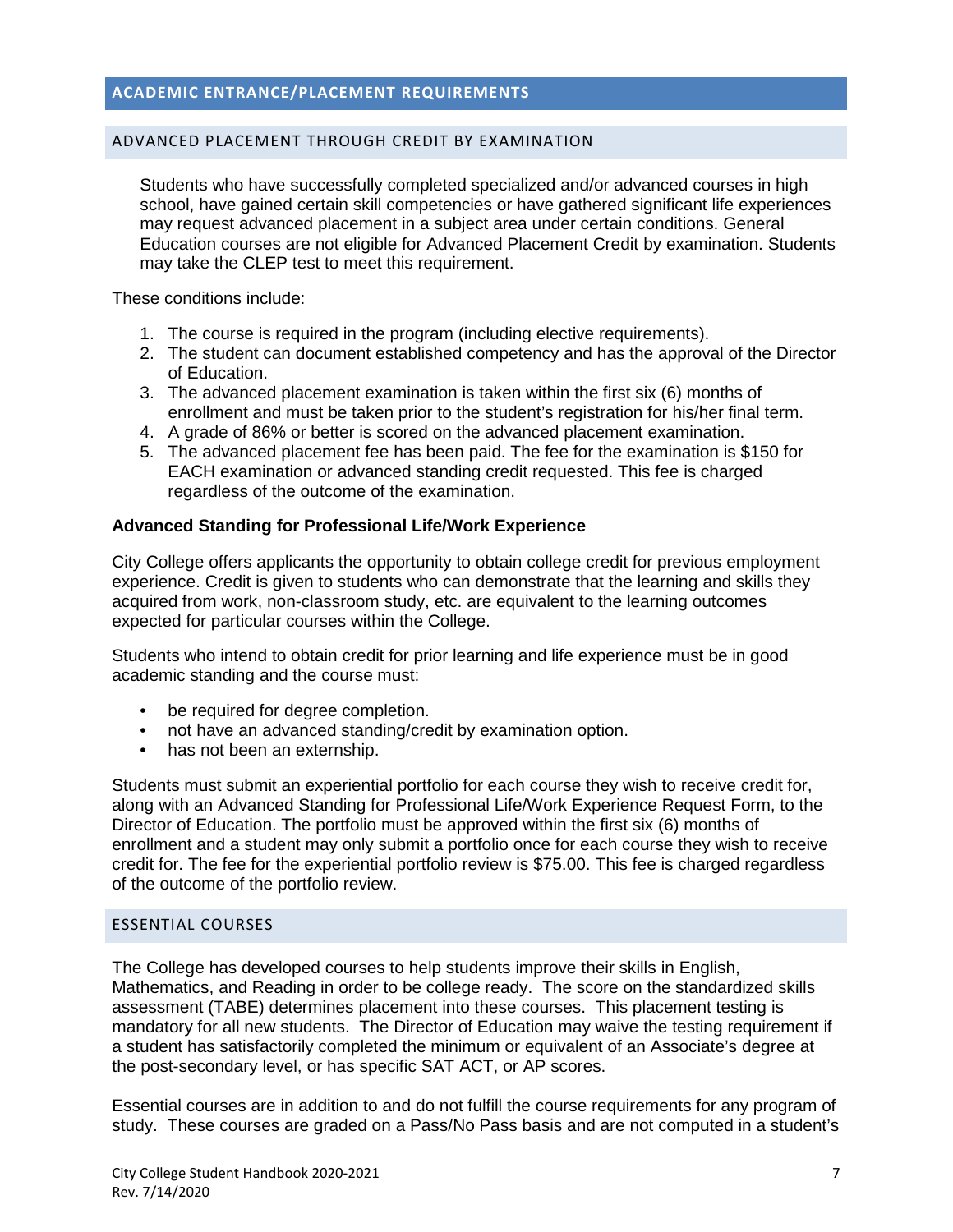CGPA. A student may only take 36 credits of Essential courses. Earning a No Pass (NP) in the same course twice will result in academic dismissal.

#### <span id="page-8-0"></span>STUDENT EXTERNSHIP PROGRAM

Many City College programs have a required externship(s) component. Externship requirements vary by program. See the City College Catalog and program handbooks for specific requirements.

#### <span id="page-8-1"></span>INTERNATIONAL STUDENTS

City College is approved to issue I-20 from the U.S. Department of Homeland Security. International students are expected to know and adhere to all rules outlined by SEVIS to maintain their enrollment status. A basic overview is available at <https://www.ice.gov/sevis/students>

# <span id="page-8-2"></span>BACKGROUND CHECK AND DRUG SCREENING

Students enrolling in programs (or externship opportunities) that require a background check and drug screening should be aware of the following:

- 1. The student is responsible for the cost of the background check and drug screening.
- 2. Annual background checks and/or drug screenings may be required by affiliation sites where you will do your clinical externships
- 3. City College reserves the right to do random drug screenings

# <span id="page-8-4"></span><span id="page-8-3"></span>**GENERAL CAMPUS INFORMATION**

#### DRESS CODE

Many City College majors require students to wear a designated uniform (inclusive of shoes) with the City College logo. Uniforms are available through the City College bookstore. The City College logo may not be used by any company or individual unless they have a signed agreement with the college to use the logo.

For students in programs that do not have a designated uniform, City College expects its students to maintain a neat, well-groomed appearance at all times. Students may dress comfortably but maintain a professional appearance.

- NO shorts or cutoffs
- NO tank tops or tube tops
- NO bare midriffs

Employers frequent the College campus. This presents an excellent opportunity for you to visit with employer representatives and you should be dressed appropriately for a meeting that could benefit your future.

The City College Student ID badge should be worn at all times and is a dress code requirement for all programs.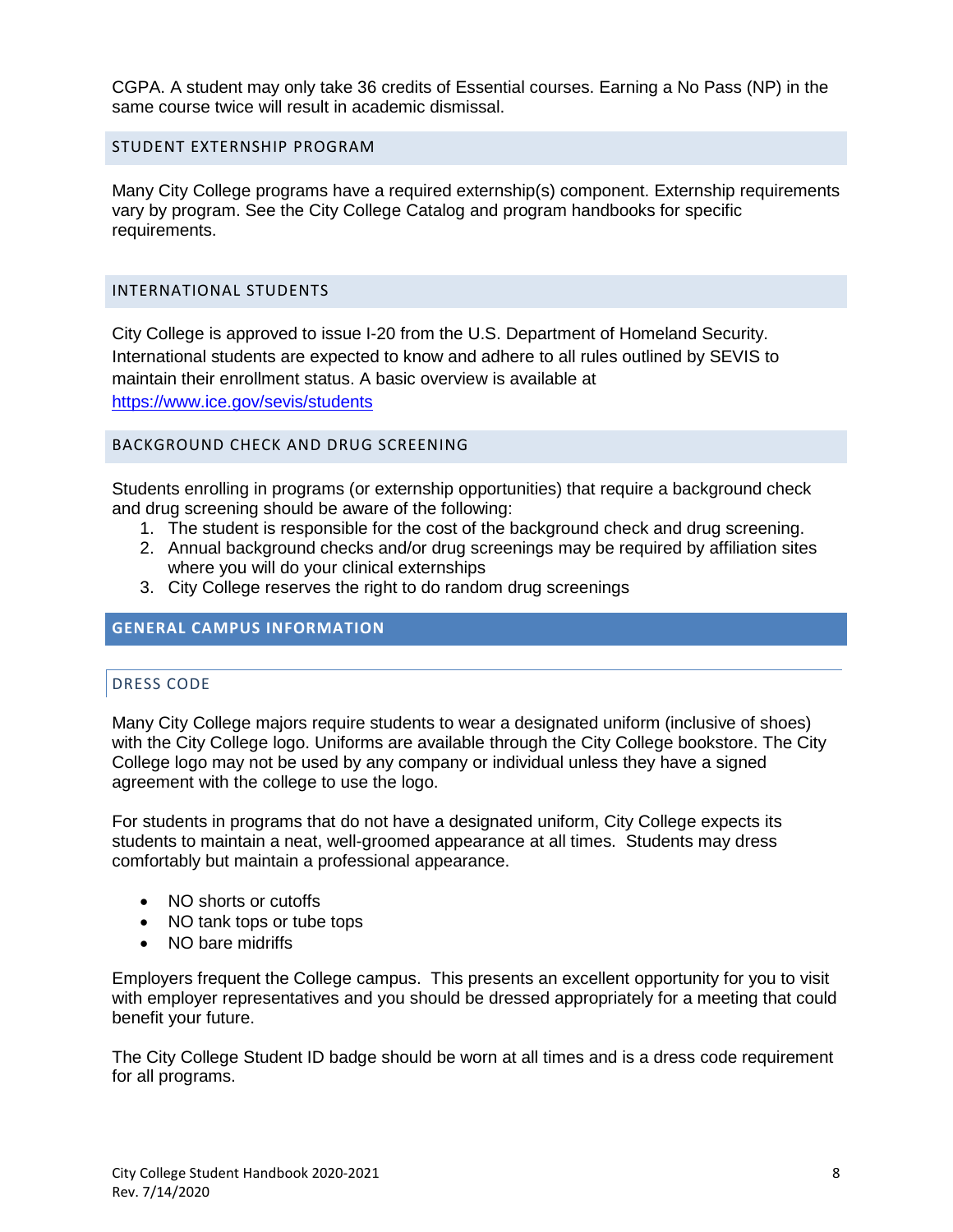#### <span id="page-9-0"></span>SMOKING

City College is designated as a non-smoking institution. Students who wish to smoke may do so in a designated smoking area.

#### <span id="page-9-1"></span>DAMAGE OR DESTRUCTION OF COLLEGE PROPERTY

Students or student groups who damage furniture, building, grounds, equipment, or any other property belonging to the College or the staff, are responsible for replacing and/or repairing these items.

## <span id="page-9-2"></span>USE OF COLLEGE EQUIPMENT AND PROPERTY

College equipment and property are not to be removed from the building without the permission of the Director of Education or Department Chair. Students who wish to use the equipment during unscheduled class periods must receive permission from the Director of Education or a designated College official. If it is during a scheduled class time, the faculty member must also give permission.

### <span id="page-9-3"></span>E-MAIL AND INTERNET USAGE BY STUDENTS AT CITY COLLEGE

The E-mail system and Internet access is the property of City College and is being provided for educational purposes. All communication and information transmitted by, received from, or stored in this system are the property of City College. The use of E-mail for personal purposes is prohibited. The College reserves the right to monitor, access, retrieve, view, read and delete any item stored in the E-mail system without notice to or permission of any student.

Upon request, any password used by students must be revealed to the College administration, and E-mail files may be accessed by the College administration or staff. No E-mail system messages should be created, sent or received if they contain intimidating, hostile, or offensive material concerning sex, race, color, national origin, religion, sexual orientation, age, marital status, disability, or any other classification protected by law. The E-mail system may not be used to solicit for religion or political causes, commercial enterprises, outside organizations, or other non-educational related solicitations.

Approval by administration is required before any student can post information on the Internet. Lesson plans are not posted on the Internet. Entering "chat rooms" must be for educational purposes only. Viewing pornographic material is prohibited. Any student who discovers misuse of the E-mail or Internet system should immediately contact his/her faculty member or College administration.

Students should not expect any "privacy rights" with respect to the College's E-mail or Internet access. Violations of the College's E-mail and Internet policies may result in disciplinary action or possible dismissal from College by the College administration.

# <span id="page-9-4"></span>USE OF DRUGS AND ALCOHOL

In response to the requirement of the "Drug Free Schools and Communities Act Amendments of 1989" (Public Law 101-226) the following is the policy of City College campuses:

No employee or student of this College shall have in his or her possession any alcoholic beverage or controlled substance (illicit drugs) on College property or at any College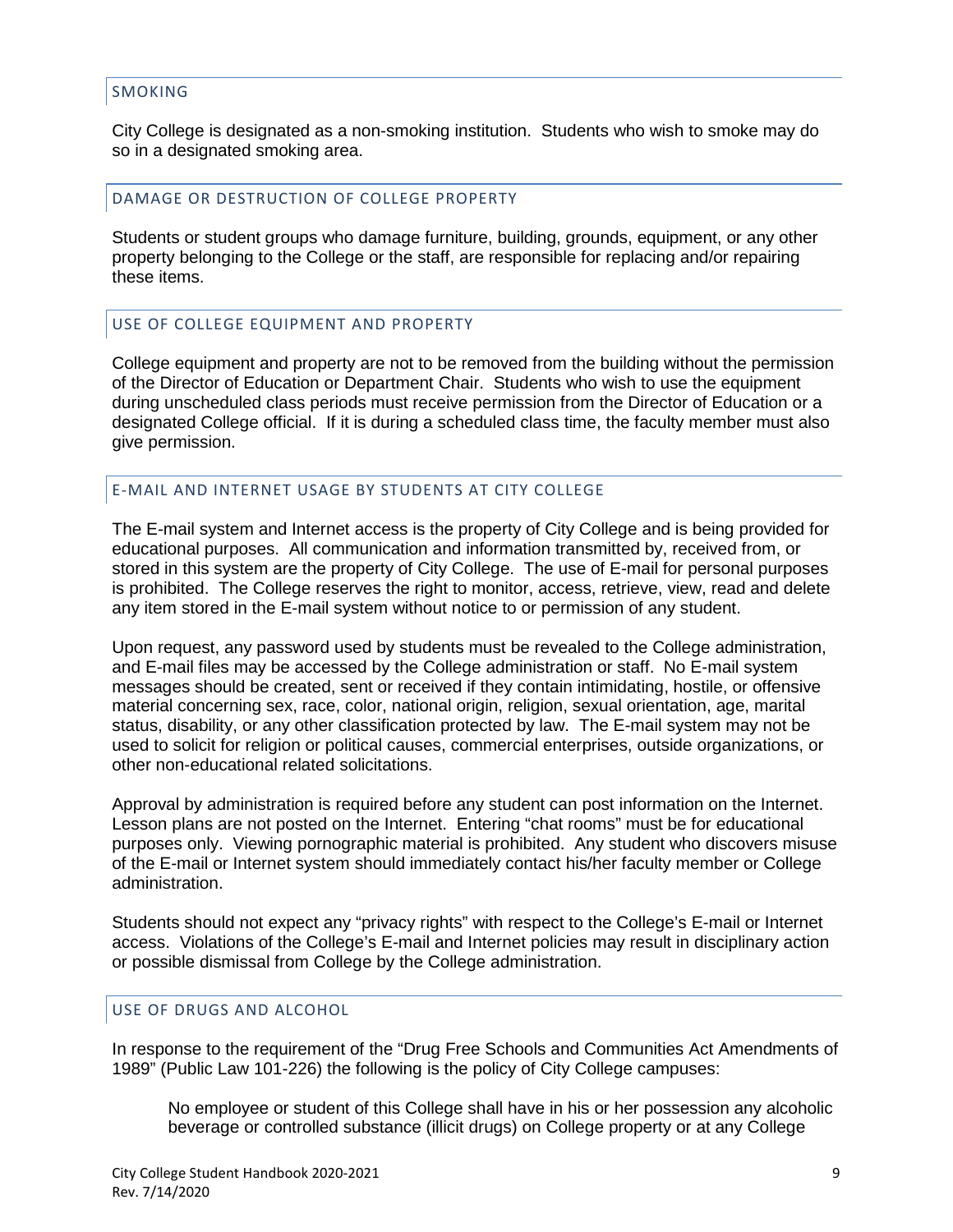activity, whether for personal consumption or distribution to any other personnel or student. Any infraction of this policy will be grounds for immediate dismissal.

#### MEDICAL MARIJUANA POLICY

City College prohibits the possession and use of marijuana on all of its campuses. Marijuana is not permitted on campus because it remains a drug prohibited by Federal law. Federal legislation prohibits any institution of higher education that receives federal funding from allowing the possession and use of marijuana on campus. In addition, many of the externship opportunities are at medical facilities and/or fire stations who may also view marijuana as a prohibited drug.

Drug tests are a program entry requirement in some programs and marijuana is included in the definition of a positive drug test. A positive drug test will preclude the potential student from matriculation in the college

Students who violate the college's drug policy prohibiting the use or possession of illegal substances or paraphernalia, including medical marijuana can be subjected to disciplinary action as detailed in the catalog and/or program handbooks.

#### <span id="page-10-0"></span>PARKING

Parking is available adjacent to the College. Students are required to have a parking permit (decal) visible on their vehicle. Parking decals are available in the Admissions Department. Students are asked to park within the lines of the designated parking spaces. Students may not park in the parking spaces designated for College visitors.

Please refer to your campus parking policy. On some campuses any car without a City College Parking sticker is subject to being towed.

#### <span id="page-10-1"></span>STUDENT LOUNGE

A student lounge is provided for students for use when classes are not in session and for break periods. Vending machines and a microwave are generally provided for the students' use. Students are expected to keep their lounge clean. **Food and drink are not permitted in the classrooms.** 

#### <span id="page-10-2"></span>LOSS AND LIABILITY

The College does not assume responsibility for the loss of books or other personal property. Should you lose or find something, please take it to the library which maintains a Lost and Found.

#### <span id="page-10-3"></span>GUESTS/CHILDREN ON CAMPUS

Under no circumstances is the College to be used as a meeting place for students with their friends or family. Students are expected to be in class during their scheduled class period.

Minors are not allowed in class sessions or in the library. Unattended minors are not permitted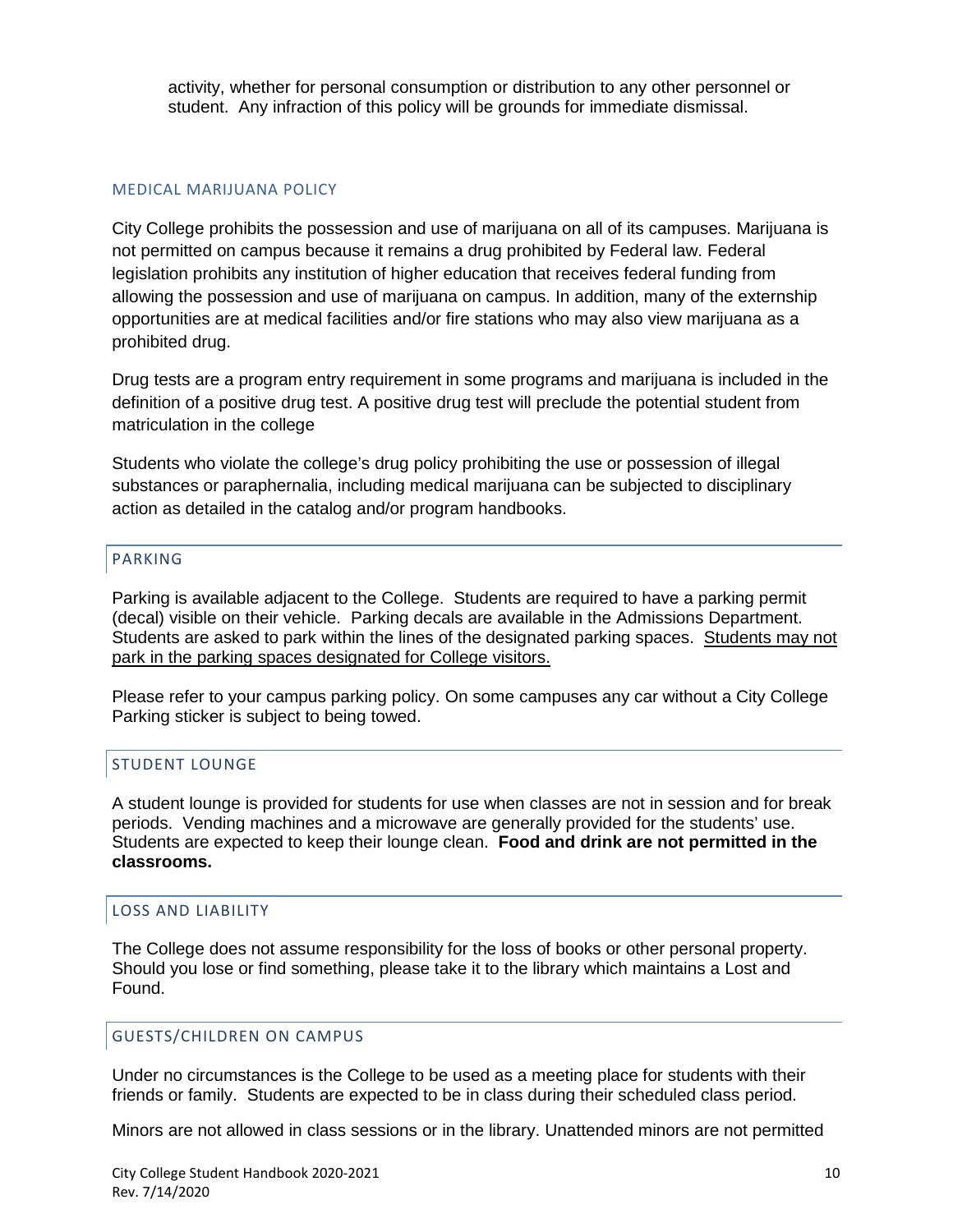#### <span id="page-11-0"></span>DELIVERIES MADE TO THE COLLEGE

The College does not accept deliveries of any kind in the name of a student. This includes United States mail deliveries.

# <span id="page-11-1"></span>**ACADEMIC POLICIES AND INFORMATION**

#### <span id="page-11-2"></span>**SCHEDULING**

Scheduling at City College is cohort graduate-driven with regard to quarterly course offerings. Consequently, not all classes are offered every quarter. Classes are scheduled so that students who remain "on track" may complete their education in a timely manner. The College cannot guarantee graduation on a specific date as there are many variables in determining completion dates. Factors that can delay graduation are: reduced course loads, withdrawal from a class or classes, failure of a class or classes, leave of absence and session changes.

#### <span id="page-11-3"></span>TRANSFERABILITY OF CREDITS

The philosophy of the College is to provide a well-rounded education to students resulting in increased marketability in a given career field. Most students come to City College seeking a specific skill that will enable them to enter the workforce upon graduation.

The College does not guarantee that credits earned at City College will transfer to another institution. Transferability of credits is always at the discretion of the evaluating institution. Many factors are reviewed in the evaluation of transfer credits. Policies on the similarity of programs, course content, credit or contact hours, and minimum academic standards may be set by each individual institution. Students interested in transferring credits to another institution should contact the transcript evaluator at that institution directly.

#### <span id="page-11-4"></span>FLORIDA STATEWIDE COURSE NUMBERING SYSTEM

City College participates in the Florida Statewide Course Numbering System. This common numbering system is used by all public postsecondary institutions in Florida and by twenty-six participating non-public institutions. The major purpose of this system is to facilitate the transfer of courses between participating institutions. For additional information relating to the Florida Statewide Course Numbering System, please refer to the City College Catalog.

#### <span id="page-11-5"></span>STUDENT RECORDS

Student records are permanently retained by the College. Confidentiality is maintained according to the Family Education Rights and Privacy Act (FERPA) of 1974 (otherwise known as the Buckley Amendment).

#### <span id="page-11-6"></span>TRANSCRIPTS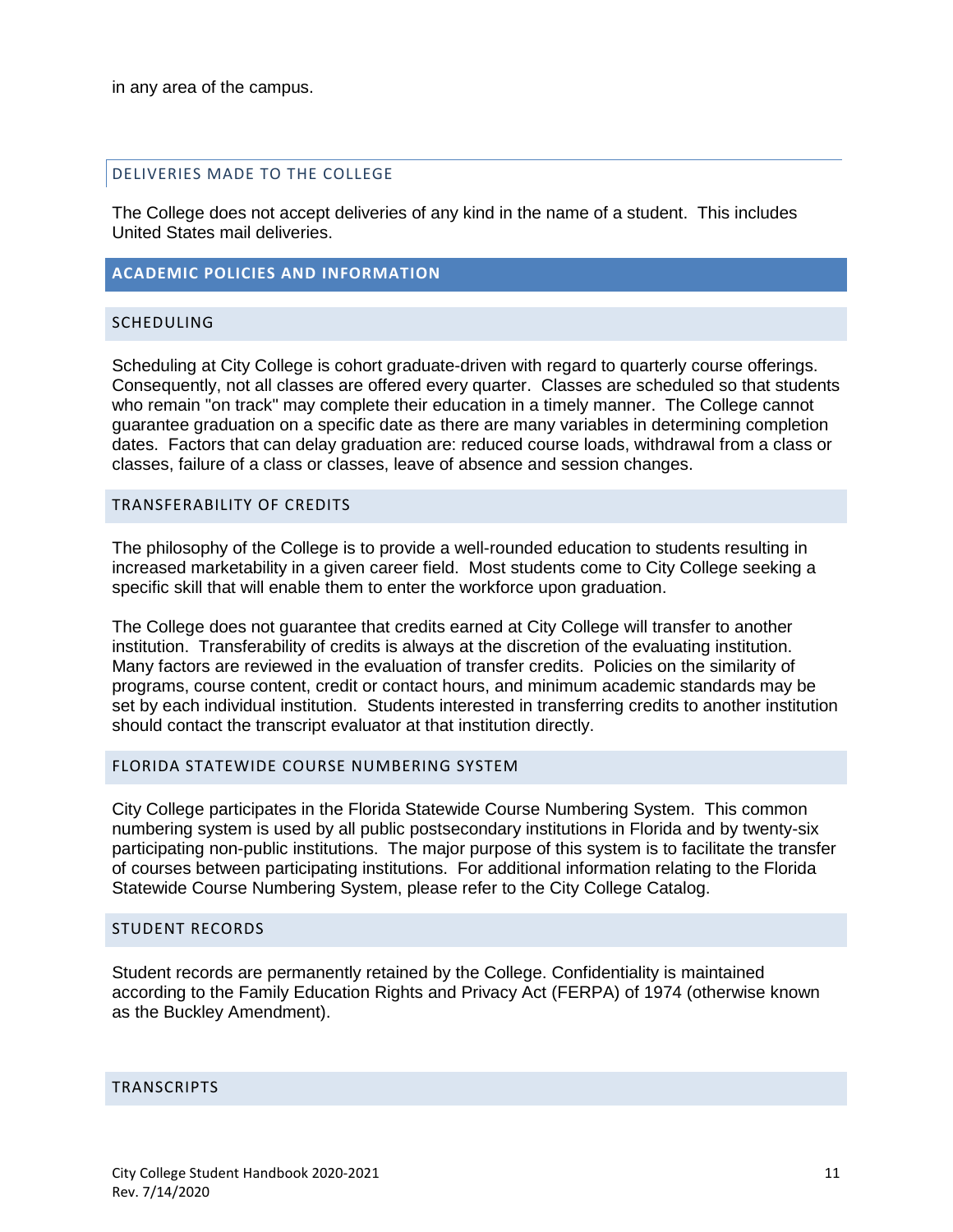One copy of a student's transcript is available free of charge. Subsequent copies are available for a nominal fee. An official transcript will be mailed to a school or prospective employer within ten days of request and upon receipt of a signed release form. Additional copies are available for a nominal fee. Contact the campus registrar for additional information.

#### <span id="page-12-0"></span>PERSONAL INFORMATION CHANGES

When a student has a change of name because of marriage or divorce, or change of address or telephone number, it is imperative that these changes be reported to the Registrar's office. A name change requires proper documentation for the file. The College frequently encounters the need to contact its students, by mail, phone, or e-mail. If the contact information is not correct, the student will not receive pertinent communication regarding classes, graduation, financial aid, etc.

# <span id="page-12-1"></span>ATTENDANCE POLICY

Students are expected to attend all scheduled classes regularly and on time in order to achieve the learning goals for their program of study. In an online class the student is expected to log in daily and must do an activity at least twice a week.

Excessive absenteeism may result in course failure or withdrawal from the institution. Any student who does not attend classes for 14 consecutive calendar days may be removed from enrollment and dropped from all courses for that quarter. Students who are removed from enrollment prior to Week 7 will earn a W on their transcript. A "W" will have no impact on a student's CGPA, but will be computed in a student's maximum time frame calculation. Students who are removed from enrollment after Week 6 will earn an F on their transcript. An "F" will have an impact on a both a student's CGPA and maximum time frame calculation. Removal from enrollment may place a student on probation or in academic dismissal status. A student who is removed from enrollment for the quarter for failure to attend classes for 14 consecutive days may be permitted to apply for re-entry in the subsequent quarter, provided that the student is in good academic standing. Students removed from enrollment who seek re-entry in a subsequent quarter will be required to follow all re-entry guidelines.

*Mid-Quarter start attendance* - Students must attend classes no later than the second week of each mid-quarter.

## *Any student who has 0 attendance in their courses for 14 consecutive calendar days will be removed from enrollment and dropped from all courses for that quarter*.

#### <span id="page-12-2"></span>ABSENCES

The College recognizes that students occasionally get sick, have family emergencies or personal reasons that cause them to be absent. However, students are being trained for employment in the professional sphere where excessive absenteeism and tardiness are not tolerated. Students who are absent are responsible for all class work missed. Additionally, students are required to contact their faculty to notify them of their absence(s) and the reason(s) why, in order to be eligible to submit late work or make up missed tests and examinations if the faculty member allows this. Refer to the classroom policies in your syllabus for rules regarding making up work or exams for your specific class.

# <span id="page-12-3"></span>ABSENCE ON EXAMINATION DAYS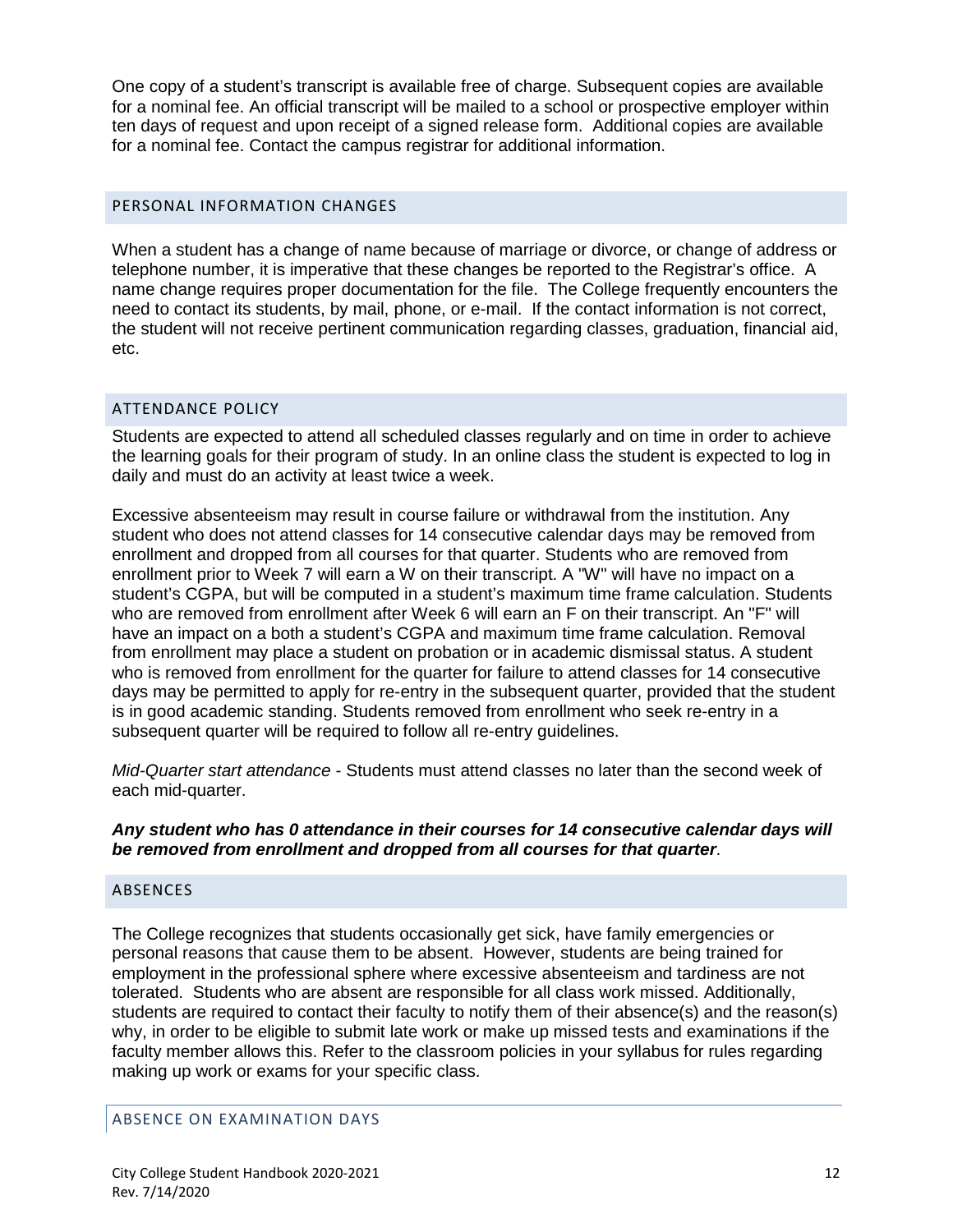It is imperative that students sit for all scheduled exams. If mitigating/extenuating circumstances exist which prevent attendance on an exam day, the respective faculty member must be notified by telephone and/or e-mail on or before the day of the exam and be provided with documentation substantiating the mitigating circumstances. Faculty members will inform each class of their policy on make-up exams. Mitigating circumstances may allow a student to make up an exam but if classroom policy states that exams cannot be taken on an alternate day then do not expect an exception.

# <span id="page-13-0"></span>**TARDINESS**

Because City College students are preparing to work in a specific career field, professional behavior and habits are critical to academic success. It is important that classes are attended as scheduled. Dependability, attendance, punctuality, and a commitment to graduate are essential at all times. As a student preparing for professional career opportunities, you are expected to be here during all scheduled classes and to arrive on time.

#### <span id="page-13-1"></span>DROPPING OR ADDING COURSES

The first seven (7) days of each term are the add/drop period, including mid-quarters. Students may officially withdraw from class during add/drop period without punitive grades or financial obligations for the classes dropped. Please note that students may withdraw from an online course during the official add/drop period but they may not add online courses. Students must register for online courses a minimum of five days prior to class start (see Online course requirements). See the section on Course Withdrawals for additional information on adding/dropping courses.

## <span id="page-13-2"></span>SATISFACTORY ACADEMIC PROGRESS

Students enrolled at City College must be making measurable progress toward the completion of his or her program of study. The College has established satisfactory academic progress (SAP) standards that stipulate students must achieve (a) a minimum cumulative grade point average (CGPA), according to a prescribed schedule of evaluation points, and (b) complete their programs of study within a maximum time frame (MTF) that is one and one-half times the number of credit hours required for his/her program of study. Standards of satisfactory academic progress, as defined in this catalog, apply to all students. Failure to maintain in SAP may result in loss of financial assistance.

#### **Minimum Standards of Satisfactory Academic Progress for Degree Programs**

| <b>Term</b>                       | <b>Minimum</b><br><b>Required</b><br><b>CGPA</b> | <b>Minimum Required % of</b><br><b>Credits Completed to Credits</b><br><b>Attempted (Completion Rate)</b> |
|-----------------------------------|--------------------------------------------------|-----------------------------------------------------------------------------------------------------------|
| 1                                 | 1.5                                              | 40                                                                                                        |
| $\overline{2}$                    | 1.65                                             | 40                                                                                                        |
| 31                                | 1.8                                              | 50                                                                                                        |
| $4-5$                             | 1.8                                              | 55                                                                                                        |
| $6^{2}9^{2}$                      | 2.0                                              | 60                                                                                                        |
| Each Subsequent Term <sup>2</sup> | 2.0                                              | 60                                                                                                        |

<sup>1</sup> Student not meeting standards does not have to be dismissed; probation is required.

<sup>2</sup> A student not meeting standards is not eligible for financial aid and must be dismissed OR may remain in an extended enrollment status; probation is not allowed at this point.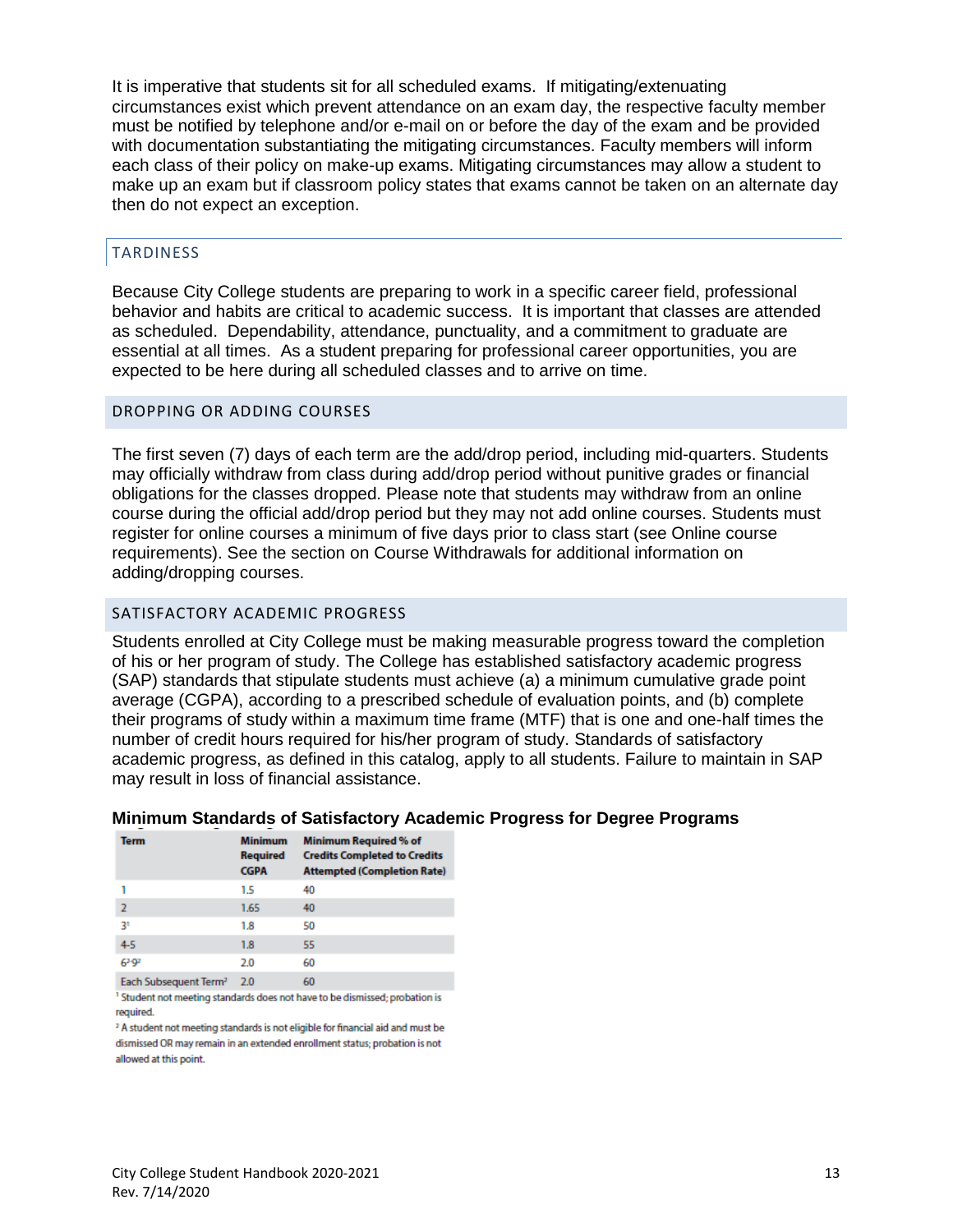#### **Minimum Standards of Satisfactory Academic Progress for Diploma Programs**

| <b>Term</b> |  | <b>Minimum</b><br><b>Required</b><br><b>CGPA</b> | <b>Minimum Required % of</b><br><b>Credits Completed to Credits</b><br><b>Attempted (Completion Rate)</b> |
|-------------|--|--------------------------------------------------|-----------------------------------------------------------------------------------------------------------|
| 11          |  | 1.8                                              | 60%                                                                                                       |
|             |  | 2.0                                              | 60%                                                                                                       |
|             |  |                                                  |                                                                                                           |

Each Subsequent Term<sup>2</sup> 2.0 60%

<sup>1</sup> Student not meeting standards does not have to be dismissed; probation is required.

<sup>2</sup> A student not meeting standards is not eligible for financial aid and must be dismissed OR may remain in an extended enrollment status; probation is not allowed at this point.

#### ACADEMIC PROBATION

Student has not met the stated minimum requirement of academic progress, but is being allowed a term to correct the academic issues of either CGPA and or MTF in order to meet the SAP requirement and remain eligible for enrollment.

#### ACADEMIC DISMISSAL

Student has failed to meet the stated minimum requirement of academic progress and is being academically dismissed from the program. A student may be academically dismissed without being placed on probation or after the probationary period based on when they fall below the minimum SAP requirements (See Eligibility for Extended Enrollment).

# STANDARDS OF SATISFACTORY PROGRESS FOR STUDENTS RECEIVING VA EDUCATIONAL

# **BENEFITS**

In addition to adhering to the general standards of satisfactory progress, students receiving Veteran's Administration (VA) educational benefits (VA students) must maintain a minimum cumulative grade point average (CGPA) of 2.0 at the end of each term. In terms 1 through 5 a VA student who falls below a 2.0 will be put on academic probation. If in the following term they still have not achieved a 2.0 they will be placed on a second and final academic probation. Failure to achieve a 2.0 at the end of the second consecutive term of academic probation will result in the student's VA educational benefits being terminated. In term 6 and all subsequent terms a VA student must meet the City College SAP requirements and achieve a 2.0 or may be academically dismissed from the program. A VA student terminated from VA educational benefits due to unsatisfactory progress may petition the institution to be recertified to receive VA educational benefits after one term has elapsed and after attaining a CGPA of 2.0. Students using veteran benefits must consult with the Director of Education for advisement prior to changing programs of study.

Please refer to the Academic Catalog for additional information regarding Satisfactory Academic Progress (SAP) including policies on course withdrawals, incompletes grades and other items affecting or effected by SAP.

#### <span id="page-14-0"></span>GRADING SYSTEM

Students at the College receive grades based on classroom participation, laboratory and project work and written examinations. Final grades are issued at the end of each quarter based on the following criteria:

A (90-100) equals 4.0 quality points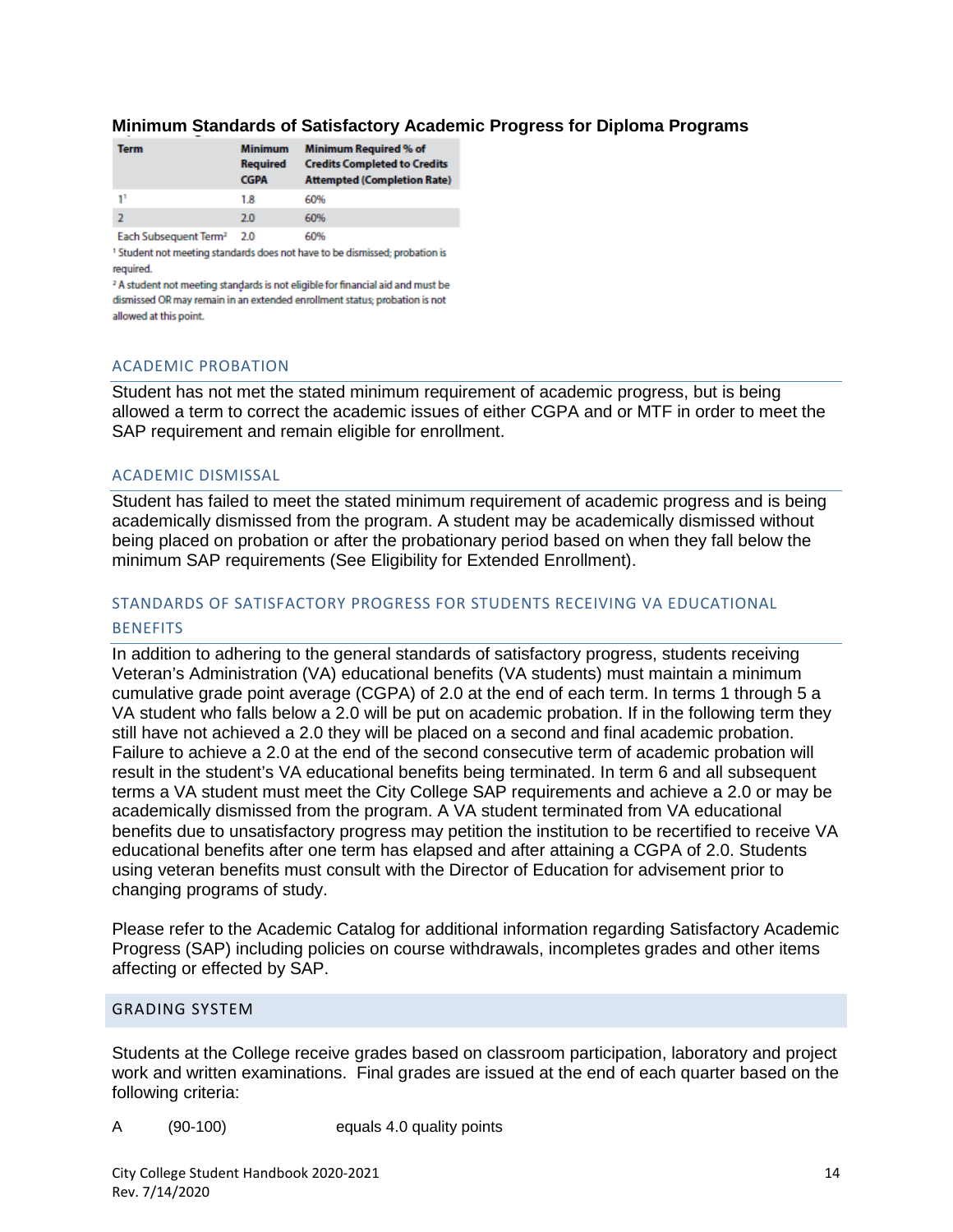| B         | $(80 - 89)$       | equals 3.0 quality points |
|-----------|-------------------|---------------------------|
| C         | $(70 - 79)$       | equals 2.0 quality points |
| D         | $(60 - 69)$       | equals 1.0 quality points |
| F         | (below 60)        | equals 0.0 quality points |
|           | (incomplete)      | equals 0.0 quality points |
| W         | (withdrawal)      | equals 0.0 quality points |
| S         | (satisfactory)    | equals 0.0 quality points |
|           | (transfer credit) | equals 0.0 quality points |
| P         | (pass)            | equals 0.0 quality points |
| <b>NP</b> | (no pass)         | equals 0.0 quality points |

The number of quality points awarded in a course is determined by multiplying the number of credit hours for that subject by the number of quality points earned in the course. Grades of "W", "S", "I", "T", "N" and "NP" are not used in the GPA calculation.

The Grade Point Average (GPA) is computed by dividing the total number of quality points by the total number of credit hours attempted. Grade reports are issued to the student each quarter. A student may appeal a final grade only within the first week of the following quarter.

#### <span id="page-15-0"></span>INCOMPLETE GRADE

An incomplete grade or an "I" may be given to a student who has not completed his/her required course work within the allotted time due to **extenuating circumstances.** These circumstances must be documented and communicated to the appropriate faculty member. This grade can only be issued by the faculty member. The student must make up all work within two weeks of the quarter end. If he/she does not complete the work, then he/she may receive an "F" for that course.

#### <span id="page-15-1"></span>GRADE PENALTY

For a student who totally withdraws from the College or is dismissed by the College, the last day of physical attendance determines whether or not grades are recorded for that quarter. If the last date of attendance is within the first half of the course (through week 6), a grade of "W" is earned. If the last day of attendance occurs within the last half of the course (after week 6), an "F" will be assigned to each requirement that is not completed and averaged in with the grades earned for completed work.

#### <span id="page-15-2"></span>HOMEWORK

Homework is a natural part of the educational process. As a professional student, you should realize the importance of completing your assignments on time as required by your faculty member. Each syllabus lists specific homework requirements. In most courses, homework will account for at least 5% of the final grade. An average amount of time that you will spend doing out of class work is two hours for each hour of a lecture course and one hour for a lab class. This includes reading, assignments, and study time.

#### <span id="page-15-3"></span>REPEATED COURSES

Students may repeat coursework as necessary to meet academic requirements. A student may repeat courses for which an "F," "D," or "W", "NP" was earned. When a student repeats a course for the purpose of raising a failing grade, the highest grade will be used in calculating the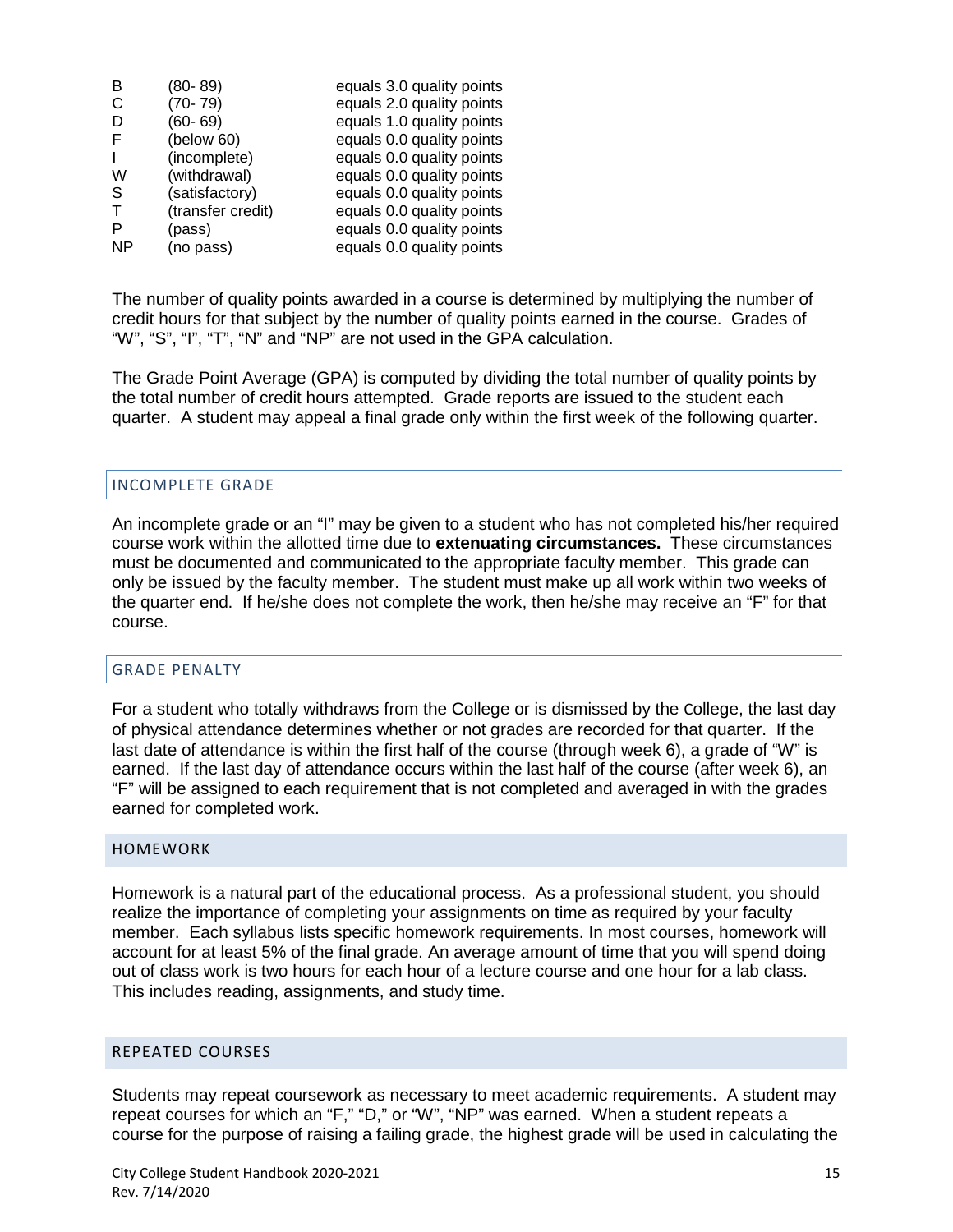student's cumulative grade point average. However, all courses taken are calculated into credit hours attempted for the purpose of the student's Maximum Time Frame for completion. Financial aid may be received as long as all other eligibility requirements are met.

A student making a grade of "D" (where a "D" is considered passing) may advance if desired. It is recommended that the course be repeated if it is in the student's major area of study. Courses that are taken and then retaken are both counted towards attempted hours, and the highest grade will be used in calculating the student's Cumulative Grade Point Average (CGPA). Essential courses may be taken no more than two times.

**Repeated Courses in EMS - "Three Strike Rule"***:* A grade of C, D, F, NP in core courses will require an EMS student to repeat a course. EMS students cannot repeat more than two core courses during the entire program. An individual course may be repeated only once. (See the SAP Policy/Guidelines in the City College Catalog).

In addition, students in the EMS program must get a grade of C or higher in all general education classes.

Students who are dismissed for a violation of the three strike rule are not eligible for extended enrollment status.

# **Repeated Courses in Nursing – "Two Strike Rule"**

1. A minimum of a "B" is required to pass ALL core courses in the Nursing programs. A grade of "C", "D", "F", or "NP" is considered unsatisfactory and therefore non-passing. No more than one (1) core course may be repeated in the Nursing program. Nursing students cannot advance in their programs with a grade of NP. Receiving an unsatisfactory or non-passing grade will affect the student's progression to any course for which that course is a prerequisite. 2. Only one repetition of any core course may be attempted. A second failure of the same course will result in academic dismissal.

3. Failure of a second core course will result in dismissal from the program.

a. NUR2210 Beginning Medical Surgical Nursing: A student must receive a satisfactory grade of "A" or "B" in first attempt of course, the course may not be repeated. A grade of "C", "D", "F" or "NP" is considered unsatisfactory and will result in dismissal from the program. Students

may withdraw from the course by Week 6 and receive a grade of W. Students may only register for this course twice.

b. NUR2811 Professional Nursing Roles and Leadership: A student may repeat one (1) time, even if it is the second core class failed on first attempt. A grade of "C", "D", "F", or "NP" is considered unsatisfactory and therefore non-passing. A second failure of the same course will result in dismissal from the program. Students who are dismissed for a violation of the two strike rule are not eligible for extended enrollment status.

**Repeated Courses in Veterinary Technology Program:** A minimum grade of a "C" (70%) is required to pass ALL core courses (labeled ATE) in the Veterinary Technician program. A grade of "D", "F", "NP", or failure to achieve minimal objectives for the course is considered unsatisfactory and therefore non-passing. A student who receives a non-passing grade will be required to repeat the course(s). The student must receive a "C" or better in the repeated course. A second failure of the same course will result in dismissal from the program. A third and final attempt at the same course may be granted if a student appeals the dismissal and documents extenuating circumstances to the Program Chair. Receiving an unsatisfactory or non-passing grade will affect the student's progression to any course for which that course is a prerequisite.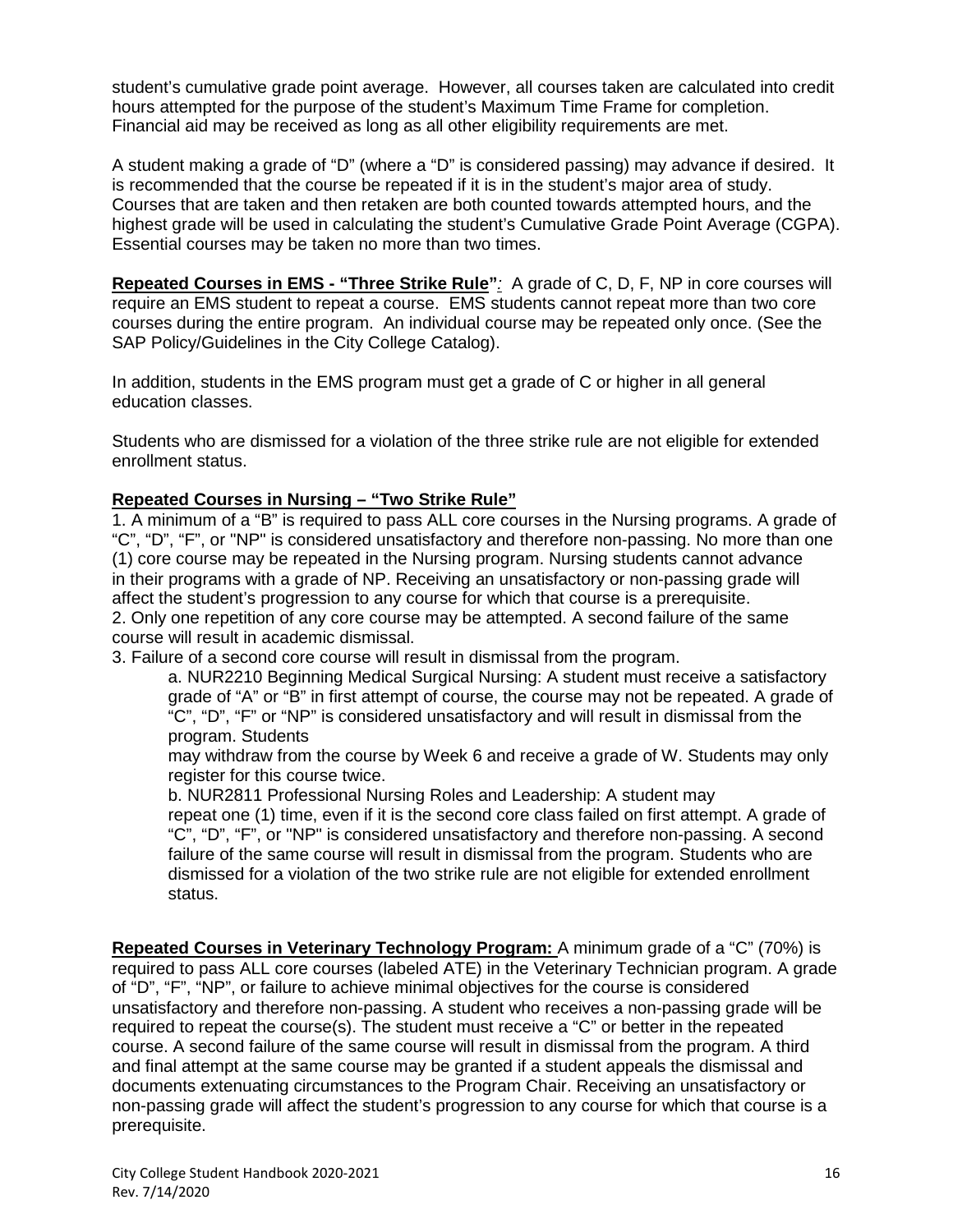# <span id="page-17-0"></span>STUDENT ACADEMIC APPEALS POLICY

Academic appeals include those appeals related to final grades, attendance violations, and academic or financial aid eligibility.

All formal academic appeals related to final grades, must be submitted in writing on an Academic Appeal Form to the Director of Education. All other appeals should be submitted via a standard letter. The appeal must include:

- The specific academic issue the student is experiencing
- The date of the decision
- The reason(s) the student believes the decision was incorrect
- The informal steps taken to resolve the disagreement over the decision (meeting with faculty, department chair, etc.)
- The resolution sought

The written appeal may be accompanied by any additional documentation (e.g., papers, doctor notes, tests, syllabi) the student believes supports the conclusion that the academic decision was incorrect.

Appeals must be submitted within five (5) calendar days of the date the student has notice of the adverse academic decision; or, five (5) calendar days after unsatisfactory resolution with faculty and/or Department Chair.

*Note: Once a formal appeal is filed, no action based on the adverse academic decision may be taken until the appeal process is complete. However, in cases involving financial aid eligibility, all financial aid disbursements shall be suspended until the matter is resolved.*

The Appeal Committee shall render a written decision within five (5) calendar days of the date the appeal was received by the Director of Education, and shall forward the decision to the student and the instructor within five (5) calendar days thereafter.

(Appeals committee must render a decision within 10 days of student submission of Appeal)

Copies of all documents relating to the appeal (excluding information which might violate FERPA or student confidentiality -information related to disability or medical documents) shall be placed in the student's academic file, and the decision of the Appeal Committee shall be noted in the student information system.

If a student still deems that the decision rendered is not a satisfactory one, the Director of Education may forward the appeal and all documentation to the Vice President of Academic Affairs within 10 days of the decision of the Appeals Committee. The Senior Management Team will at that time verify that all the correct procedures were followed and are in compliance with the City College Academic Grievance Policy. The Senior Management Team will have 10 days to verify the Appeals process and ensure compliance with City College Policy. At this point, the decision of the Appeal Committee is final (having been upheld by the Senior Management team), and no further appeals are permitted.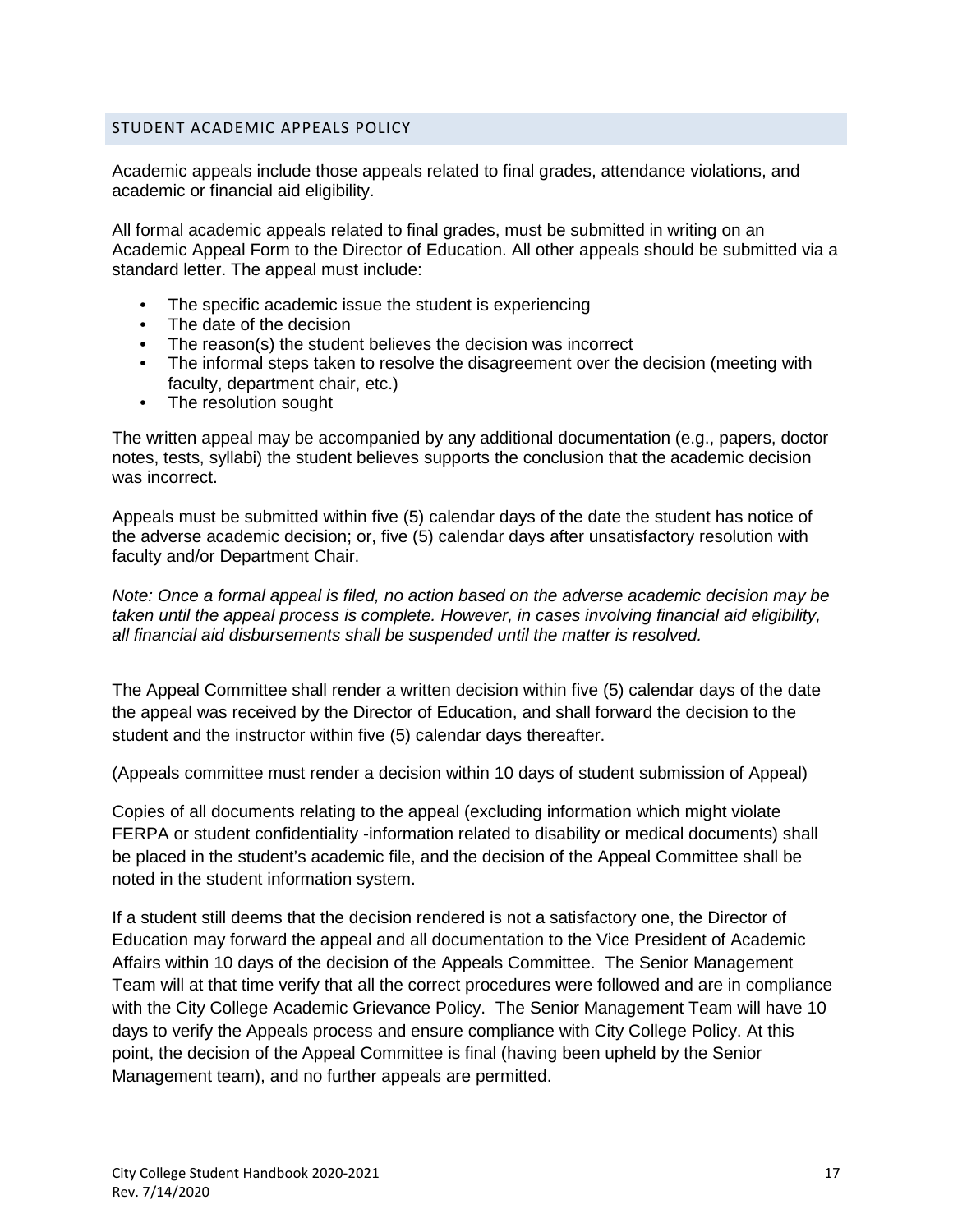Note: When an appeal is denied, the date of any suspension of financial aid or dismissal from the program shall be the date of the adverse academic decision. The student will not be charged for any attendance after the date of the adverse academic decision.

Academic appeals include those appeals related to final grades, attendance violations, and academic or financial aid eligibility.

# <span id="page-18-0"></span>ASSIGNMENT/TEST GRADES

Students who disagree with an assignment/test grade should discuss it with the instructor upon receipt of the grade. Assignments/test grades are reviewed at the instructor's discretion. If the instructor is not available, the matter should be discussed with the Department Chair.

Students are always expected to first attempt to resolve the issue with the faculty member. If the student is unable to get satisfactory resolution, then they should take the matter to the Department Chair. If they are still unable to get satisfactory resolution, then the student should embark upon a formal appeal process. Only final course grades are eligible for appeal.

# <span id="page-18-1"></span>LATE WORK

City College online requires that students post assignments on or before the due dates. City College online instructors have the ability to open and close assignments. Once an instructor closes an assignment, a student will not be allowed to post that assignment without the instructor's permission and/or approval. If an instructor decides to accept a late assignment because the student has demonstrated **verifiable** mitigating circumstances from the such as death, illness, unplanned event, natural disaster, and or technical issues, late work will be have 10% of the grade deducted for each day that the assignment is late. No assignments will be accepted past the third day the assignment was originally due.

Online courses do not "close" for holidays. Due dates that occur on a holiday are expected to be posted that day.

#### <span id="page-18-2"></span>MAKEUP POLICY

If a student is unable to either (a) complete an examination during the allotted time assigned by the instructor or (b) after beginning an examination, the student must let the instructor know immediately. Failure to do so will mean the student will forfeit the right to request a makeup examination. Makeup examinations are given at the discretion of the instructor and based upon **verifiable** mitigating circumstances from the student such as death, illness, unplanned event, natural disaster, and or technical issues. Make up examinations will not be the same examination given to other students during the normal examination period. The instructor can choose to give the student an alternate exam or an alternate assignment in lieu of the examination.

# <span id="page-18-3"></span>LEAVE OF ABSENCE POLICY

The College recognizes that personal situations arise which may require an extended period of time to resolve. It would not be to the student's benefit to maintain continuous enrollment when conflicting pressures prevent regular attendance.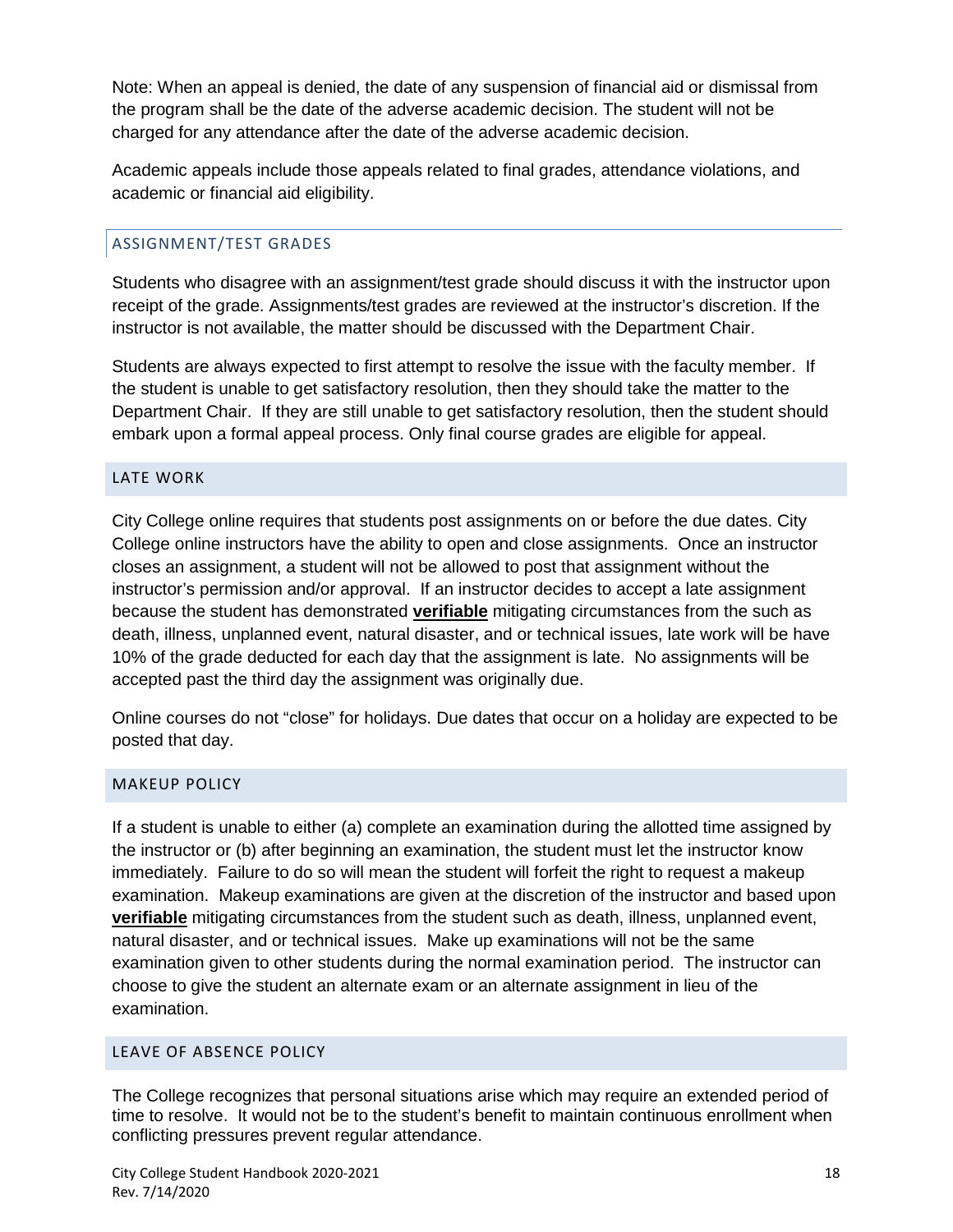Under this circumstance, a student may request a Leave of Absence. To initiate this, the student must submit a "Request for Leave of Absence Form" to the Director of Education. This form is available in the Registrar's Office. A leave of absence, instead of a formal withdrawal, indicates that the student sincerely intends to resume his/her education at a specified time, generally at the start of the next quarter. No leave of absence may exceed one (1) academic quarter within one academic year and a leave of absence can only be granted if the student completed at least one course for the quarter.

A student requesting a leave of absence does so with the knowledge that courses needed in his/her program may not be offered the term when he/she returns. Consequently a leave of absence may result in a delayed graduation date.

## <span id="page-19-0"></span>WITHDRAWAL POLICY

If a student wishes to voluntarily withdraw from the College for any reason, the student must officially notify the College in writing. Students who wish to withdraw should address the letter to the Director of Education. Regardless of the circumstances for withdrawing or the date of notification, the official withdrawal date is the last date of class attendance. Any possible refund of tuition is based on the last date of attendance.

Students who wish to withdraw from a single class but remain registered for other classes are held responsible for tuition and fees for the total number of credit hours for which they originally registered. If the withdrawal from a single course occurs after add/drop week, no refund for the course will be issued.

Students may officially withdraw from class during the add/drop period (first week [7 days] of each term, including mid-quarter) without punitive grades or financial obligations for the classes dropped. The last day of physical attendance (LDA) determines whether or not grades are recorded for the quarter. If the LDA is within the first half of the course, a grade of "W" is given. If the LDA occurs within the last half of the course, the student will receive a final letter grade in each course. The grade of "W" has no effect on the student's cumulative grade point average or successful completion of courses. However, the grade of "W" is added to hours attempted within the specified maximum time frame.

#### <span id="page-19-1"></span>GRADUATION REQUIREMENTS

Every student who has successfully completed a course of study and fulfilled all obligations to the College will be awarded the appropriate Diploma, Associate of Science, or Bachelor of Science Degree during graduation exercises. Replacement cost for these documents is \$15.00. Graduation exercises are held annually, between June and July of each year. A graduation fee of \$150.00 is assessed to each graduating student, regardless of participation.

The candidate for a Diploma, Associate of Science or Bachelor of Science degree must:

- 1. Successfully complete all specified requirements for the degree.
- 2. Earn a cumulative grade point average of at least 2.0, "C", average. (*Emergency Medical Services and Nursing students must earn a minimum grade of B in all major and concentration core courses.)*
- 3. Achieve a specified level of performance in each skill area required for graduation.
- 4. Be free from all indebtedness to the College.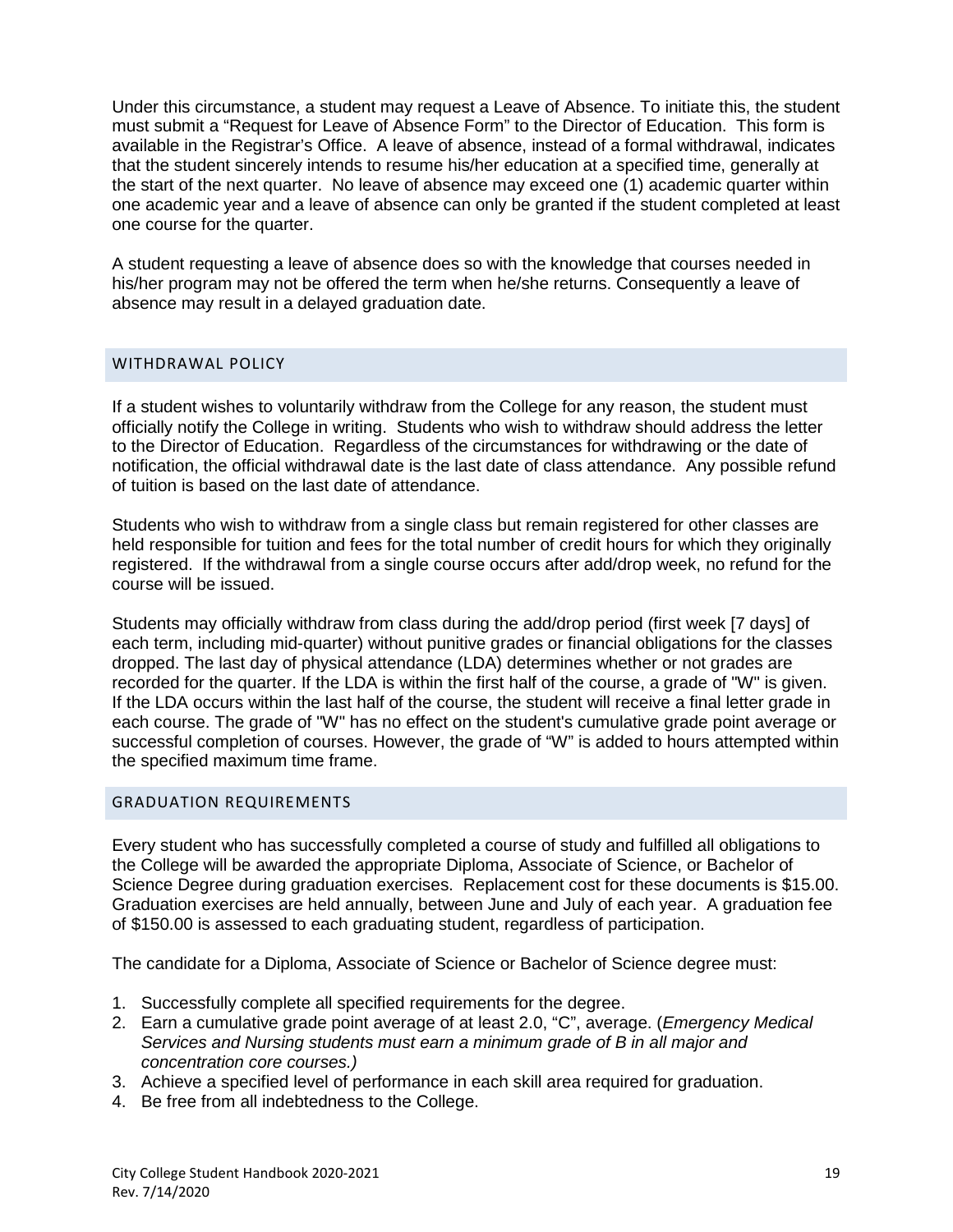#### <span id="page-20-0"></span>GRADUATION WITH HONORS

Students who meet the requirements for graduation and whose cumulative grade point average meets the following criteria are graduated with honors.

| $3.50 - 3.69$ |
|---------------|
| $3.70 - 3.89$ |
| $3.90 - 4.00$ |
|               |

## <span id="page-20-1"></span>AWARDS AND RECOGNITION

Understanding that "exceptional achievement" is earned and should be recognized, the College awards individual certificates each quarter for the following:

- President's List *(3.9 - 4.0 term average)*
- Executive Director/Vice-President's Award *(3.7 - 3.89 term average)*
- Outstanding Academic Achievement *(3.5 - 3.69 term average)*
- ▶ Perfect Attendance

#### <span id="page-20-2"></span>COPYRIGHT COMPLIANCE

The copyright policy of the college is:

City College's staff, faculty and students are expected to comply with U.S. Copyright Law, Title 17 of the United States Code, and to respect the intellectual property rights of others. Those who disregard the copyright compliance guidelines of the College place themselves at risk for possible legal action and may incur personal liability. Employees of the College who direct or require others to copy or distribute copyrighted material in any format including, but not limited to books, movies, music, paintings, photographs, and software, have a responsibility to discourage copyright infringement, and to inform those copying or distributing copyrighted material to do so in compliance with U.S. Copyright Law.

Infringements of the copyright laws (including P2P file sharing) will be viewed as a violation of the Student Conduct Policy. As such, the student is subject to the disciplinary sanctions of the Student Conduct Policy. Please refer to the City College Handbook for the complete Student Conduct Policy.

Peer-to-peer (P2P) file sharing technologies have some legitimate uses. However, often P2P technologies are used in activities that violate copyright laws. In addition, P2P file sharing can consume large amounts of network space and negatively affect regular business activities. As a result, the college makes every effort through filters, firewalls, and user privilege settings to block illegal P2P file sharing.

Under Federal law, there are both civil and criminal penalties for copyright infringement. Civil law allows the copyright owner to collect actual damages or "statutory" damages affixed at not less than \$750 and not more than \$30,000 per work infringed. Criminal penalties are up to five years in prison and up to \$250,000 in fines.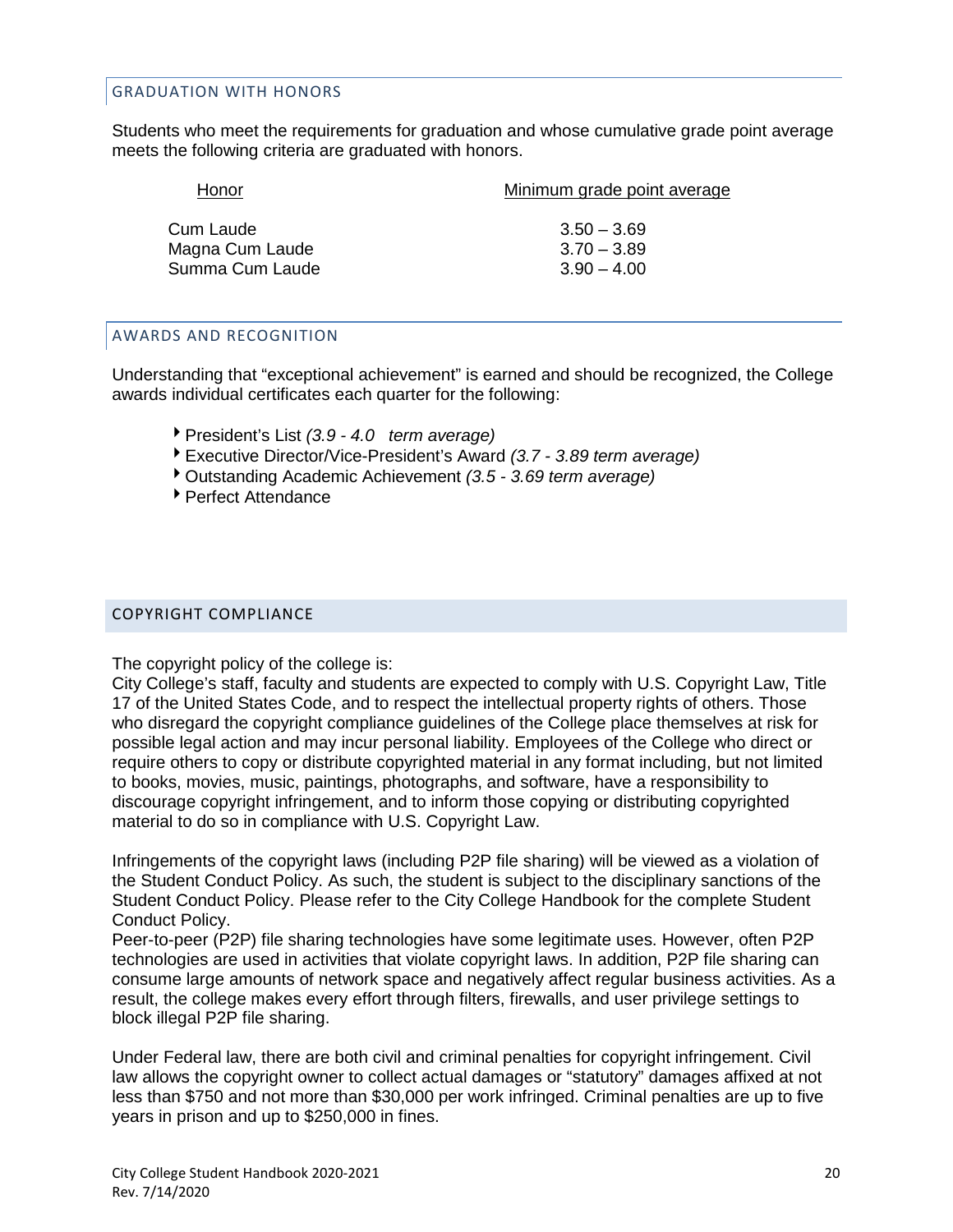The City College library maintains a list of legal options to avoid copyright infringement. This information is available on the City College Library Resources website or by contacting a City College librarian.



## <span id="page-21-0"></span>**SAFETY AND SECURITY**

#### <span id="page-21-1"></span>STUDENT CONDUCT POLICY AND ACADEMIC INTEGRITY

City College recognizes its students as responsible and capable adults and citizens preparing for a career. Students are, therefore, expected to conduct themselves appropriately during their education process in accordance of what will be expected of them upon graduation and entering the workforce. The City College Student Conduct Policy applies to all students and student organizations endorsed by City College. The Student Conduct Policy shall apply to all student conduct that occurs on a City College campus and/or an event sponsored by City College, inclusive of externships and clinical sites. At the discretion of the Executive Director and/or the Director of Education or his or her designee, the policy shall also apply to off-campus student conduct when the conduct, as alleged, adversely affects a substantial college interest and potentially violates a campus policy.

#### <span id="page-21-2"></span>ANTI-HAZING POLICY

It is the policy of City College that there will be no initiations (hazing) connected with any College-sponsored club/organization. All clubs/organizations formed by City College students must be approved by the Director of Education and are under the strict auspices of a staff or faculty member. Any deviation from this policy may result in immediate dismissal.

#### Definition of Terms

**Academic Integrity:** City College defines Academic Integrity as a code of ethics governing honesty in a student's pursuit of scholarly research and application. As such, infractions of City College's Academic integrity policy are deemed to be a form of academic dishonesty.

**Suspension**: Suspension is at the discretion of the Director of Education, Executive Director or the Disciplinary Appeals Panel. Suspension should not exceed two academic quarters. Students who are suspended are not eligible for a Leave of Absence and upon application for reentry to City College must pay the \$100 Re-start fee.

**Conduct Dismissal**: A student is administratively dismissed from the College for violation of the student conduct policy. The student is not eligible for re-entry into City College.

**Academic Honesty:** City College defines academic dishonesty as the "submission of work completed by another person as your own." All ideas, words or work from others that are included in a student's submitted work must be identified and cited. Failure to appropriately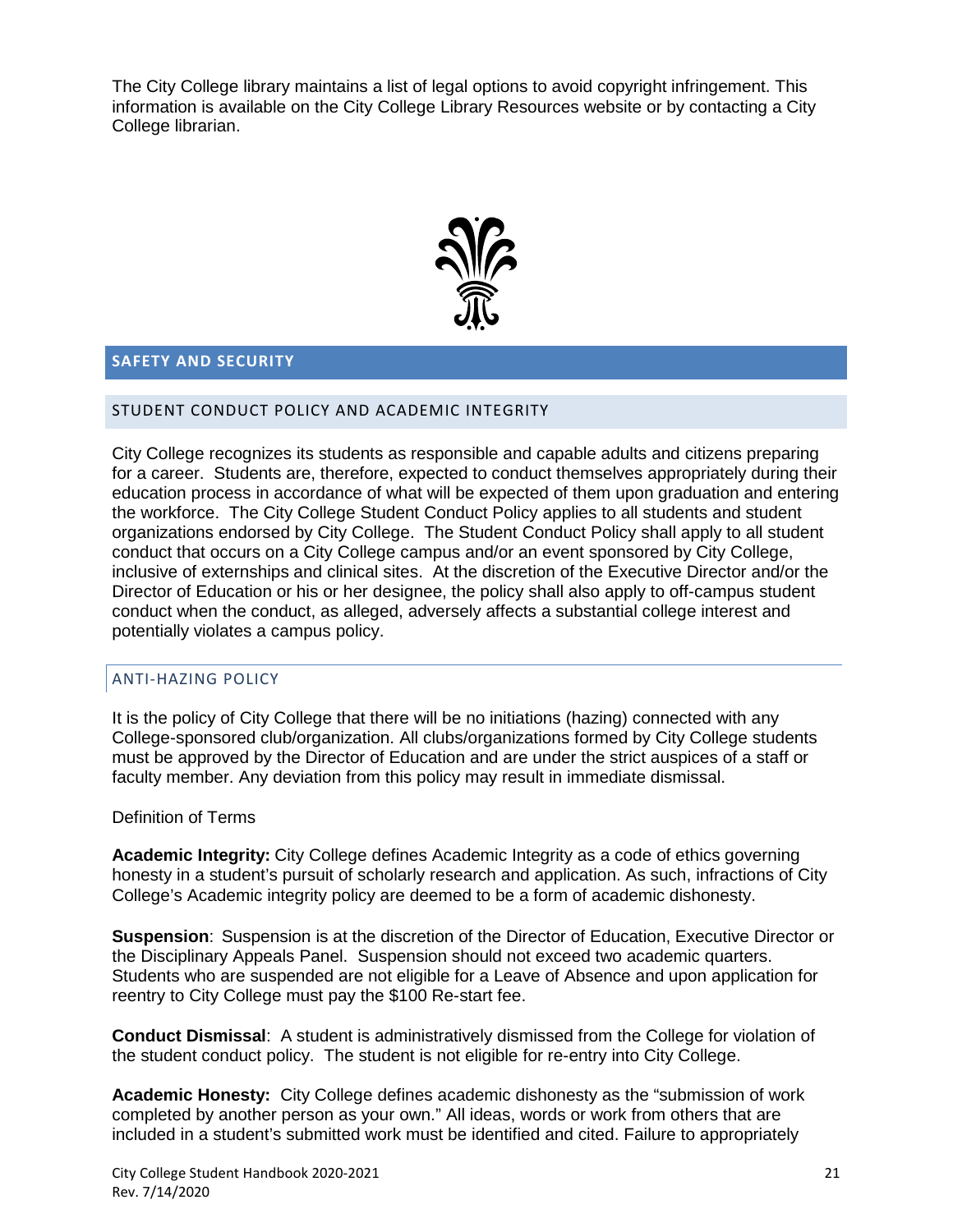identify the ideas, words or work of others included in a student's work is considered academic dishonesty and violates the conduct section of the catalog. Academic dishonesty may result in a zero on the graded activity, or suspension and/or termination from one or more of your courses or your entire program of study.

Ideas, words or work that require citation include, but are not limited to, hard copies or electronic publications, whether copyrighted or not, and visual and verbal communication that clearly originates from an identifiable source. This policy applies to all courses whether taught in residence or online and all sources whether electronic or hardcopy.

# <span id="page-22-0"></span>DISCIPLINARY OFFENSES

# **Infractions of Academic Integrity**

- a. Plagiarism, for example:
	- Submit work completed in whole or in part by another person as if it were your own.
	- Restate or paraphrase another writer's work without acknowledging the source.
	- Copy another student's homework and submit the work as if it were the product of your own labor.
	- Attempt to gain an advantage by using another student's work, revealing the questions or answers on quizzes to other students, or viewing quiz questions or answers obtained by another student.
	- Whenever you conduct research, you MUST include references to the sources you used. The most common method is to write "Work Cited" at the end of your submission, and then list the URL's for websites you used or quoted. If you use text or graphics from a website or any other source and do not cite the source, you will receive a grade of zero for the assignment.
- b. Cheating on assignments or examinations
- c. Engaging in unauthorized collaboration on academic work
- d. Use of test materials without authorization
- e. Submitting false or incomplete records of academic achievement
- f. Altering, forging or misuse of academic records
- g. Falsifying data, research, procedures or data analysis
- h. Deceiving the college and/or college officials
- i. Violation of technology policies, for example:
	- theft or abuse of computer, email or internet or intranet resources
	- unauthorized entry into a file, to use read or change the contents
	- unauthorized electronic file transfers
	- unauthorized use of another individuals identification and/or password
	- using computing facilities to interfere with the work of another student, faculty member, or school official.
	- using computing facilities to send obscene or abusive messages
	- using computing facilities to interfere with normal operation of the schools' computing system.

<span id="page-22-1"></span>DISRUPTIVE, DISORDERLY, THREATENING OR AGGRESSIVE CONDUCT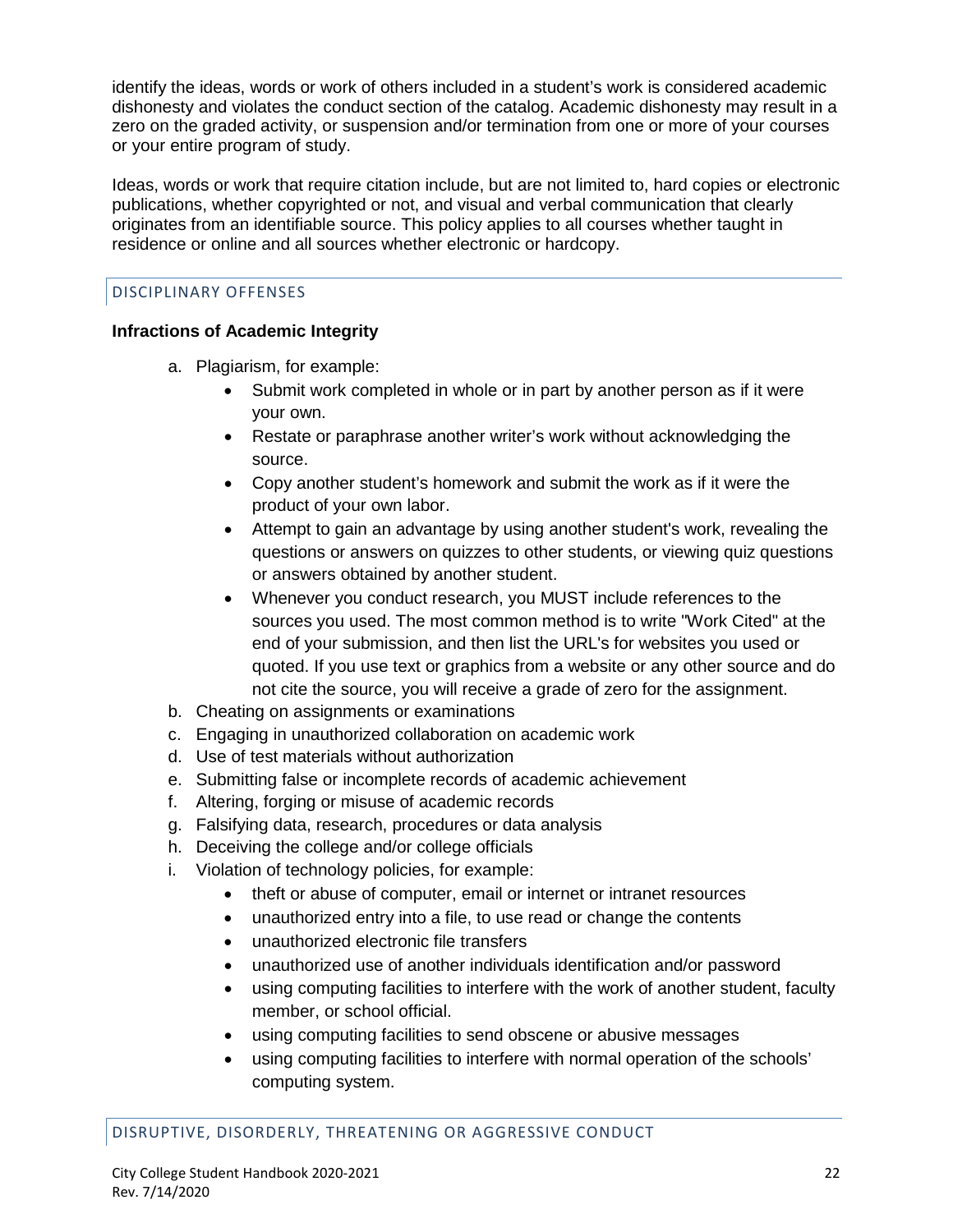Any student who engages in behavior which interferes with the normal operations of the college, inclusive of classes and administrative functions is subject to disciplinary procedures.

- a. Disruptive classroom conduct which inhibits student learning or the instructors ability to teach.
- b. The use of lewd or indecent language and/or conduct.
- c. Breach of peace inclusive of verbal and physical altercations with other students, faculty or administrative staff.
- d. Use of threats by any means of communication including but not limited to, threats of physical abuse and threats to damage or destroy college property or the property of other students or college employees.
- e. Any conduct that threatens the health or safety of another individual.
- f. Theft, attempted theft, vandalism/damage or defacing of college property, collegecontrolled property; or the property of another student, staff member or guest.

# <span id="page-23-0"></span>ILLEGAL OR UNAUTHORIZED POSSESSION OR USE OF WEAPONS

Possession or use of firearms, explosives, dangerous chemicals, or other weapons, likeness of weapons, is prohibited on college property, school sponsored events, except where possession is required by law.

# <span id="page-23-1"></span>ILLEGAL OR UNAUTHORIZED POSSESSION OR USE OF ALCOHOL, CONTROLLED AND/OR ILLEGAL SUBSTANCES

In response to the requirement of the "Drug Free Schools and Communities Act Amendments of 1989" (Public Law 101-226) the following will be the policy of City College Ft. Lauderdale, Gainesville, Hollywood, Miami and Altamonte Springs campuses:

No employee or student of this College shall have in his or her possession any alcoholic beverage or controlled substance (illicit drugs) on College property, any College activity, or at any college sanctioned event, inclusive of externships and clinical sites, whether for personal consumption or distribution to any other personnel or student. Any infraction of this policy will be grounds for immediate dismissal.

# <span id="page-23-2"></span>FALSIFICATION

Falsification is deliberately providing City College and/or its officials with false or misleading information. Inclusive of forgery, alteration and misuse of college documents, records or identification with an intent to defraud or misinform.

# <span id="page-23-3"></span>VIOLATION OF FEDERAL OR STATE LAWS

Violation of federal, state or local laws and college rules and regulations on college property or at college-sanctioned or college sponsored events, inclusive of externships and clinical sites is prohibited.

# <span id="page-23-4"></span>UNAUTHORIZED USE OF COLLEGE FACILITIES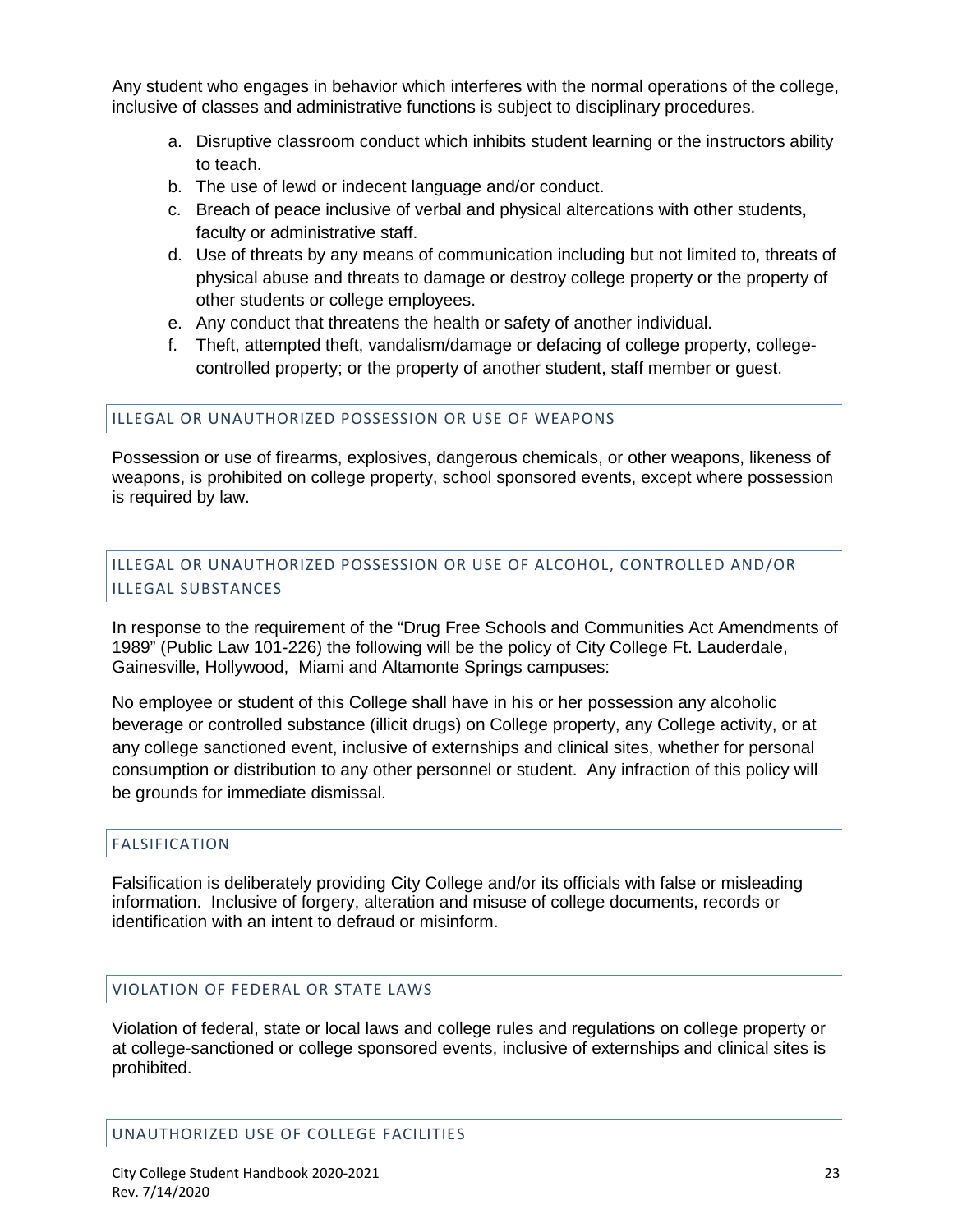Unauthorized entry and use of college property, inclusive of medical labs, simulation labs and/or equipment, computers, computer labs and data and voice communication networks is forbidden.

#### <span id="page-24-0"></span>DISCIPLINARY PROCEDURES

Any City College staff or faculty member may file a complaint that a student is in violation of the student conduct policy.

- a. The complaint must be prepared in writing by completing the Disciplinary Notice Form.
- b. The complaint should include the nature of the infraction, the date, time, location. The names of students, faculty and/or staff or witnesses should be included.
- c. Complaints should be submitted in a timely manner and should account for no more than 48 hours after the alleged infraction, unless there are extenuating circumstances requiring more time which should be documented.

## <span id="page-24-1"></span>DISCIPLINARY SANCTIONS

For cases of infractions of academic integrity, faculty members have two options.

*For the first infraction:*

- a. The student may either fail the assignment and lose the grade for that assignment without the possibility of replacing that grade; or
- b. The student may fail the course and be required to re-take the course.

The Director of Education must approve the decision of the instructor. A copy of the Disciplinary Notice form and any decision made will be placed in the student academic file.

*For a second infraction*, the student is subject to either

- a. Suspension from the college or
- b. Conduct Dismissal from the college.

For a second infraction, the decision for suspension and/or dismissal will reside with the Director of Education, since faculty members may not be aware of a student's prior infraction. A copy of the Disciplinary Notice form and any decision made will be placed in the student academic file along with the letter to the student indicating that they have either been (a) suspended or (b) Dismissal from school for violation of the Student code of conduct.

**Special Note**: *Egregious behavior on the part of a student can result in immediate dismissal from the college.* 

For all other infractions, the final decision rests with the Executive Director

# <span id="page-24-2"></span>APPEALS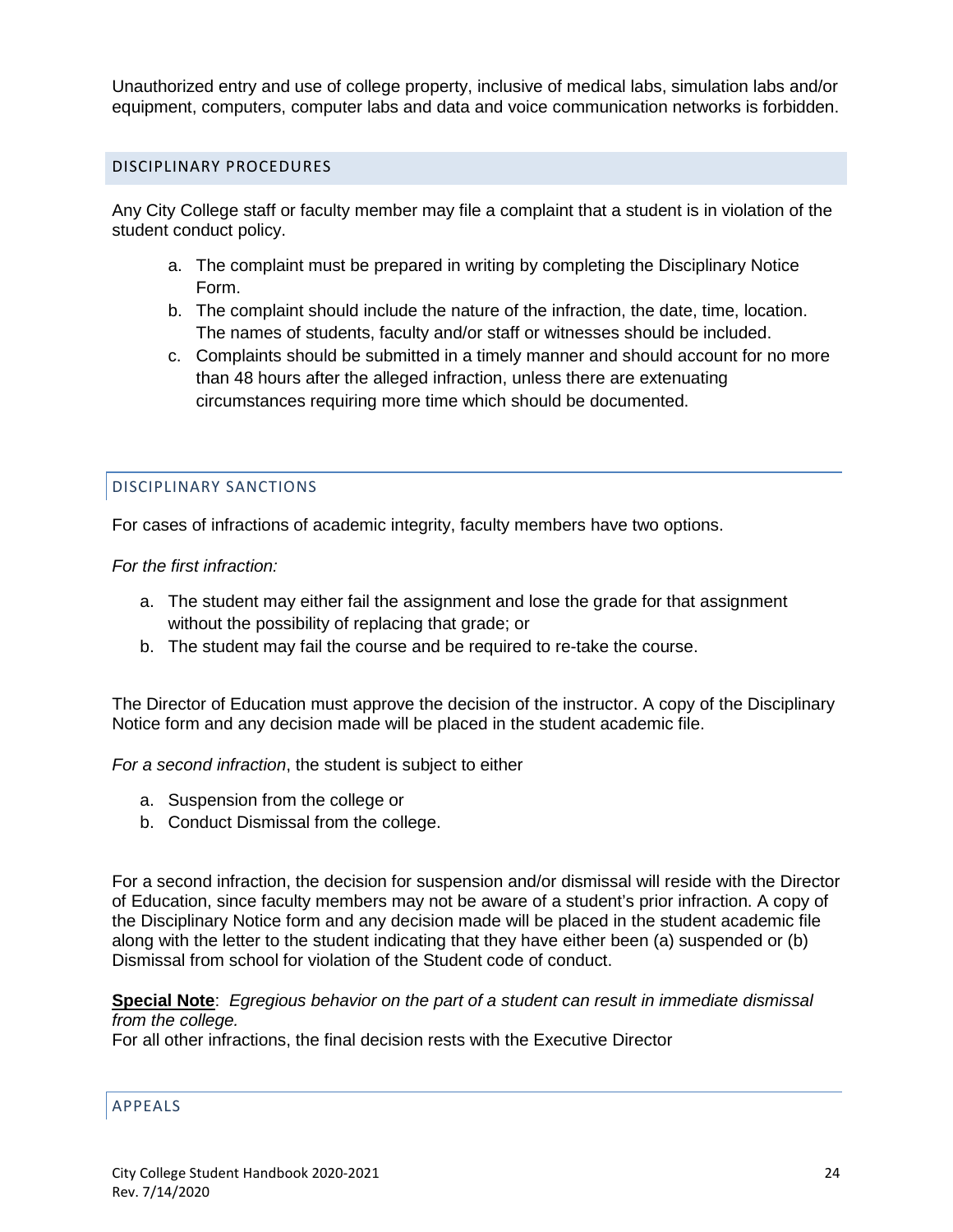A student who has been found to be in violation of the City College Code of Conduct will have the opportunity to appeal the decision made. The student's appeal must be in writing and within 14 days of the college's decision. The student will then present their case to the **Disciplinary Appeals Panel** which may consist of the following members:

Campus Executive Staff

- a. Campus Staff
- b. Faculty and/or Students

The decision of the Disciplinary Appeals Panel is final.

# <span id="page-25-0"></span>GRIEVANCE PROCEDURES

City College defines a grievance as any situation arising from a college action which a student deems to cause them academic, financial or emotional distress. A grievance procedure is available to any student who believes a College decision or action has adversely affected his/her status, rights or privileges as a student. The purpose is to provide a prompt and equitable process for resolving student grievances.

Any student who has an ACADEMIC GRIEVANCE must follow this procedure:

1. A student who has an issue with the decision of a faculty member on grades or attendance must first address the issue with the faculty member.

2. If the student is unable to resolve the issue with the faculty member, then the student should elevate the matter to the program director.

3. If the matter is still not resolved to the student's satisfaction, the student may then take the grievance to the Director of Education with a written statement. This statement may be submitted in person or via email. The student should ensure that they have all the documentation to substantiate their grievance. The faculty member should also have all their materials to substantiate their position on the student's grievance.

The written statement should include the following:

- Nature of the issue
- Date of the issue
- Person(s) involved
- Steps already taken
- Key area(s) of concern
- Desired outcome

The Grievance will be reviewed by appropriate members of the Academic team not limited to faculty, Program Chairs, the Director of Education and the Executive Director. The student in addition to the written statement will have the opportunity to present their case to the specific team reviewing their grievance if they so desire. The decision of the Executive Director is final. In some circumstances, the input of the Vice President of Academic Affairs or the President may be sought. In these cases, their decision will be final.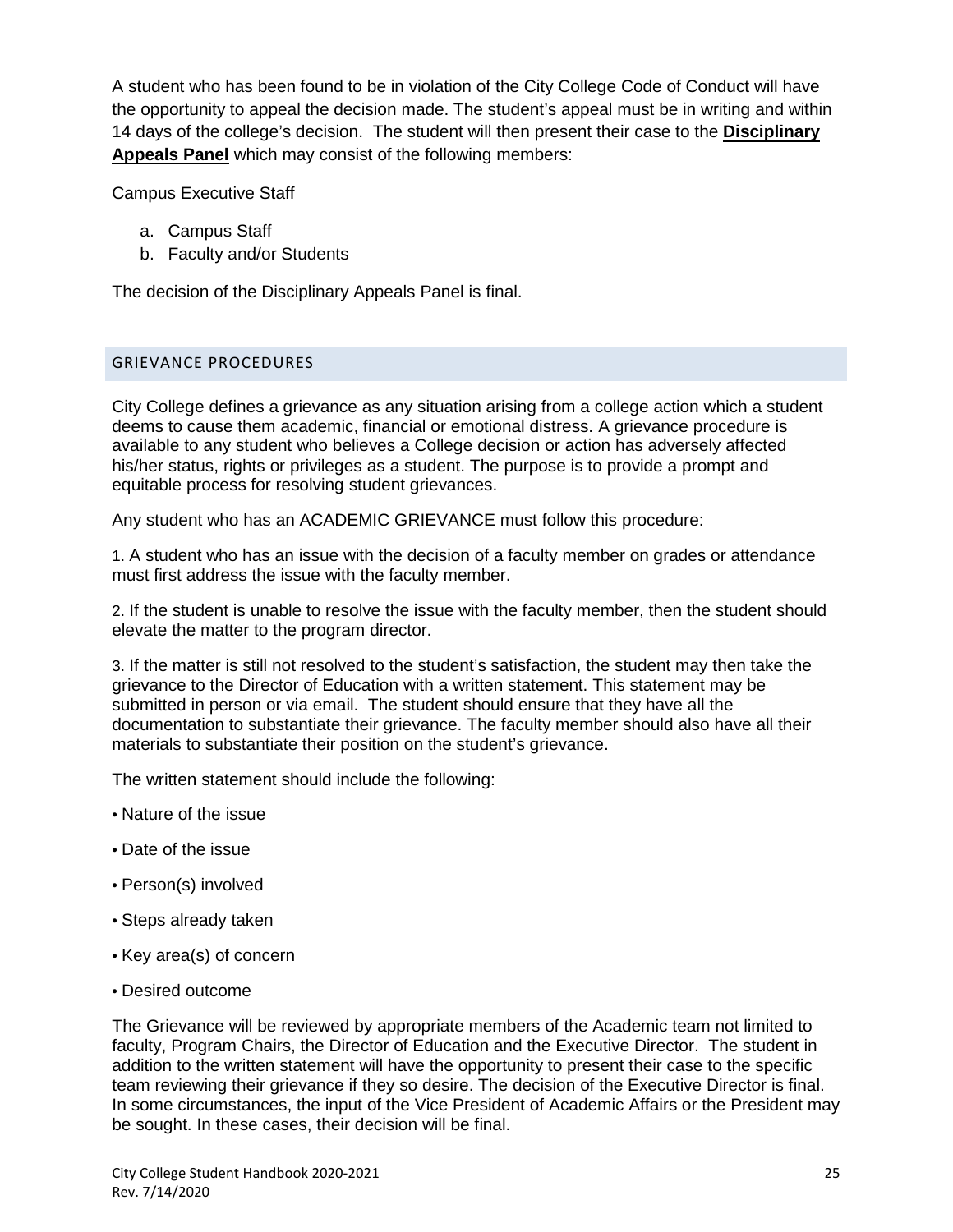Any student who has a NON-ACADEMIC GRIEVANCE must follow this procedure

- 1. For any issue with academics not related to grades or attendance, the matter should be addressed to the Director of Education for that campus.
- 2. For an issue with Financial Aid, the matter should be addressed the Director of Financial Aid.
- 3. For all other issues, not covered under grades, academics or financial aid, the matter should be addressed to the Executive Director for that campus.

The student should prepare a written statement which should include the following:

- Nature of the issue
- Date of the issue
- Person(s) involved
- Steps already taken
- Key area(s) of concern
- Desired outcome

The Grievance will be reviewed by the campus Management team. The student in addition to the written statement will have the opportunity to present their case to the management team reviewing their grievance if they so desire. The decision of the Executive Director is final. In some circumstances, the input of the Vice President of Academic Affairs or the President may be sought. In these cases, their decision will be final

Students who feel a grievance is not resolved by the college to their satisfaction may refer their grievance to: Executive Director, Commission for Independent Education, 325 W. Gaines Street, Suite 1414, Tallahassee, Florida, 32399-0400, (888) 224-6684 and/or ABHES, 7777 Leesburg Pike, Suite 314 N, Falls Church VA 22043; (703) 917-9503

Distance Education students, who have completed the internal institutional grievance process and the applicable state grievance process, may appeal non‐instructional complaints to the FL‐ SARA PRDEC Council. For additional information on the complaint process, please visit the FL‐SARA Complaint Process page.

#### <span id="page-26-0"></span>CAMPUS EMERGENCY AND CRIME REPORTING PROCEDURES

To insure a safe and secure school, students, faculty and staff are encouraged to report crimes and incidents to College key staff; Campus Executive Directors, Directors of Education, Directors of Admissions, Directors of Career Services, Directors of Financial Aid, Department Chairs or Coordinators, and Security personnel (if applicable).

We encourage anyone who has witnessed or has been a victim of a crime to immediately report the incident by dialing 911 or for non-emergencies you may report an incident in person or by calling the main number for the campus and asking to be transferred to one of the above mentioned staff. Crimes can be reported on a voluntary, confidential basis for inclusion in the Annual Security Report. Prompt reporting will assure timely warning notices on-campus and timely disclosure of crime statistics.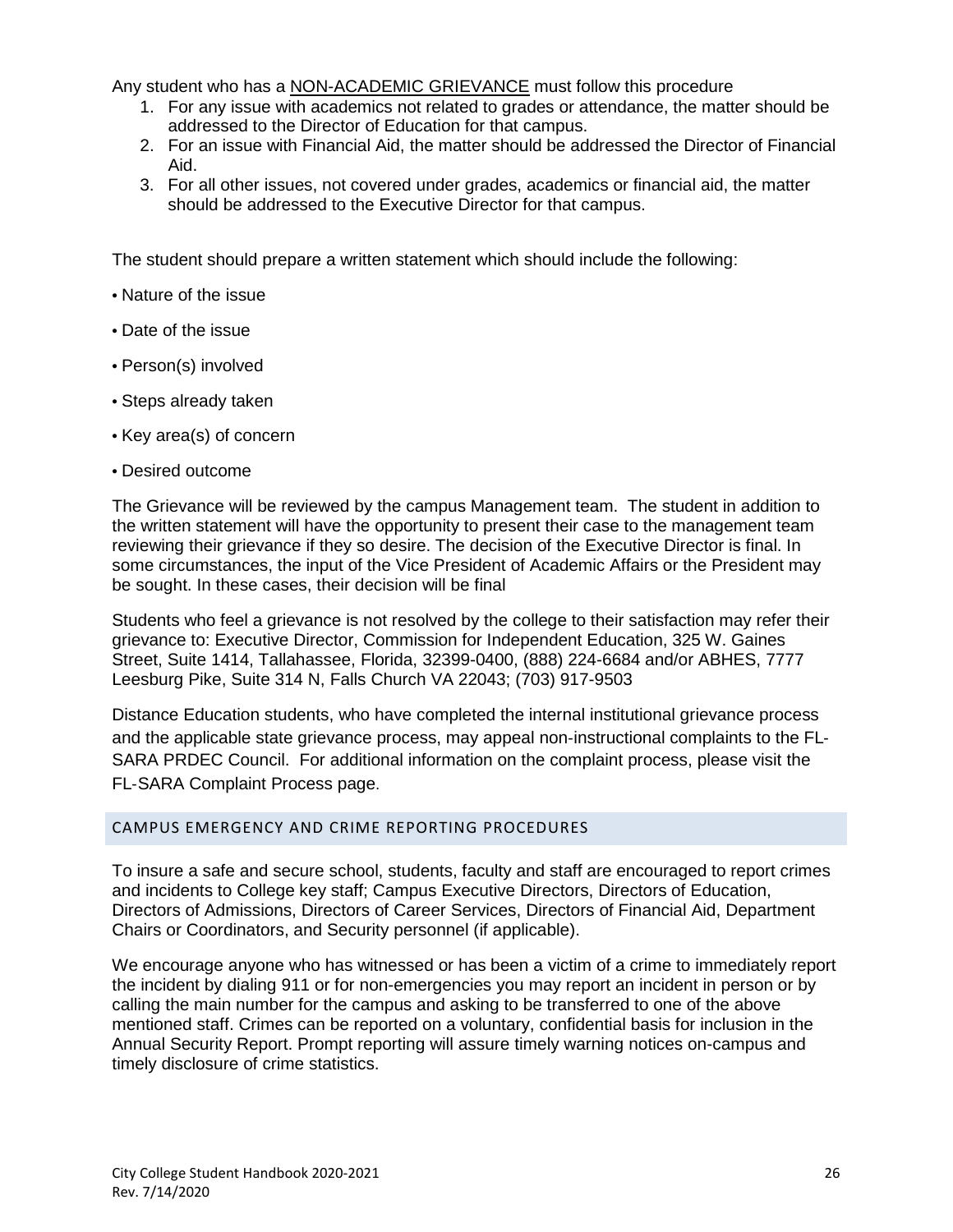All College employees are required to report any crime that occurs on the campus to local law enforcement agencies.

| Table 1.1 - Emergency and Non-Emergency Numbers |                      |                                       |  |
|-------------------------------------------------|----------------------|---------------------------------------|--|
| <b>Emergency? Dial 911</b>                      |                      |                                       |  |
|                                                 | <b>Non-Emergency</b> |                                       |  |
| Altamonte Springs- Campus- 407-831-9816         |                      |                                       |  |
| Seminole County Police Department               | 407-665-6650         | http://www.seminolesheriff.org/en-us/ |  |
| Fort Lauderdale - Campus- 954-492-5353          |                      |                                       |  |
| Fort Lauderdale Police Department               | 954-828-5700         | http://flpd.org/                      |  |
| Gainesville - Campus- 352-335-4000              |                      |                                       |  |
| Alachua County Sheriff's Office                 | 352-955-1818         | http://www.alachuasheriff.org         |  |
| Hollywood - Campus - 954-744-1777               |                      |                                       |  |
| <b>Hollywood Police Department</b>              | 954-967-4636         | http://www.hollywoodpolice.org/       |  |
| Miami - Campus - 305-666-9242                   |                      |                                       |  |
| Miami Police Department                         | 305-579-6111         | http://www.miami-police.org/index.asp |  |

City College does not recognize any student organizations with off-campus locations.

City College will, upon written request, disclose to the alleged victim of a crime of violence, or a non-forcible ex offense, the results of any disciplinary proceedings conducted by City College. If the alleged victim is deceased is a result of the crime or offense, the next of kin may request in writing the results of the disciplinary proceedings.

# <span id="page-27-0"></span>ANNUAL CRIME REPORT

City College publishes an Annual Crime report in accordance with the Clery Act. This report includes statistics for the previous three years concerning reported crimes that occurred on campus, in certain off-campus buildings or property owned or controlled by City College, and on public property within or immediately adjacent to and accessible from the campus. The report includes institutional policies concerning campus security, such as policies concerning sexual assault, and other matters. You can obtain a copy of this report by contacting Student Services or on the City College website,<http://www.citycollege.edu/student-consumer-information/>

# <span id="page-27-1"></span>CAMPUS SECURITY PERSONNEL POLICY AND PROCEDURES

During public business hours, the campuses are open to students, guests, employees, contractors and invited vendors. During non-public business hours, the campus' are secured with a security system and access to the campus is limited to employees with key and security access only.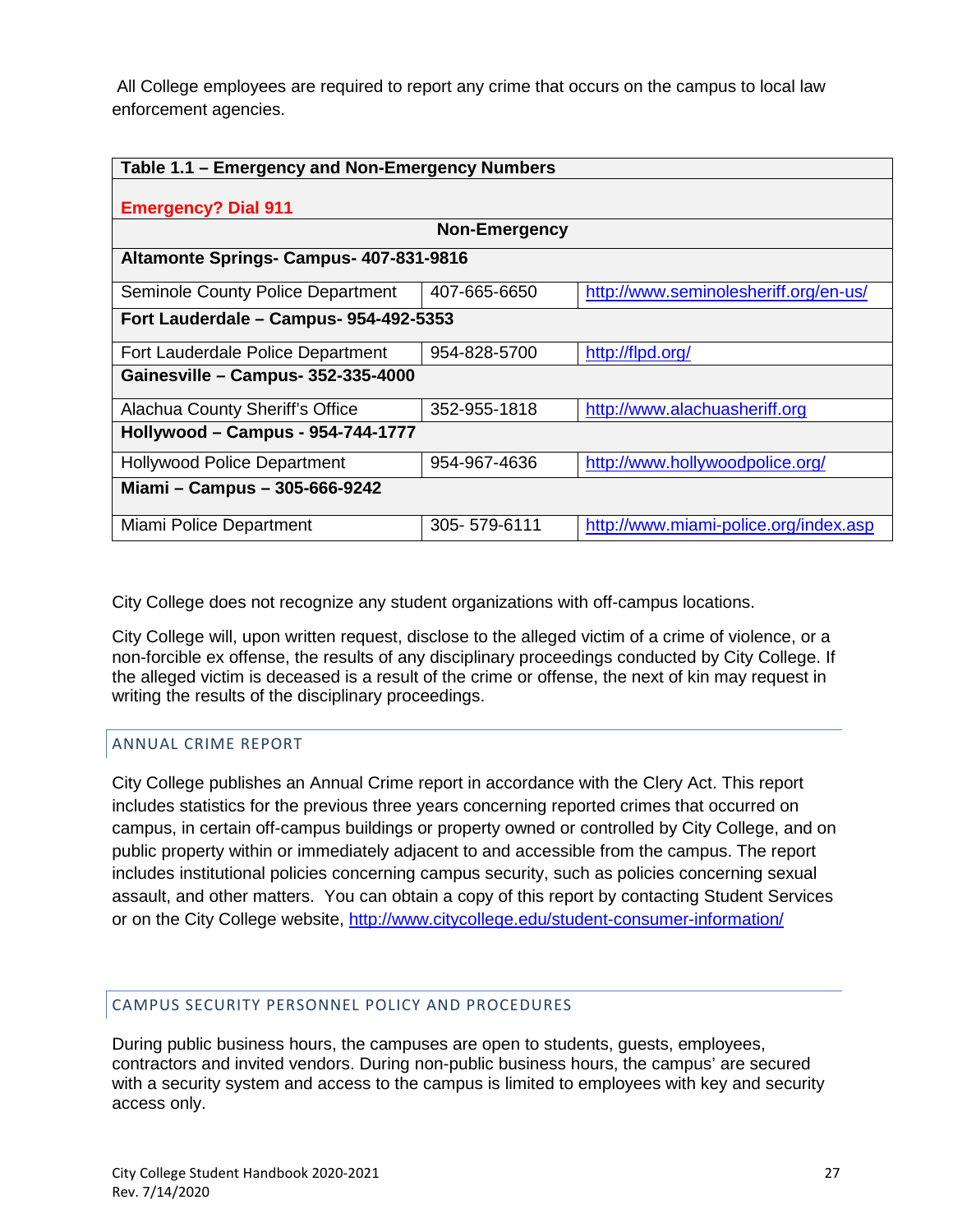Staff with access to the campus during non-public business hours is instructed in the appropriate security procedures before being given access.

At the Fort Lauderdale campus, there is a mobile campus security patrol who have the authority to (a) ask persons for identification and to determine whether individuals have lawful business at City College; (b) ask persons who have been determined to not have lawful business at the College to leave and (a) tow unauthorized vehicles at the request and direction of key City College staff members and personnel. Persons who have their cars towed are responsible for the costs of towing, storage and recovery. The Fort Lauderdale campus security officer(s) do not possess arrest power. Campus Security in Fort Lauderdale maintains a log of security issues. There is also a no trespass order on file with the Fort Lauderdale police department and posted signage. Criminal incidents are referred to the local police who have jurisdiction on the campus. During non-business hours the campus is secured by a security system

At the Gainesville campus, during non-business hours, the campus is secured by a security system. Criminal incidents are referred to the local police who have jurisdiction on campus.

At the Hollywood campus, during non-business hours, the campus is secured by a security system. All visitors to the campus check in at the front desk, sign in and are issued a visitor's pass. Criminal incidents are referred to the local police who have jurisdiction on the campus.

At the Miami Campus, City College does not own or manage the building. However, the building management provides security for the campus. Visitors to the campus are expected to sign in at the front desk when they arrive on campus. Criminal incidents are referred to the local police who have jurisdiction on the campus. During non-business hours the campus is secured by a security system.

# <span id="page-28-0"></span>SECURITY AWARENESS

The security awareness programs and information described below are designed to inform the community, students and employees about campus security procedures and practices. City College encourages students and employees to be responsible for their own security and the security of others. Take time to learn about crime prevention and safety – for yourself and your fellow community members. Information and awareness are your best weapons against crime and accidents.

#### <span id="page-28-1"></span>CAMPUS LIGHTING AND PHYSICAL PLANT

The Campus Executive Director is responsible for maintaining City College (campus) buildings and grounds with a concern for safety and security. Campus facilities and lighting are regularly surveyed by staff. City Campus Crime Report 10/1/2017 4

College managers and staff on duty assist the Executive Director by reporting potential safety or security concerns. Anyone noticing a safety or security problem with the physical plant or campus landscaping should contact the Executive Director, managers or staff members.

#### TIMELY WARNINGS

In the event that a situation arises that may pose a serious, ongoing threat, as determined by the Campus Executive Director or his/her designee, a "timely warning" will be issued. One or more of the following methods may be used to notify the campus community of various emergency events that may impact students, staff, faculty and visitors at City College: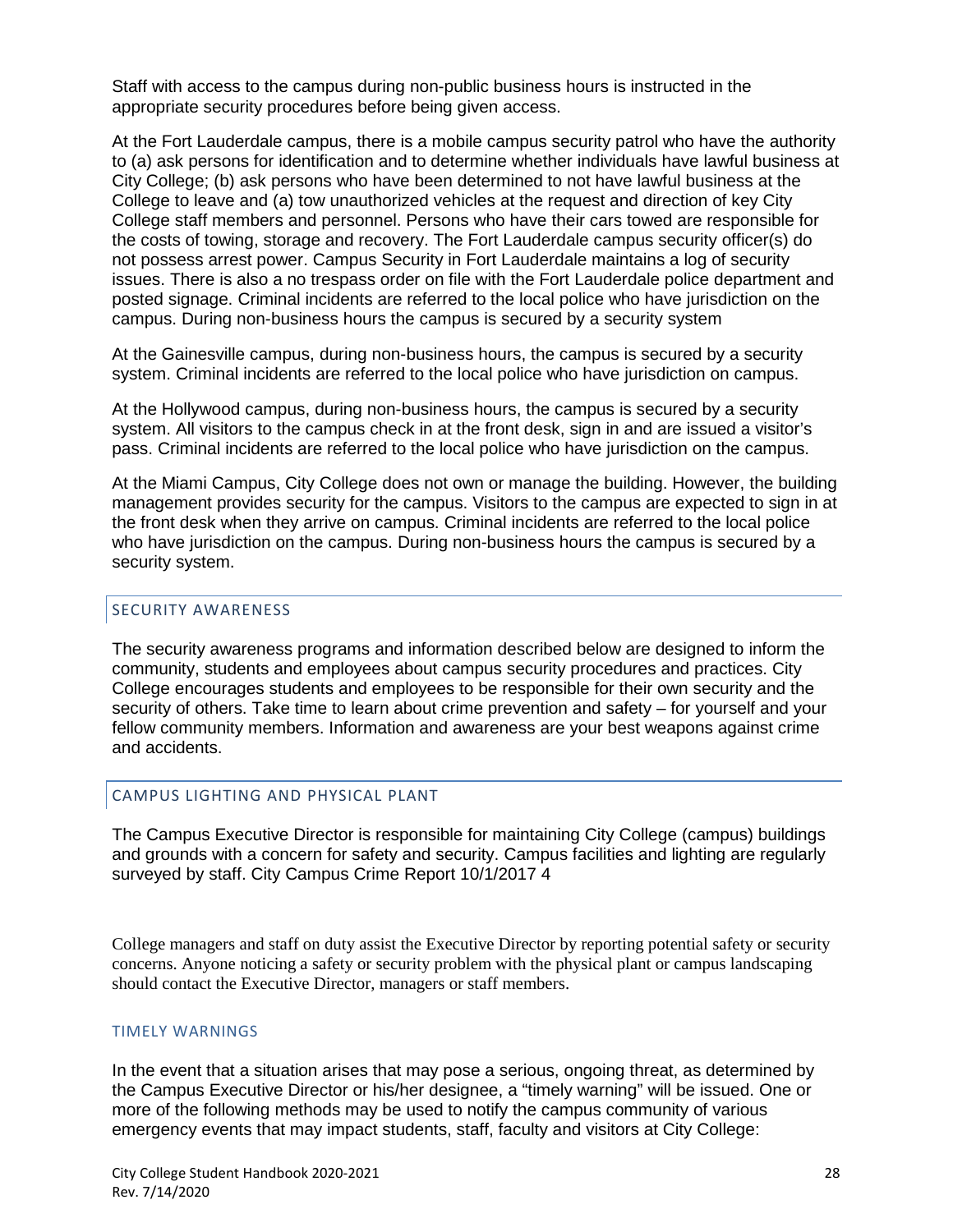- City College website: www.citycollege.edu
- Student and faculty portals
- Broadcast emails
- Broadcast text messages
- Broadcast voicemails
- Internal Emergency Notification System

#### <span id="page-29-0"></span>EMERGENCY RESPONSE

The Campus Emergency Guidebook for City College campuses includes information about management of emergency response of a variety of situations, operations, and communication responsibilities. College departments are responsible for developing contingency plans and continuity of operations plans for their staff and areas of responsibility.

The institution has general evacuation guidelines, in the event that a segment of the campus needs to be evacuated. Evacuation routes are posted throughout the campuses in the hallways and/or classrooms.

City College expects members of the community to follow the instructions of first responders on the scene.

City College community members are encouraged to notify a member of the college administration of any situation or incident on campus that may involve an immediate threat to the health and safety of students and/or employees on campus. City College has the responsibility of responding to, and summoning the necessary resources, to mitigate, investigate, and document any situation that may cause a significant emergency or dangerous situation. In addition, City College has a responsibility to respond to such incidents to determine if the situation does, in fact, pose a threat to the community. If so, Federal Law requires that the institution notify the campus community or the appropriate segments of the community that may be affected by the situation.

#### <span id="page-29-1"></span>HURRICANE POLICY

In the event of emergency due to a hurricane threat, the following procedures will take effect:

After a hurricane *warning* the President and the Executive Director will make a decision regarding the timing of the closing of the school and/or facility. Facilities other than the main campus may be required to adhere to the evacuation requirements of the building owners.

Full-time faculty and staff should report to work as usual unless a HURRICANE WARNING is issued for your respective county. (Not a tropical, storm watch/warning and not a hurricane watch). Full-time staff and faculty may be asked to report to work even though classes are cancelled, provided they can do so safely.

An automatic telephone message\* will be sent to employees and students of the campuses specifically impacted by the closing decision.

Phone, email, and text notifications will be made to students, faculty and staff. Local radio and television stations that accept closing information will be notified. Information will also be posted on the school's website. A second telephone, email or text message will be sent when the school/facility re-opens.

\*All employees should insure that a valid telephone number with voice mail capability is on file in their ADP account.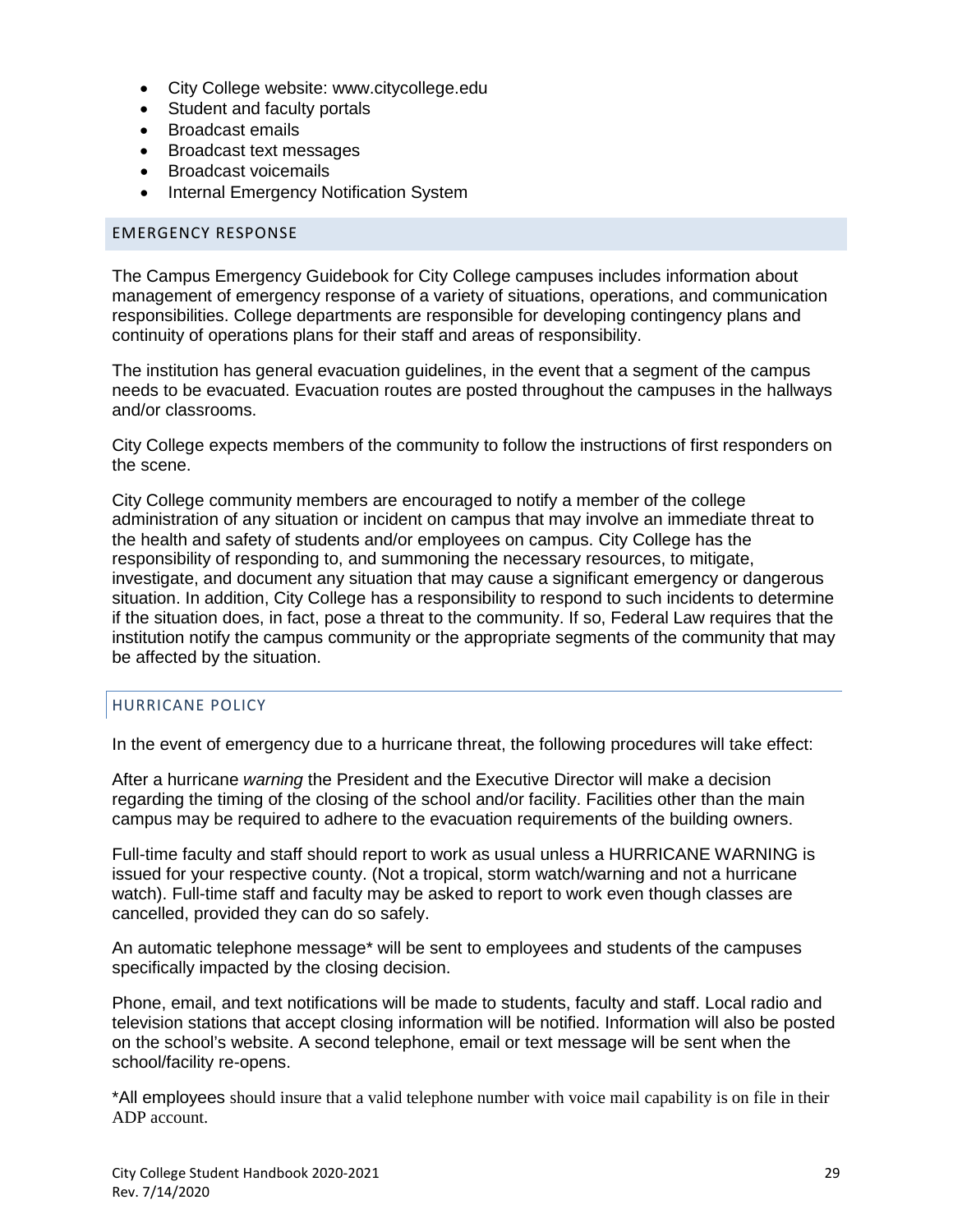# <span id="page-30-0"></span>FIRE EMERGENCY PROCEDURES

Any student trapped by smoke or fire in corridors and who cannot leave by normal exits should:

- 1. Stay in or return to the classroom or some other smoke and fire-free area. Shut the door and remain there until rescued.
- 2. If smoke enters the room from under or around the door, place sheets, blankets or clothing around the door to seal it as securely as possible.
- 3. Open windows from the top in order to evacuate any smoke that may enter.
- <span id="page-30-1"></span>4. Try to stay calm and signal firefighters of your location.

# CITY COLLEGE POLICY AND PROCEDURES – VIOLENCE AGAINST WOMEN ACT (VAWA)

City College supports the Federal Campus Sexual Assault Victims' Bill of Rights:

- Survivors shall be notified of their options to notify law enforcement.
- Accuser and accused must have the same opportunity to have others present.
- Both parties shall be informed of the outcome of any disciplinary proceeding.
- Survivors shall be notified of counseling services.
- Survivors shall be notified of options for changing academic and living situations.

City College prohibits the offenses of domestic violence, dating violence, sexual assault, and stalking. The definitions of these offenses, as defined in the Florida State Statutes, are as follows:

Domestic Violence-(FSS 741.28) any assault, aggravated assault, battery, aggravated battery, sexual assault, sexual battery, stalking, aggravated stalking, kidnapping, false imprisonment, or any criminal offense resulting in physical injury or death of one family or household member by another family or household member.

Dating Violence (FSS 784.046) violence between individuals who have or have had a continuing and significant relationship of a romantic or intimate nature. The existence of such a relationship shall be determined based on the consideration of the following factors:

- 1. A dating relationship must have existed within the past 6 months;
- 2. The nature of the relationship must have been characterized by the expectation of affection or sexual involvement between the parties; and
- 3. The frequency and type of interaction between the persons involved in the relationship must have included that the persons have been involved over time and on a continuous basis during the course of the relationship.

Sexual Assault (FSS794.011) also called sexual battery - means oral, anal, or vaginal penetration by, or union with, the sexual organ of another or the anal or vaginal penetration of another by any other object; however, sexual battery does not include an act done for a bona fide medical purpose

Stalking (FSS784.048) Any person who willfully, maliciously, and repeatedly follows, harasses, or cyberstalks another person. "Cyberstalk" means to engage in a course of conduct to communicate, or to cause to be communicated, words, images, or language by or through the use of electronic mail or electronic communication, directed at a specific person, causing substantial emotional distress to that person and serving no legitimate purpose.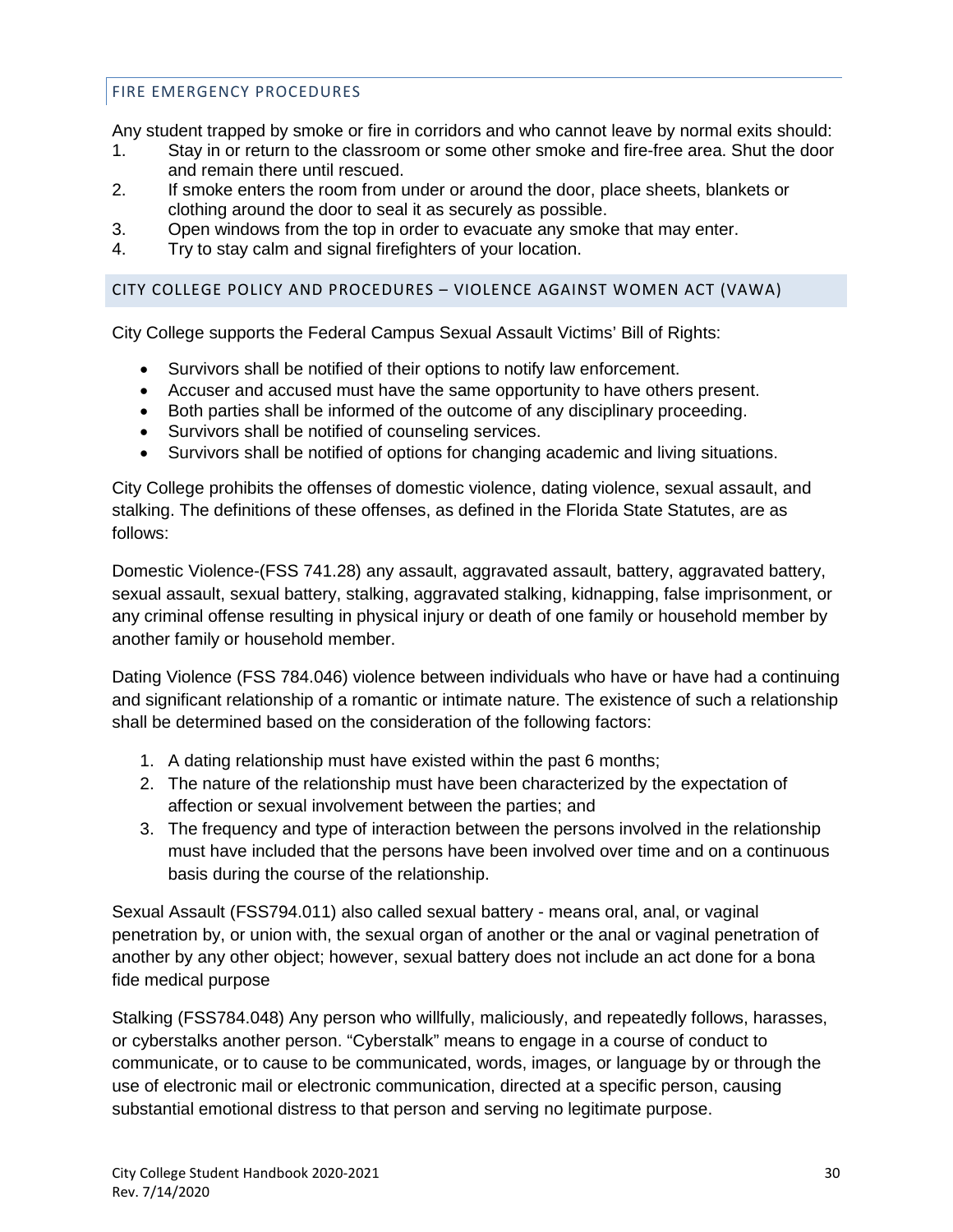**Consent** (FSS794.011) means intelligent, knowing, and voluntary consent, and does not include submission by coercion. "Consent" shall not be deemed or construed to mean the failure by the alleged victim to offer physical resistance to the offender.

Further, consent cannot be inferred from silence, passivity, or lack of active resistance. A current or previous dating or sexual relationship is not sufficient to constitute consent, and consent to one form of sexual activity does not imply consent to other forms of sexual activity. By definition, there is no consent when there is a threat of force or violence or any other form of coercion or intimidation, physical or psychological. A person who is the object of sexual aggression is not required to physically or otherwise resist the aggressor; the lack of informed, freely given consent to sexual contact constitutes sexual misconduct. Intoxication is not an excuse for failure to obtain consent. A person incapacitated by alcohol or drug consumption, or who is unconscious or asleep or otherwise physically impaired, is incapable of giving consent.

## <span id="page-31-0"></span>PREVENTION AND DETECTION

Everyone at City College, students, faculty, staff and administration are responsible for prevention and detection of violence on campus. If you see something, say something. There are four "D's" for a safe and positive bystander intervention:

1. **Direct**: Step in and address the situation directly. This might look like saying, "That's not cool. Please stop." or "Hey, leave them alone." This technique tends to work better when the person that you're trying to stop is someone that knows and trusts you. It does not work well when drugs or alcohol are being used because someone's ability to have a conversation with you about what is going on may be impaired, and they are more likely to become defensive.

2. **Distract:** Distract either person in the situation to intervene. This might look like saying, "Hey, aren't you in my Spanish class?" This technique is especially useful when drugs or alcohol are being used because people under the influence are more easily distracted then those that are sober.

3. **Delegate:** Find others who can help you to intervene in the situation. This might look like asking a friend to distract one person in the situation while you distract the other ("splitting" or "defensive split"), asking someone to go sit with them and talk, or going and starting a dance party right in the middle of their conversation. If you didn't know either person in the situation, you could also ask around to see if someone else does and check in with them. See if they can go talk to their friend, text their friend to check in, or intervene.

4. **Delay:** For many reasons, you may not be able to do something right in the moment. For example, if you're feeling unsafe or if you're unsure whether or not someone in the situation is feeling unsafe, you may just want to check in with the person. In this case, you can combine a distraction technique by asking the person to use the bathroom with you or go get a drink with you to separate them from the person that they are talking with. Then, ask them, "Are you okay?" or "How can I help you get out of this situation?" This could also be done by texting the person, either in the situation or after you see them leave and asking, "Are you okay?" or "Do you need help?"

# WARNING SIGNS OF ABUSIVE BEHAVIOR

Knowing the warning signs of abusive behavior is important to mitigate your risk. The following are just a few behavioral signs:

• *Jealousy* – excessive questions about who a partner spends time with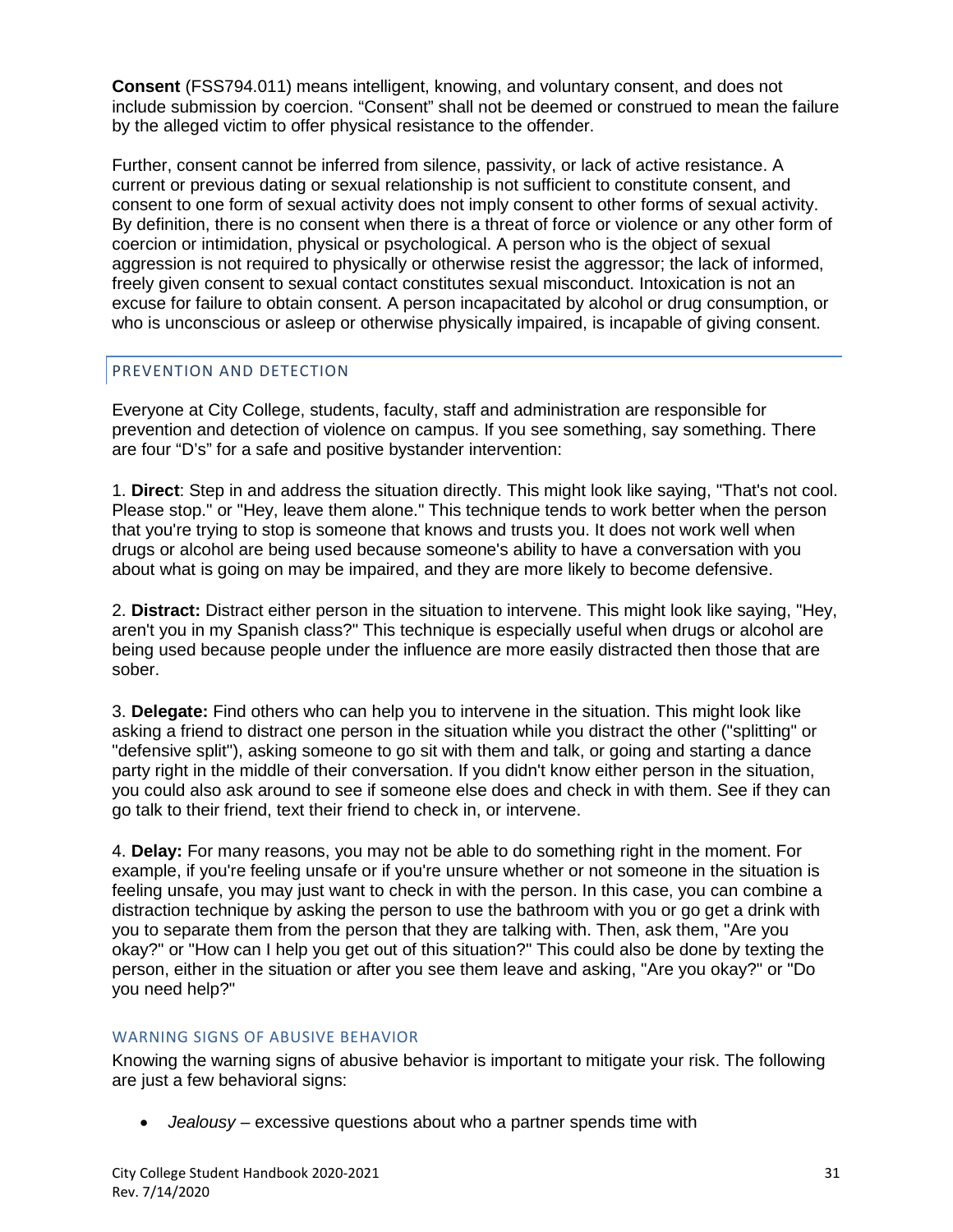- *Controlling Behavior* not allowing a partner to make personal decisions
- *Isolation* curtailing a partner's social interaction
- *Verbal Abuse* saying things about or to a partner that are meant to be cruel
- *Blame-shifting* for feelings and problems blaming a partner, family, or the University for one's own inabilities or lack of responsibility
- *Making threats of violence*  saying things like "If you talk to him/her again, I'll kill you." Or "If you leave me, I will kill myself."

Never put yourself at risk. If the situation escalates, call the police.

# <span id="page-32-0"></span>REPORTING SEXUAL MISCONDUCT

Procedures victims should follow if a sex offense, domestic violence, dating violence, sexual assault, or stalking has occurred.

- 1. Get to a safe place
- 2. Get medical attention.
- 3. It is strongly recommended that you allow evidence to be collected even if you currently choose not to report the incident to law enforcement. To do this you should make every effort to save anything that might contain the perpetrator's DNA. Do Not:
	- Bathe or shower
	- Use the restroom
	- Change clothes
	- Comb hair
	- Clean up the crime scene
	- Move anything the offender may have touched

#### Excerpted from: [RAINN.](https://rainn.org/get-information/aftermath-of-sexual-assault/preserving-and-collecting-forensic-evidence)org

If you are the victim of sexual assault it is recommended that you call the National Sexual Assault Hotline – 1-800-656-4673 - which is open 24 hours a day and has counselors available to answer questions. They can assist you in finding a local health facility, local resources for haling and recovery, referrals for longer term support, review basic medical concerns. All calls are confidential. Additionally they offer online chat at [http://online.rainn.org.](http://online.rainn.org/)

#### <span id="page-32-1"></span>SUPPORT SERVICES FOR VICTIMS

Upon request, the College will make reasonable accommodations to adjust student's academic schedules who report alleged sexual offenses while the matter is under investigation.

While the College does not have mental health counselors, substance abuse counselors or psychologists on staff, a number of community and state services are available to assist students, faculty or staff who may become the victim of a sexual crime on campus. In addition to prompt and professional emergency medical services provided by police, fire department, ambulance, hospital or clinics, victims will be directed to local agencies for assistance and counseling.

In cases of criminal activity, information regarding victims' rights and the steps followed by the criminal justice system to address their case is available from local law enforcement agencies.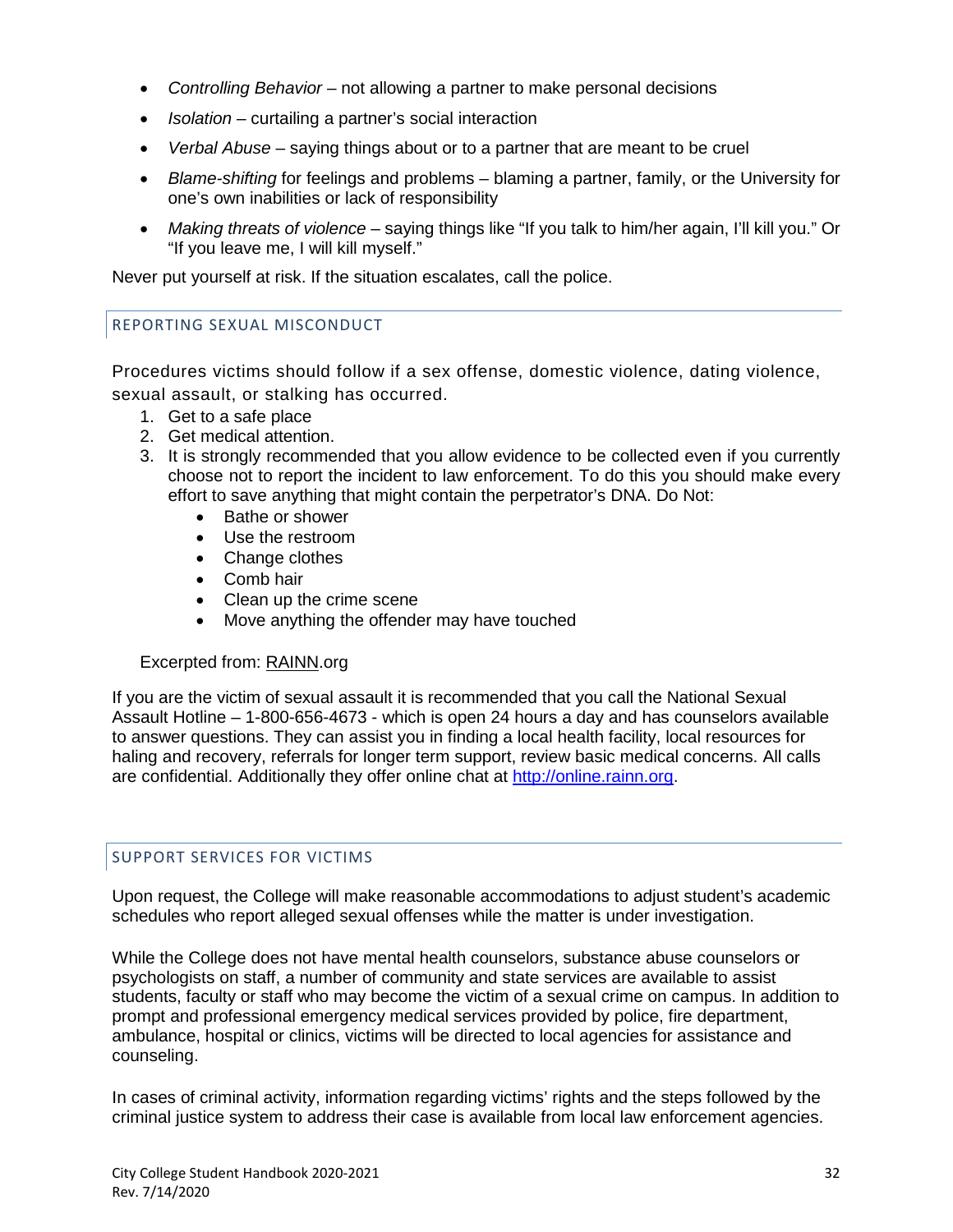A good resource for information (including a directory of rape crisis centers) may be found at the Florida Council Against Sexual Violence website <http://www.fcasv.org/> or by calling (850) 297- 2000. In addition the Florida Department of Children & Families, [http://www.dcf.state.fl.us/programs/domesticviolence/,](http://www.dcf.state.fl.us/programs/domesticviolence/) has a Domestic Violence Hotline (800-

500-1119) and information on local Domestic Violence Centers.

#### <span id="page-33-0"></span>RESOURCES FOR MEDICAL CARE

It is especially important for students who have been sexually assaulted to seek immediate and appropriate medical treatment. While the College staff is unable to perform procedures related to the collection of evidence for the purposes of pursuing criminal prosecution, they can provide assistance and support when a student requests or requires transportation to the hospital or assistance with notification of appropriate authorities.

Under Florida law, the tests and procedures at the hospital are free of charge if treatment is sought within 96 hours of the assault. Emergency Room staff may ask if the student wishes to speak to the police; this decision is up to the student. Current students may seek counseling at any time, whether it is days, months or years after the incident.

# <span id="page-33-1"></span>FILING A CAMPUS REPORT OF SEXUAL MISCONDUCT

The College will take seriously every report of sexual misconduct it receives by conducting an investigation and working to ensure that both complainants and accused students are given appropriate support. City College encourages students to report all incidents of sexual misconduct. Any threat of retaliation or other attempt to prevent the report of an incident of sexual misconduct is itself prohibited and will result in disciplinary sanctions.

Reporting sexual assault is a choice the victim makes but City College strongly encourages you to report the sexual assault to law enforcement authorities which may be on campus security or local police. The victim may request to be assisted by campus authorities in notifying law enforcement. Such requests should be made to the Executive Director or Director of Education. If the student decides not to report the assault to law enforcement authorities they may still make a confidential report to the College. If you wish to make a confidential report, you may do so with the Title IX Administrator. The report will contain details of the incident but the identity of the victim will not be revealed. A confidential report allows the College to insure the safety of the victim and others.

Regardless of whether the student chooses to report the assault to law enforcement, a victim may request that actions are taken to prevent contact with the alleged assailant(s). The college will provide the victim written notification about options, available assistance and how to request changes to academic situations, living situations, transportation situations, working situations, and protective measures. The college does not provide residential or transportation facilities and so may refer the student to local community resources to assist in areas where the college does not have control or jurisdiction. In addition, the victim has the right to pursue orders of protection, "no-contact" orders, restraining orders, or similar lawful orders in a criminal, civil or tribal court.

# <span id="page-33-2"></span>PRIVACY AND CONFIDENTIALITY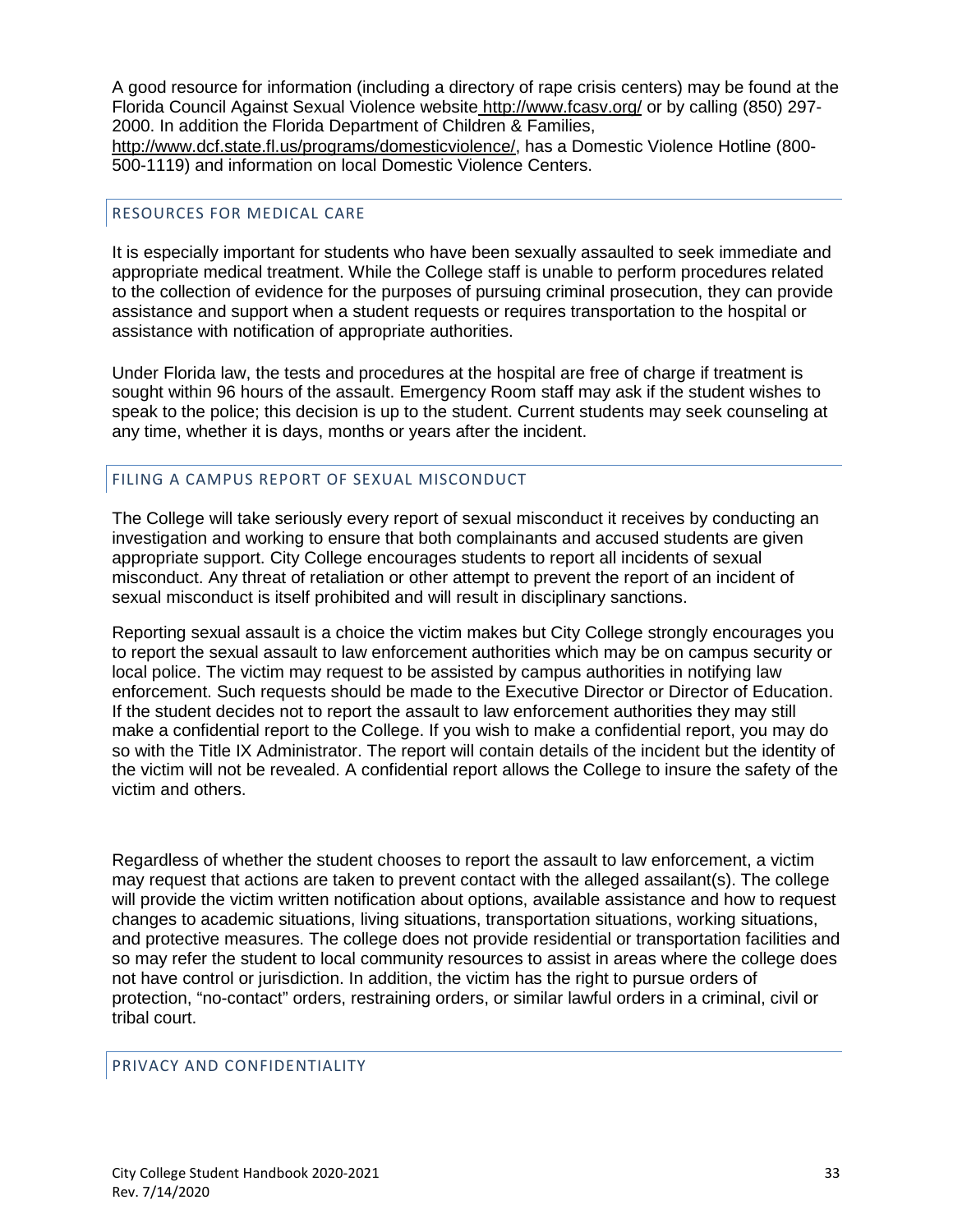City College reports incidents of sexual assault, dating violence, domestic violence, or stalking as required by law in the annual Clery Act reporting. The report does not include any personally identifying information about individuals involved in the incident(s).

Confidentiality is maintained by restricting access to any written reports, or court orders to key campus administrators (i.e. Title IX Administrator, Executive Director and Director of Education)

The College encourages the reporting of all incidents of sexual misconduct. To the extent possible, the College will protect the privacy of all parties in a complaint of sexual misconduct.

Under federal law, if a student makes a formal report about a sexual assault to a College official (e.g., officials within Student Affairs, Directors of Education, Department Chairs, campus security personnel (if applicable), and certain other administrators with supervisory responsibilities), the College has an obligation to investigate the complaint.

If the College receives a formal report, it will be evaluated by the Title IX Administrator and treated in a confidential manner. However, information will be shared as necessary in the course of an investigation with people who need to know such as investigators, witnesses, and the accused.

When the College, through a report from a College official, becomes aware of an incident of sexual assault that occurred on-campus, there is a potential for bodily harm or danger to members of the campus community. The College administrators must issue a timely warning to the campus. While the College will provide enough information to safeguard the campus community, a student's name or other personally identifying information will not be disclosed. Under Florida law, if a student wants the details of an incident be kept strictly confidential, she or he can speak with College officials or off-campus rape crisis resources. All College officials who come in contact with victims will honor confidentiality unless there is an imminent danger to the student or to others.

Additional information obtained via the investigation will also be sent to the corporate office as deemed necessary. The City College President will investigate a report when it is deemed appropriate.

Any accommodation or protective measures provided to a victim will be confidential unless confidentiality would impair the ability of City College to provide the accommodations of protective measures.

# <span id="page-34-0"></span>DISCIPLINARY PROCESS FOR SEXUAL MISCONDUCT COMPLAINTS

If a student chooses to proceed with a disciplinary complaint, he or she will prepare a written report of the incident, and the student's role within the disciplinary process will be that of a "complainant." In some instances, the College may, in its discretion, choose to initiate a disciplinary complaint on its own. The College may ask local law enforcement officials to conduct further investigation before proceeding with the disciplinary process in some cases.

An accused student will be informed of the nature of the charges by a designated College official, and may, in instances where there is a student complainant, obtain a copy of the complainant's written statement after preparing his or her own written description of the incident. In turn, the accused student's written description will be shared with the student complainant, if any.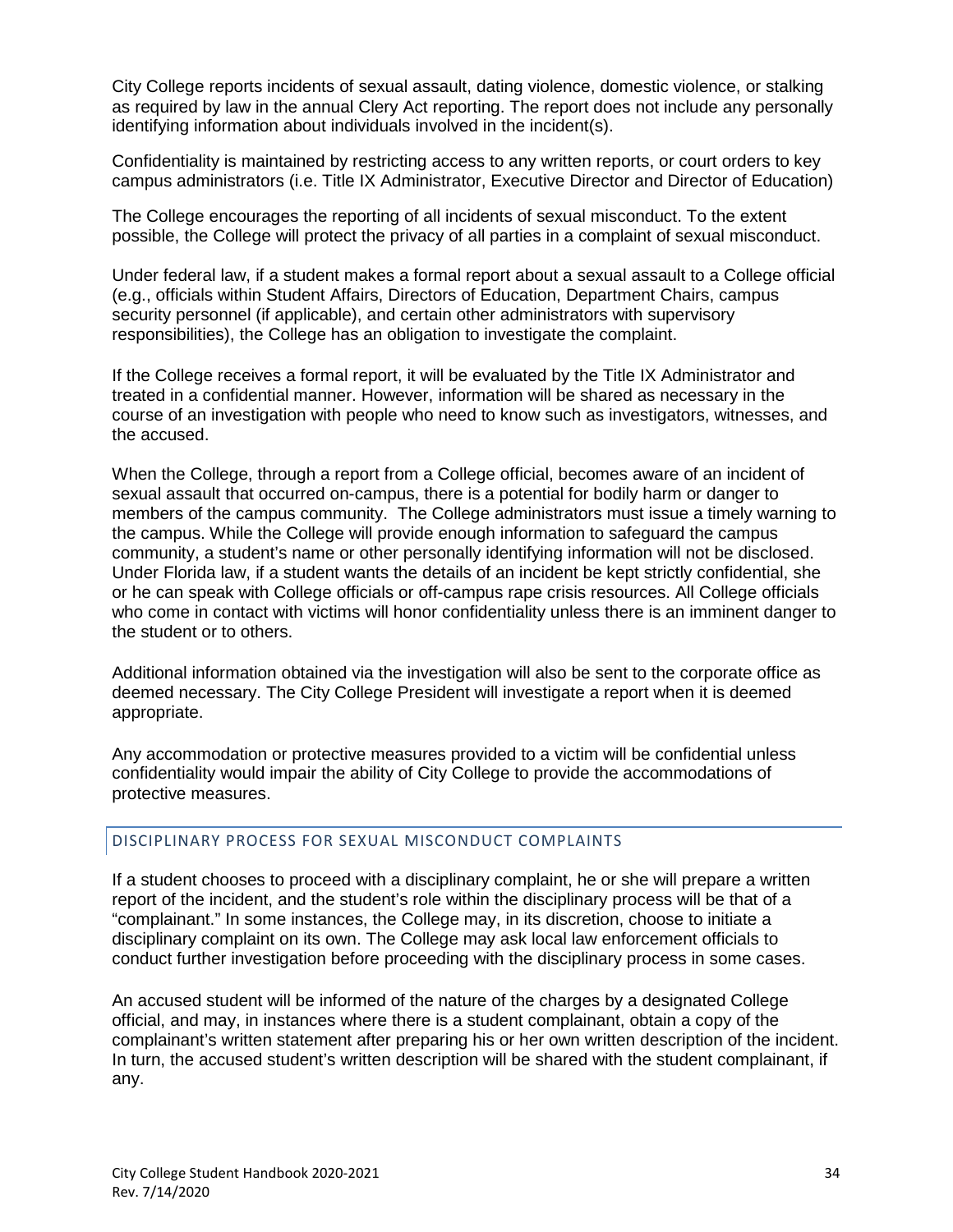Reports of sexual misconduct by a student shall be addressed through the College's student disciplinary process which is described in the City College Student Handbook.

The following disciplinary actions and sanctions may be imposed, as appropriate, if a person is found to have committed a sexual offense or an act of sexual violence:

- Suspension
- Expulsion
- Termination of employment

<span id="page-35-0"></span>Perpetrators of crimes may also be subject to criminal prosecution.

#### EDUCATIONAL PROGRAMS AND PREVENTION SERVICES

City College encourages community educational sexual assault programs aimed at the prevention of sex offenses. Such programs as Rape Aggression Defense (RAD) program as well as personal safety lectures are available from local law enforcement agencies and outreach programs on how to avoid sexual assaults and what to do if one is the victim of such crimes.

## <span id="page-35-1"></span>SEX OFFENDER REGISTRY IN FLORIDA

The Florida Department of Law Enforcement provides a website for the data warehousing of sexual offenders and predators. Information can be obtained by going to the website: <http://offender.fdle.state.fl.us/offender/Search.jsp>

| Law enforcement contact information for each City College campus |                          |                                       |  |
|------------------------------------------------------------------|--------------------------|---------------------------------------|--|
|                                                                  | <b>Altamonte Springs</b> |                                       |  |
| <b>Seminole County Police Department</b>                         | 407-665-6650             | http://www.seminolesheriff.org/en-us/ |  |
|                                                                  | <b>Fort Lauderdale</b>   |                                       |  |
| Fort Lauderdale Police Department                                | 954-828-5700             | http://flpd.org/                      |  |
| <b>Gainesville</b>                                               |                          |                                       |  |
| Alachua County Sheriff's Office                                  | 352-955-1818             | http://www.alachuasheriff.org         |  |
| Hollywood                                                        |                          |                                       |  |
| <b>Hollywood Police Department</b>                               | 954-967-4636             | http://www.hollywoodpolice.org/       |  |
| <b>Miami</b>                                                     |                          |                                       |  |
| Miami Police Department                                          | 305-579-6111             | http://www.miami-police.org/index.asp |  |

#### <span id="page-35-2"></span>TITLE IX - NON-HARASSMENT STATEMENT

City College is committed to addressing and eliminating harassment and sexual harassment wherever it occurs.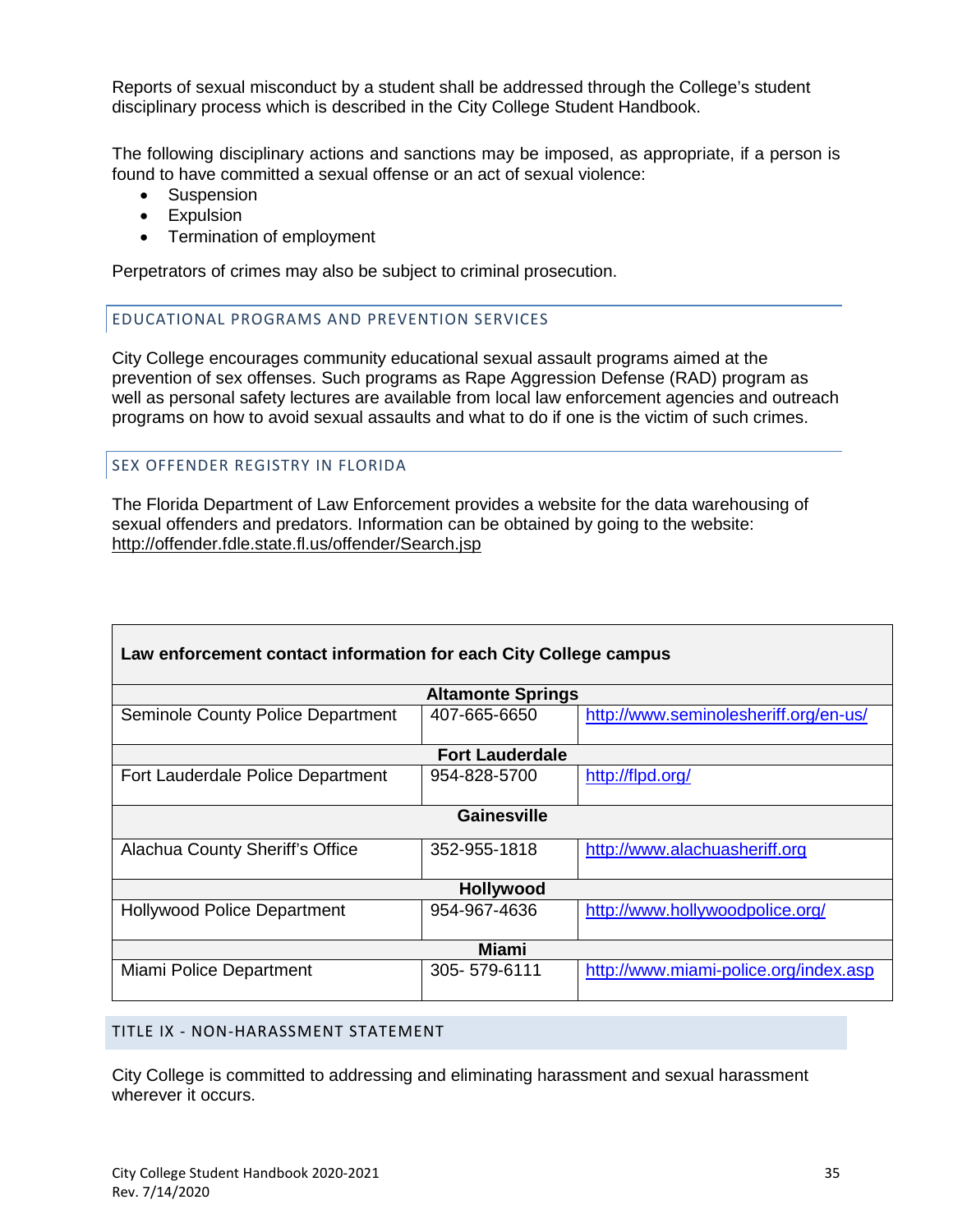Harassment consists of unwelcome conduct, whether verbal, physical, or visual, that is based upon a person's protected status, such as gender, color, race, religion, creed, ancestry, national origin, age, physical or mental disability, marital status, sexual orientation, gender identity or other protected group status. Additionally, the College will not tolerate harassment based on an individual's physical characteristics.

Sexual harassment deserves special mention. Sexual harassment encompasses a wide range of unwanted, sexually directed behavior.

Unwelcome sexual advances, requests for sexual favors, and other verbal or physical conduct of a sexual nature constitute sexual harassment when:

- submission to such conduct is made either explicitly or implicitly a term or condition of an individual's education or employment,
- submission to or rejection of such conduct by an individual is used as the basis for educational or employment decisions affecting such individual; or
- such conduct has the purpose or effect of unreasonable interference with an individual's educational or work performance or creating an intimidating, hostile or offensive working environment

Sexually harassing behavior can include, but is not limited to, the following: verbal behavior such as negative or offensive comments, jokes, or suggestions about another employee's gender, sexuality or gender identity; threats related to sexual conduct; unwelcome sexual flirtations, advances or propositions; demands for sexual favors; subtle pressure for sexual activity; obscene or lewd sexual comments; unwelcome physical behavior; other forms of personal attention which are inappropriate to the academic or employment setting and which may reasonably be perceived as sexual overtones or denigration.

Contact information for the Title IX administrator:

| Title IX Administrator for ALL City College Campuses |
|------------------------------------------------------|
|                                                      |
| Email: ssaunders-russell@citycollege.edu             |
|                                                      |

<span id="page-36-0"></span>PERSONAL PROTECTIVE EQUIPMENT (PPE)

Each profession has its own occupational hazards and risks. Health related fields are no different. What you do as a health professional should consider minimizing risk, to you, your patient and others.

Standard precautions apply to blood, all bodily fluids and/or secretions (except sweat), nonintact skin and mucous membranes. To reduce the risk of transmission of microorganisms personal protective equipment (PPE) should be available this includes the following:

- 1. Protective gloves
- 2. Masks and protective eyewear
- 3. HEPA and N-95 respirators
- 4. Gowns
- 5. Resuscitation equipment
- 6. Hand-washing supplies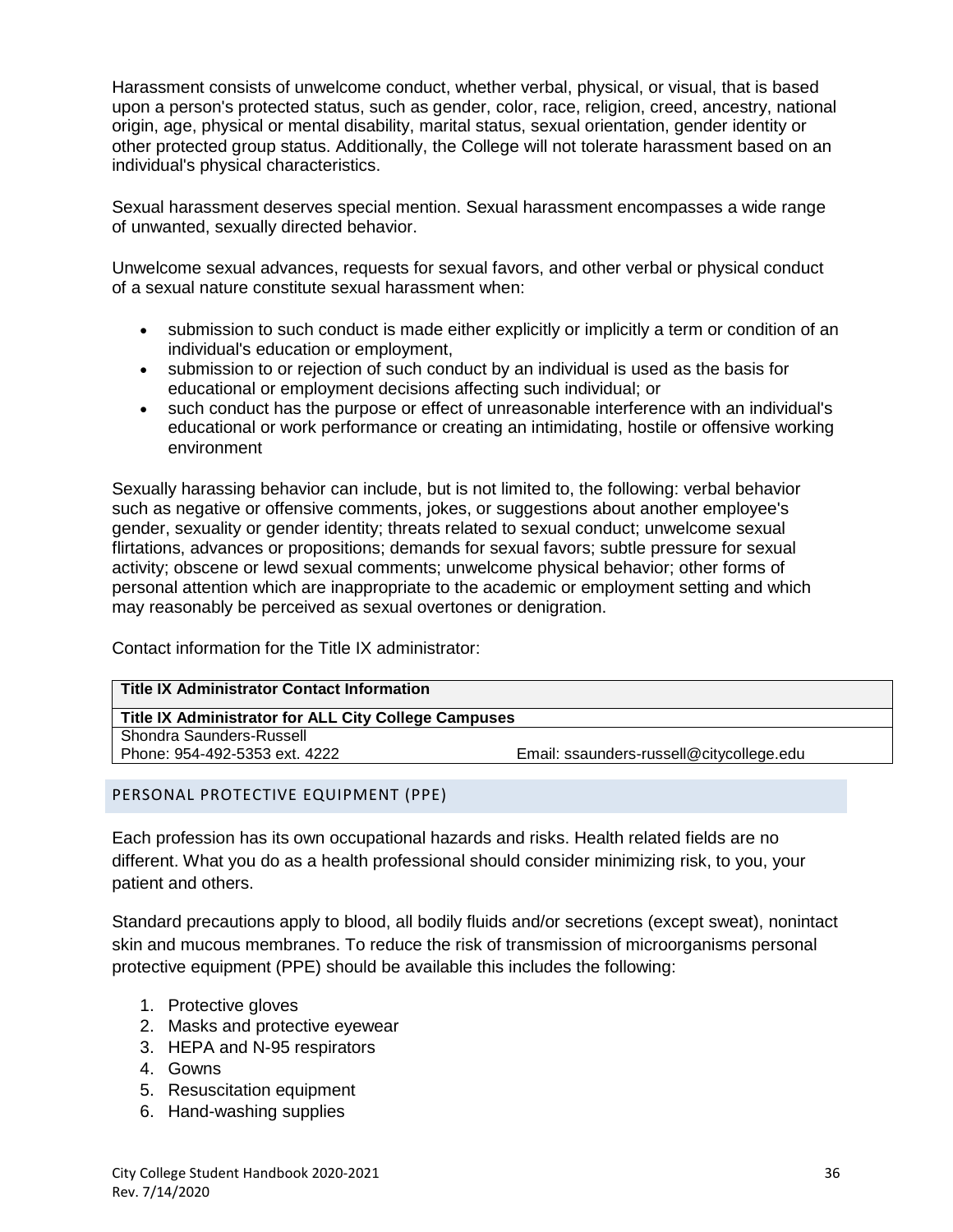These are minimum PPE. In certain situations additional precautions may be necessary and you will be advised of protocols should these occur.

# <span id="page-37-0"></span>RADIATION DISCLOSURE

Students attending a clinical rotation in a medical facility may encounter exposure to ionizing radiation (e.g. X-rays), volatile anesthetic gases, and chemical substances which may cause bodily harm. Some campuses/programs utilize X-ray machines in a laboratory setting and the same potential exposures exist in this setting.

If exposure to ionizing radiation is to occur, the student must wear an appropriate lead apron, thyroid shield, gonadal shield, and/or pregnancy lead (wrap around lead apron). These safety items are supplied by the clinical site when needed. The safety equipment is mandatory. If exposure to ionizing radiation occurs in the clinical setting without the proper protection being worn the student must report this incident to the clinical preceptor ASAP as well as the Program Lead Instructor and/or Program Chair.

If exposure to any volatile anesthetic gases and/or chemical substances occurs while attending clinical rotation the student must report this incident to the clinical preceptor ASAP as well as the Program Lead Instructor and/or Program Chair.

To limit the exposure to anesthetic agents and other chemical substances; the student must always wear the correct Personal Protective Equipment (PPE) to limit the exposure that might occur. Please refer to "Initial Response to Exposure" section of this handbook for detailed information.

# <span id="page-37-1"></span>INFECTIOUS DISEASES GUIDELINES

Students in programs that have clinical requirements may be exposed to infectious agents which cause disease.

Each clinical facility is expected to practice universal precaution procedures in the care of patients with infectious diseases. The student is educated in, and is expected to be knowledgeable in the practice of these precautions and care for these patients.

• Clinical grades are awarded according to student performance. Refusal to render care to any patient in a manner which follows the clinical facilities guidelines may result in dismissal from the program.

# BLOODBORNE PATHOGENS / NEEDLESTICK POLICY

Students must comply with current CDC and OSHA guidelines for infectious disease control. Students receive updated information of standard precautions as they become available. Universal Precautions, CDC and OSHA Guidelines are reviewed annually and a post-test will be kept in the student file for documentation of clinical compliance.

In keeping with standard precautions, blood and certain body fluids of all clients are considered potentially infectious for human immunodeficiency virus (HIV), hepatitis B virus (HBV), and other blood borne pathogens. All nursing students and faculty are professionally and ethically obligated to provide client care with compassion and respect for human dignity. No nursing student or faculty may refuse to treat a patient solely because the patient is high risk for contracting, or is HIV positive, or has hepatitis, or any other infectious disease. The CDC recommends that standard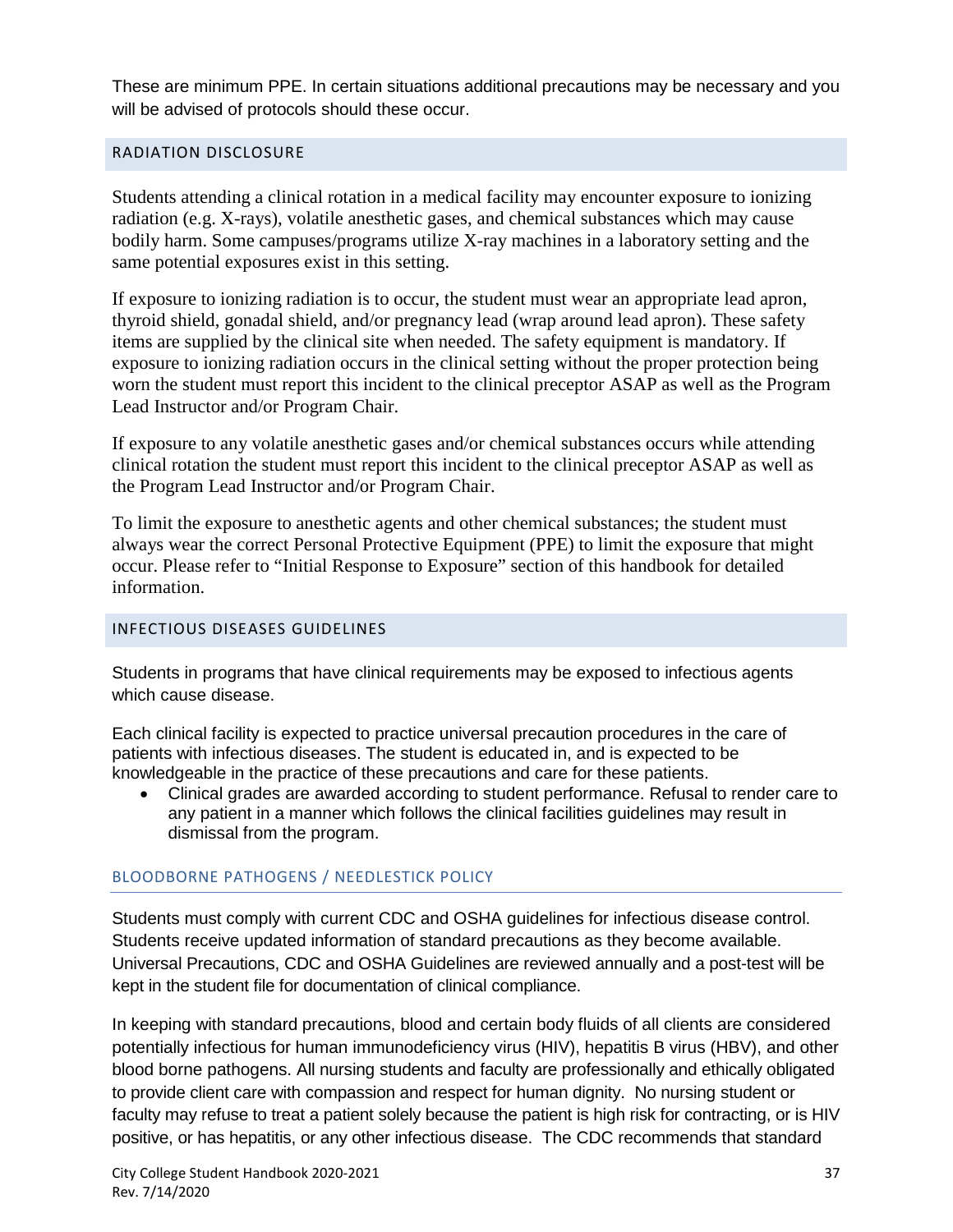precautions apply to blood and to body fluids containing visible blood, as well as semen and vaginal secretions, to tissues and to the following fluids: cerebrospinal, synovial, pleural, peritoneal, pericardial and amniotic.

Standard precautions do not apply to nasal secretions, sputum, saliva, sweat, tears, urine, feces and vomitus unless they contain visible blood. However, current infection control practices already in existence include the use of gloves for digital examination of mucous membranes and endotracheal suctioning, and hand washing after exposure to saliva.

Students with exudative lesions or weeping dermatitis should refrain from all direct client care and from handling client-care equipment.

# POST-EXPOSURE PROTOCOL FOR PROPHYLAXIS OF HBV AND HIV

The use of personal protective equipment, appropriate engineering controls, and proper work practices must be continually reinforced among faculty and students to prevent exposure incidents to blood or other potentially infectious materials (OPIM). However, if an incident occurs, faculty and students should report the incident as soon as possible and be thoroughly familiar with the procedures for testing, evaluation, and treatment. A potential exposure incident can include:

- Percutaneous inoculation needle stick or sharps
- Non-needle percutaneous injury open cuts or abrasions
- Direct mucous membrane contact accidental splash
- Non-intact skin contact with blood or OPIM.

# INITIAL RESPONSE TO EXPOSURE

- 1. Immediately apply first aid as needed:
	- Allow to bleed freely; clean with 70% alcohol (for needle stick/puncture injury)
	- Wash thoroughly with soap and water
	- Mucous membrane: flush copiously with water
	- Eyes: irrigate and/or flush copiously with water
- 2. Document the incident, including:
	- Route of exposure
		- o How and when exposure occurred
		- o Identify source individual, if known
	- Report exposure immediately to nursing instructor and appropriate supervisor in school or the clinical agency.

Every student should familiarize themselves with the CDC "Exposure to Blood What Healthcare Personnel Need to Know", [http://www.cdc.gov/HAI/pdfs/bbp/Exp\\_to\\_Blood.pdf.](http://www.cdc.gov/HAI/pdfs/bbp/Exp_to_Blood.pdf)

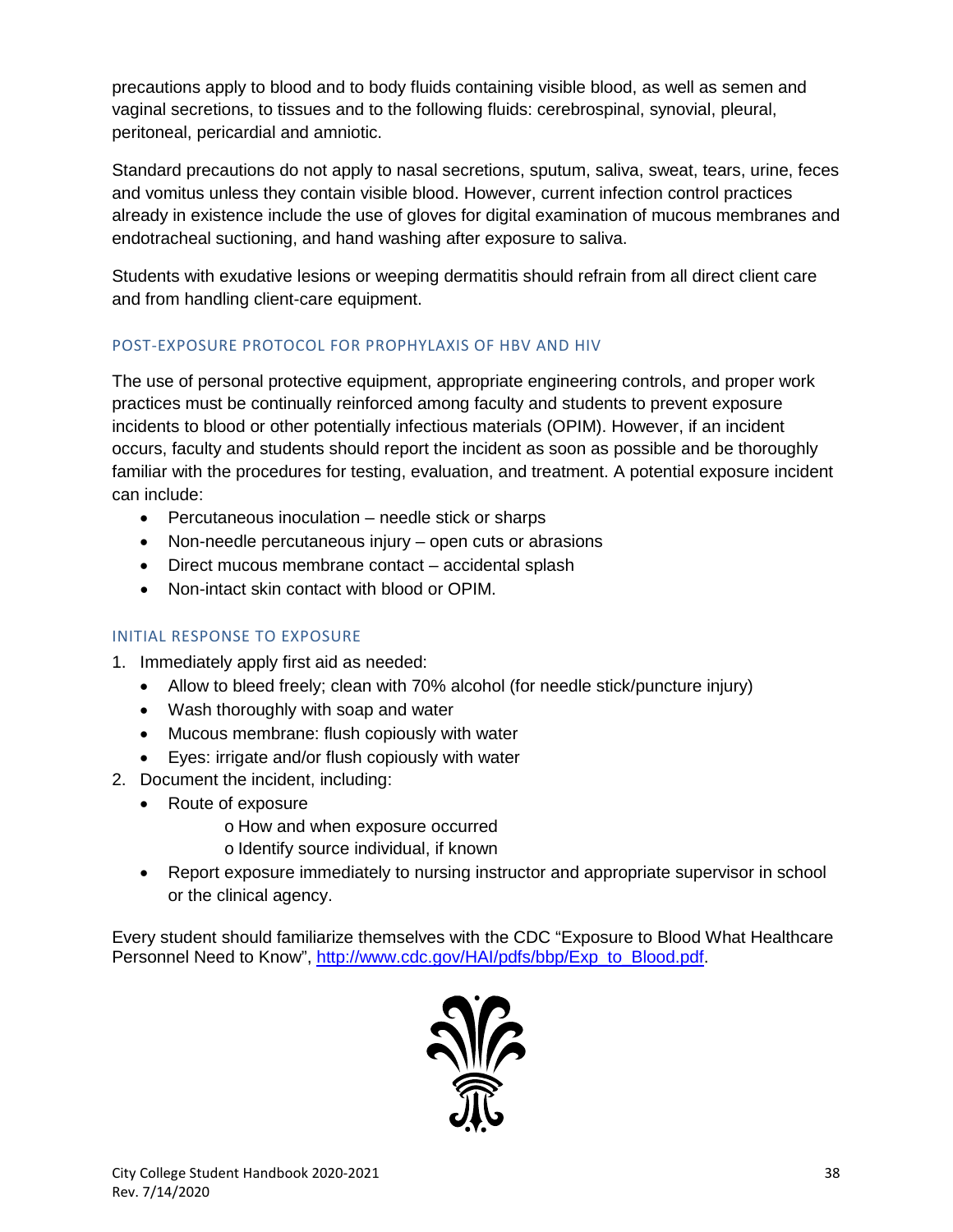#### <span id="page-39-1"></span><span id="page-39-0"></span>SERVICES AVAILABLE FOR STUDENTS WITH DISABILITIES

In compliance with the Americans with Disabilities Act (ADA), City College provides reasonable accommodations to students with professionally diagnosed and documented disabilities. The Executive Director for each campus serves as the ADA Coordinator for that campus. (see the City College Catalog for more information on the Disability Policy).

#### <span id="page-39-2"></span>BULLETIN BOARDS

There are bulletin boards in the student lounge and classrooms (if applicable) where students may post notices. All student notices must be dated and approved by the Director of Education. Each department has a bulletin board displaying various sources of information. Bulletin boards in the Career Services area are updated by the Career Development Department and show job listings, agency openings and articles. No student notices are to be posted on these bulletin boards; there is a board for student notices in the Student Lounge.

## <span id="page-39-3"></span>STUDENT ACTIVITIES

The College has an organized program of activities listed quarterly on each campus. Each campus will sponsor and encourage activities that the student body desires, field trips, events, professional groups, etc. Interest and demand will determine activities held. Students should contact their department chair and the Director of Education to create or participate in activities.

All student organizations must secure a faculty sponsor and a letter of approval from the Director of Education prior to the  $20<sup>th</sup>$  day of the preceding month. Recognized student organizations must receive permission to use the College facilities from the Director of Education and or the Executive Director.

The College's Accounting Office is required to audit financial records of any student organization once a year and retains the right to perform audits at any other time. Campaigns and pledge activities should appear on the approved calendar. Signs, banners and advertisements should be in good taste and are subject to approval of the group sponsor(s).

#### <span id="page-39-4"></span>COMMUNITY RESOURCES

If you are in need of community resources, such as access to food banks, counseling, housing, the Career Services office maintains a list of local resources and can assist you in connecting with the right services for your circumstance.

#### <span id="page-39-5"></span>CAREER ASSISTANCE AND DEVELOPMENT- "CAREER SERVICES"

The College provides all graduates with career assistance. The Director of Career Assistance and Development assists graduates to obtain the best position in keeping with their preferences, talents, and special skills. The College does not guarantee employment to the graduate but can provide contacts and guidance which have proven successful.

It is the student's responsibility to periodically contact the Career Assistance and Development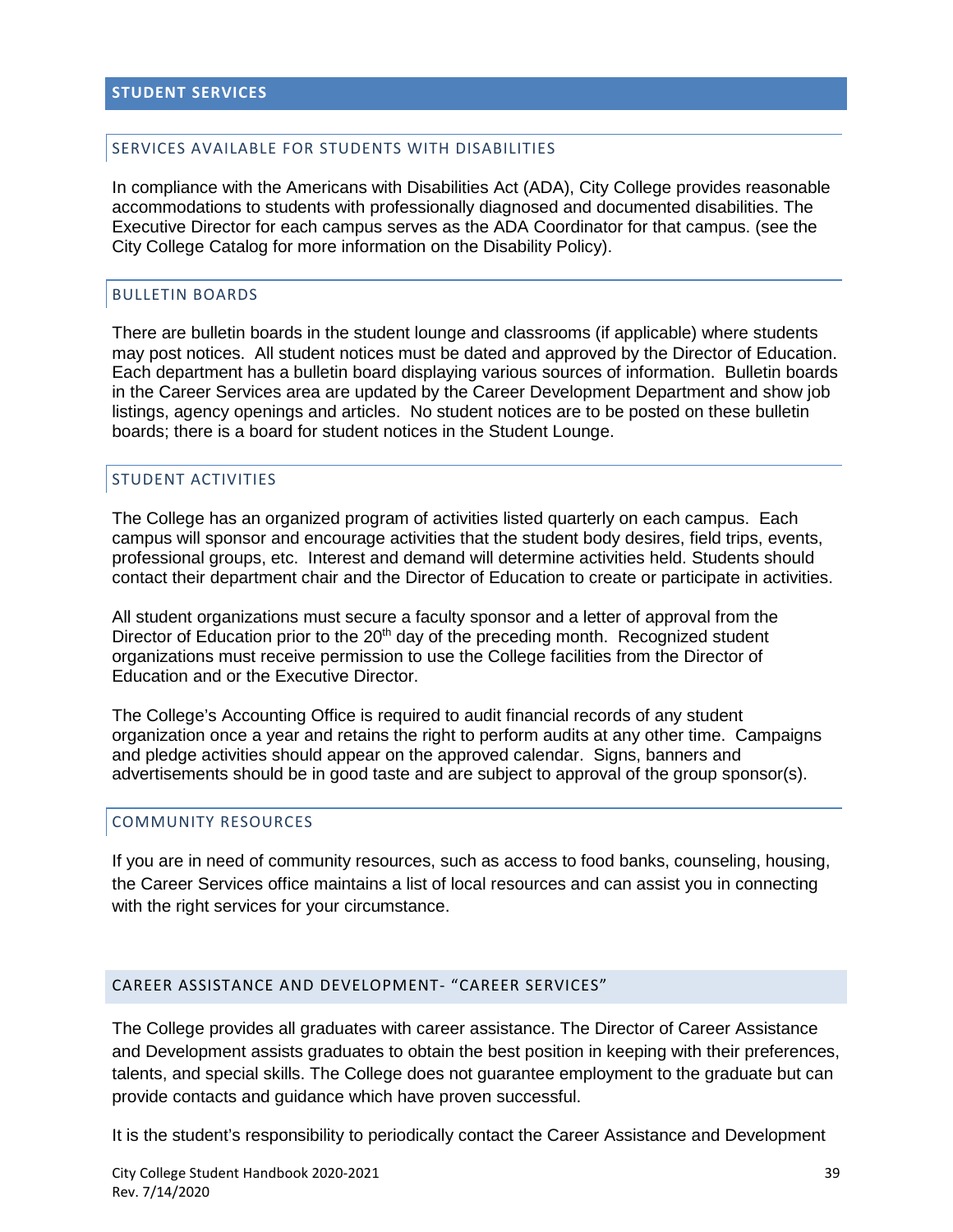Office and share the results of all interviews. Students must register with the Director of Career Assistance and Development before their last quarter.

The Career Assistance and Development Office offers the following services:

- 1. Assists the student in arranging personal interviews between the student and a prospective employer.
- 2. Advises the student on how to contact other representatives of industry or government agencies.
- 3. Retains student's credentials and assists him/her as an alumnus in obtaining or changing employment.
- 4. Assists the student in preparing a resume and cover letter.
- 5. Assists the student in preparation for a job interview, i.e. interviewing skills, appearance, etc.

## <span id="page-40-0"></span>FINANCIAL AID

In order to receive financial aid, **every** year you must:

- File your federal tax return if required
- Complete the FAFSA (Free Application for Federal Student Aid)
- Make an appointment with Financial Aid to review your new plan
- Check your account in the student portal for alerts and information regarding your account and financial aid.

For other information, please see the catalog or contact the financial aid department at your campus.

Scholarships offered by City College are listed on the college website,

[http://www.citycollege.edu.](http://www.citycollege.edu/) Make sure you check them at least once a year to see if you might qualify for any of them.

# <span id="page-40-2"></span><span id="page-40-1"></span>STUDENT RESOURCE CENTERS

#### LIBRARY

The Library at City College is the center for information resources related to all program areas. Students and faculty have access to up-to-date information that will assist them in their chosen field of study, and also in becoming life-long learners. In addition, the libraries provide students access to printing, photocopying and computers with Microsoft Office and Internet access.

Each City College library is staffed by a professional librarian who holds a Master's Degree in Library Science. The librarians offer assistance one-on-one, over the phone, and in class in order to provide a personalized learning experience for students.

When students use the library, they must follow the instructions that are posted. All books taken must be checked out, and periodicals and reference materials must remain in the library.

In addition to the above resources City College offers access to online eResources. These consist of a variety of resources from dictionaries to journal articles. Information about how to access the eResources is available at the library. In addition, a collection of online tools to assist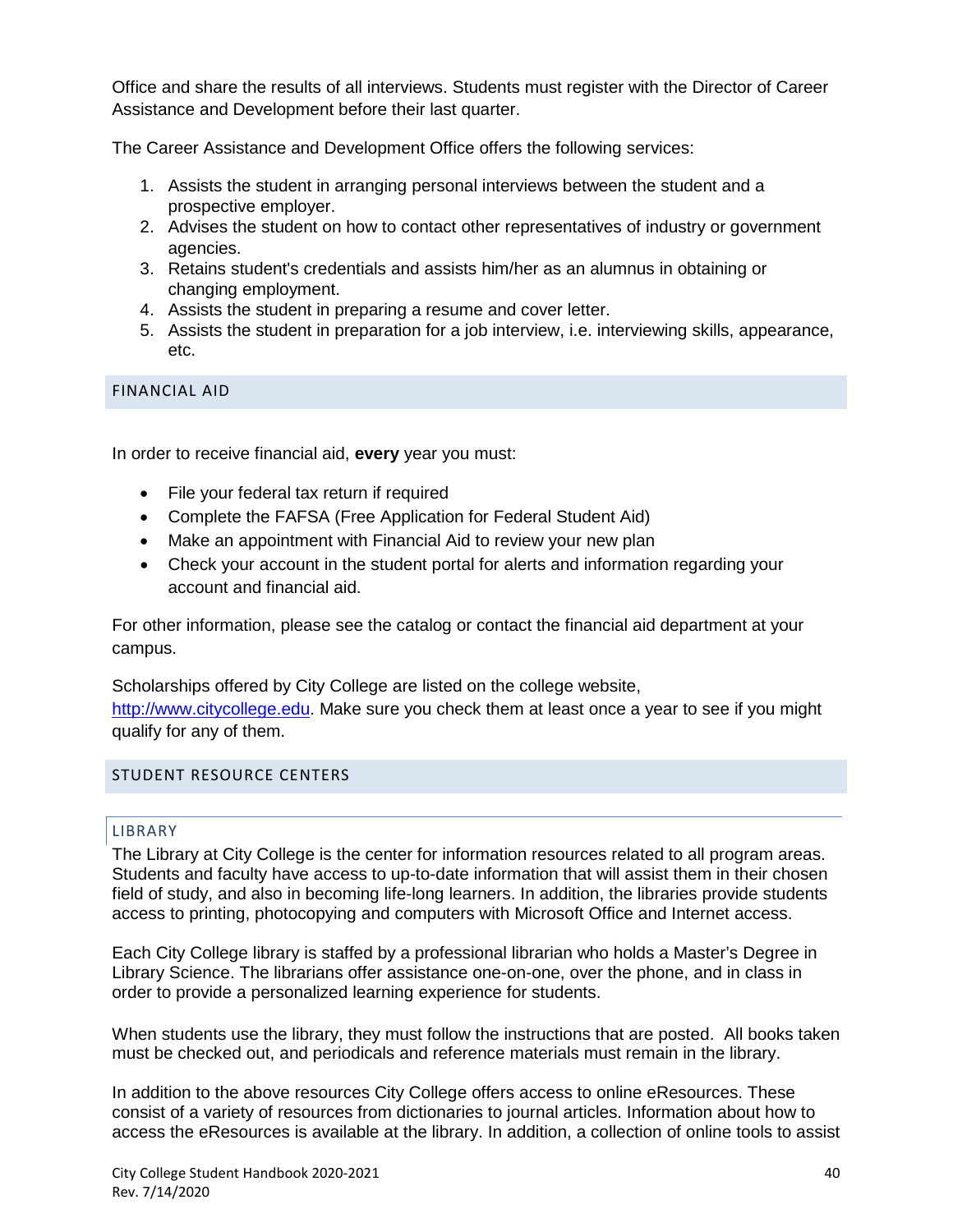students in learning how to cite sources, basic math, English and other academic topics are available on the Learning Resources site, [http://citycollege.libguides.com.](http://citycollege.libguides.com/)

Library contact information and links to the library online catalogs are available from the homepage of the Learning Resources site.

#### <span id="page-41-0"></span>BOOKSTORE

The College has a bookstore that is available as a just in time on ground facility weeks 10, 11 and 1, 2 of each quarter. In addition, students have access to an online bookstore which is available prior to the on-ground bookstore and after the on-ground store closes, [http://mybookstore.citycollege.edu/.](http://mybookstore.citycollege.edu/)

The bookstore offers books at competitive prices and a variety of options. Used books are available through the bookstore for many of the courses. In addition, lease and eBook options are available. The bookstore has the City College uniforms and other required materials that students will need.

#### <span id="page-41-1"></span>CENTER FOR ACADEMIC EXCELLENCE

Each City College campus has a Center for Academic Excellence which offers tutoring, and other academic assistance. All services are free of charge. The center is staffed by faculty and student tutors. If a student needs assistance in any course, they should notify the faculty member, the Department Chair or the Director of Education. Regular class attendance is a prerequisite for tutoring.

#### <span id="page-41-2"></span>**COLLEGE HOURS**

Please refer to the website for current hours for each campus.

The College does reserve the right to establish and alter the scheduled hours of class meetings.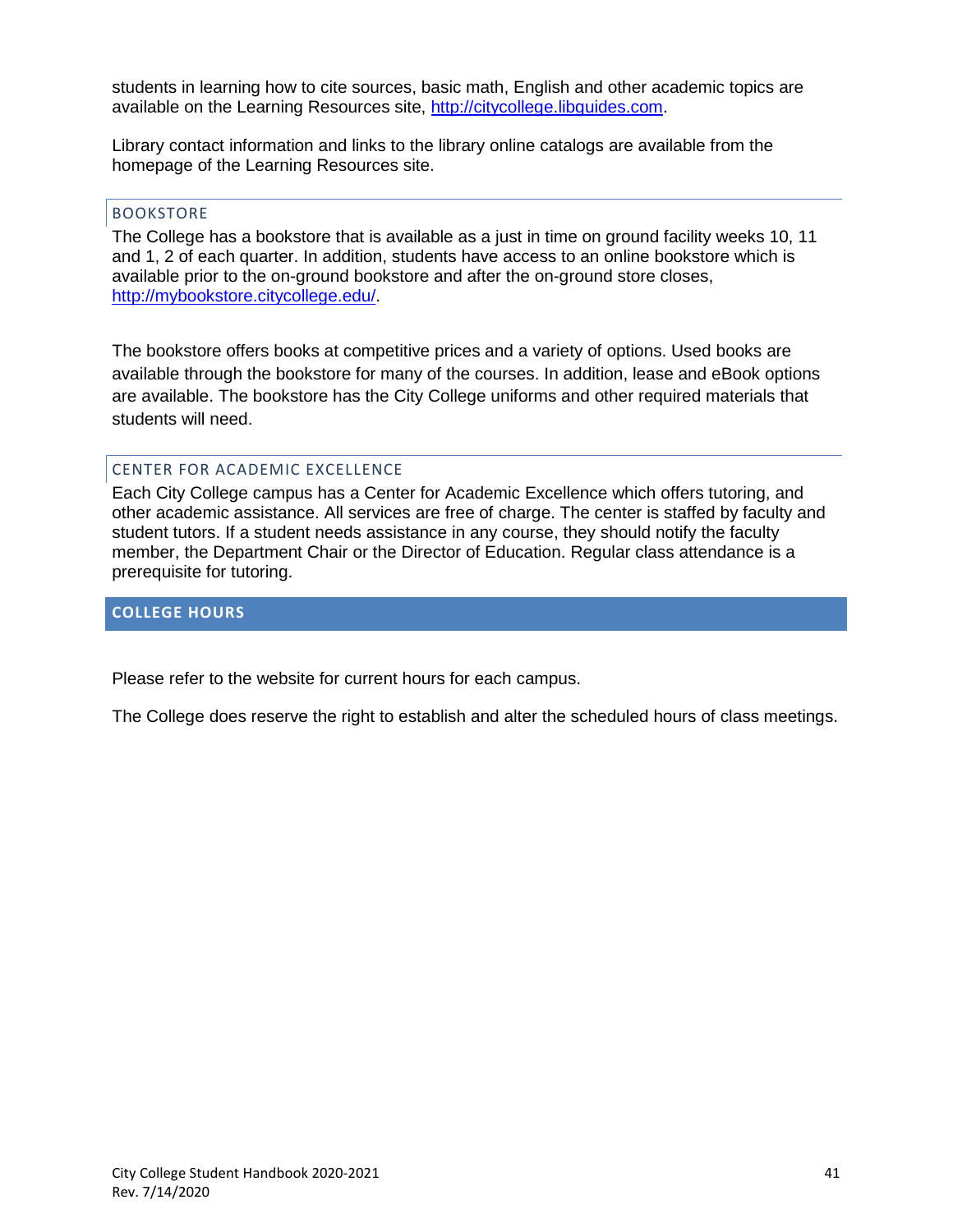# <span id="page-42-0"></span>**CALENDAR**

# <span id="page-42-1"></span>HOLIDAYS

*\*Academic holidays note*:

- Holiday class times may be made up on Fridays and/or Saturdays prior to the week of final exams. All EMS classes that occur on a Holiday will be made up.

- Holidays may not apply to clinical and/or externship schedules -\* Employee Holidays

# <span id="page-42-2"></span>2020 ACADEMIC CALENDAR

<span id="page-42-3"></span>

| <b>YEAR:</b> |                         | 2020                         | <b>Holidays-no Classes</b>                        |
|--------------|-------------------------|------------------------------|---------------------------------------------------|
|              | <b>Classes Begin</b>    | Wednesday, January 08, 2020  | New Year's Day is Wednesday 1/1/2020*             |
|              | Drop/add ends           | Tuesday, January 14, 2020    | MLK Monday 1/20/2020-No Classes                   |
| Winter       | <b>MQ Classes Begin</b> | Tuesday, February 18, 2020   | Presidents Day Monday 2/17/2020-No<br>Classes     |
|              | MQ Drop/add             | Monday, February 24, 2020    |                                                   |
|              | End                     | Tuesday, March 24, 2020      |                                                   |
|              | <b>Break</b>            | Wednesday, March 25, 2020    |                                                   |
|              | <b>Classes Begin</b>    | Monday, April 06, 2020       |                                                   |
|              | Drop/add                | Sunday, April 12, 2020       | Memorial Day Monday 5/25/2020*-No<br>Classes      |
| Spring       | <b>MQ Classes Begin</b> | Wednesday, May 13, 2020      |                                                   |
|              | MQ Drop/add             | Tuesday, May 19, 2020        |                                                   |
|              | End                     | Saturday, June 20, 2020      |                                                   |
|              | <b>Break</b>            | Sunday, June 21, 2020        |                                                   |
|              | <b>Classes Begin</b>    | Monday, June 29, 2020        |                                                   |
|              | Drop/add                | Sunday, July 05, 2020        |                                                   |
| Summer       | <b>MQ Classes Begin</b> | Wednesday, August 05, 2020   |                                                   |
|              | MQ Drop/add             | Tuesday, August 11, 2020     | Labor Day Monday 09/7/2020*-No<br>Classes         |
|              | End                     | Saturday, September 12, 2020 |                                                   |
|              | <b>Break</b>            | Sunday, September 13, 2020   |                                                   |
|              | <b>Classes Begin</b>    | Monday, October 05, 2020     |                                                   |
|              | Drop/add                | Monday, October 12, 2020     |                                                   |
| Fall         | <b>MQ Classes Begin</b> | Thursday, November 12, 2020  | Veterans Day Wednesday 11/11/2020-No<br>Classes   |
|              | MQ Drop/add             | Tuesday, November 17, 2020   | Thanksgiving Thurs-Fri 11/26/2020-<br>11/27/2020* |
|              | End                     | Saturday, December 19, 2020  |                                                   |
|              | <b>Break</b>            | Sunday, December 20, 2020    | Christmas Thurs-Fri 12/24/2020-<br>12/25/2020*    |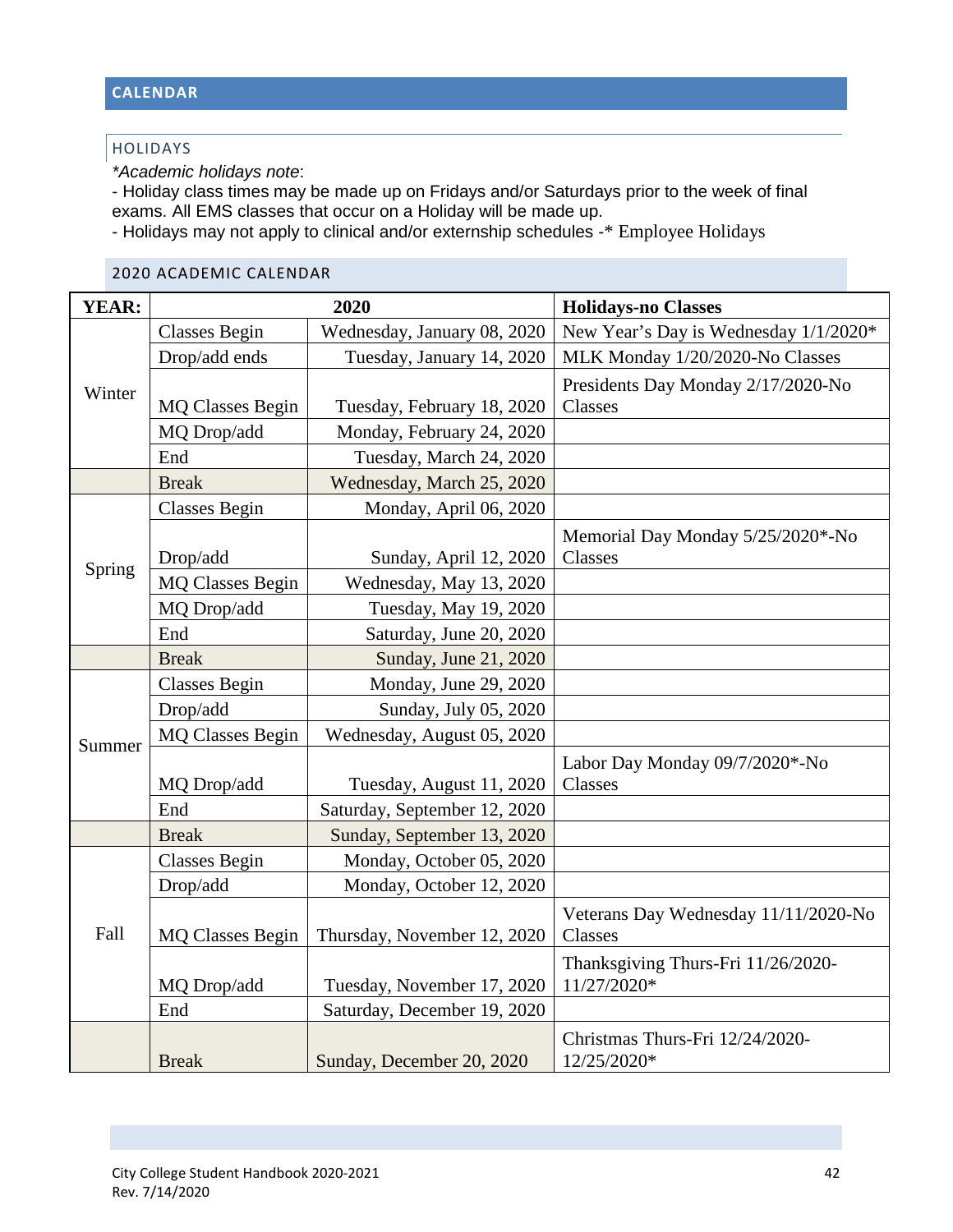# 2021 ACADEMIC CALENDAR

| <b>YEAR:</b> | 2021                       |                                  | <b>Holidays- No classes</b>             |
|--------------|----------------------------|----------------------------------|-----------------------------------------|
| Winter       | <b>Classes Begin</b>       | Wednesday, January 06, 2021      | New Years Day is Friday<br>$1/1/2021*$  |
|              | Drop/add ends              | Tuesday, January 12, 2021        | MLK Monday 1/18/2021-No<br>Classes      |
|              |                            | Monday, February 15, 2021        | No Classes-Presidents Day               |
|              | <b>MQ Classes</b><br>Begin | Tuesday, February 16, 2021       |                                         |
|              | MQ Drop/add                | Sunday, February 22, 2021        |                                         |
|              | End                        | Tuesday, March 23, 2021          |                                         |
|              | <b>Break</b>               | Wednesday, March 24, 2021        | Easter Sunday 4/4/2021                  |
|              |                            | Monday, May 31, 2021             | *No Classes- Memorial Day               |
| Spring       | <b>Classes Begin</b>       | Monday, April 05, 2021           |                                         |
|              | Drop/add                   | Sunday, April 11, 2021           |                                         |
|              | <b>MQ Classes</b><br>Begin | Wednesday, May 12, 2021          |                                         |
|              | MQ Drop/add                | Tuesday, May 18, 2021            |                                         |
|              | End                        | Saturday, June 19, 2021          |                                         |
|              | <b>Break</b>               | Sunday, June 20, 2021            |                                         |
| Summer       | <b>Classes Begin</b>       | Wednesday, June 30, 2021         |                                         |
|              |                            | Monday, July 5, 2021             | *No Classes-Independence day<br>holiday |
|              | Drop/add                   | Tuesday, July 06, 2021           |                                         |
|              | <b>MQ Classes</b>          |                                  |                                         |
|              | Begin                      | Monday, August 9, 2021           |                                         |
|              | MQ Drop/add                | Sunday, August 15, 2021          |                                         |
|              |                            | Monday, September 6, 2021        | *No Classes-Labor Day                   |
|              | End                        | Tuesday, September 14, 2021      |                                         |
|              | <b>Break</b>               | Wednesday, September 15,<br>2021 |                                         |
| Fall         | <b>Classes Begin</b>       | Monday, October 04, 2021         |                                         |
|              | Drop/add                   | Sunday, October 10, 2021         |                                         |
|              | <b>MQ Classes</b><br>Begin | Wednesday, November 10,<br>2021  |                                         |
|              |                            | Thursday, November 11, 2021      | No Classes-Veteran's Day                |
|              | MQ Drop/add                | Tuesday, November 16, 2021       |                                         |